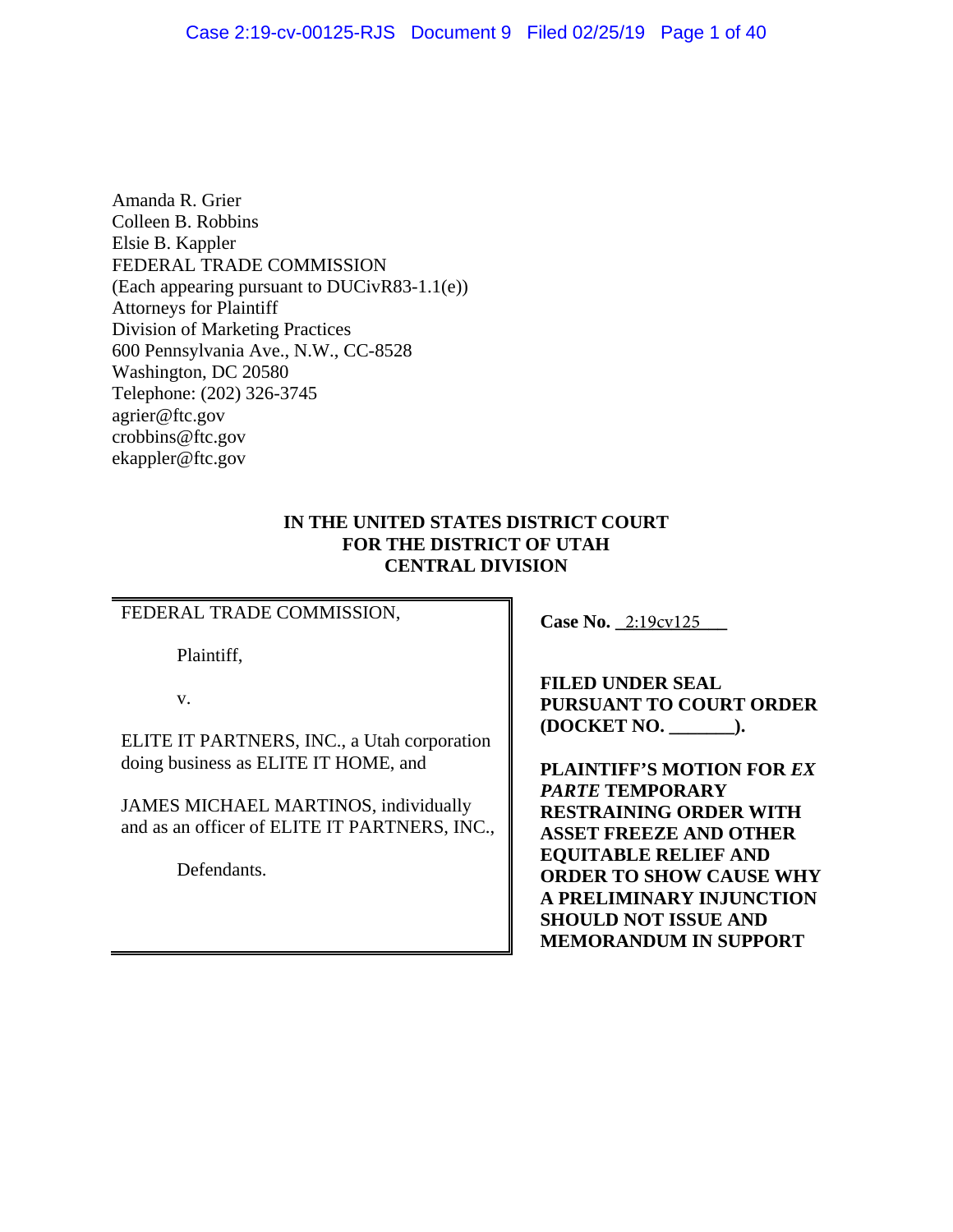# **Table of Contents**

| I.       |           |     |                                                                            |  |  |  |  |
|----------|-----------|-----|----------------------------------------------------------------------------|--|--|--|--|
| Π.       |           |     |                                                                            |  |  |  |  |
|          | A.        |     |                                                                            |  |  |  |  |
|          |           | 1.  | Defendants Use Deceptive Tactics to Remotely Access Consumers'             |  |  |  |  |
|          |           |     | Initial Contact—Online Search Advertisements4<br>a.<br>$\mathbf b$ .<br>c. |  |  |  |  |
|          |           | 2.  | Defendants Misrepresent Their Diagnostic to Scare Consumers into           |  |  |  |  |
|          |           |     | a.<br>b.<br>$\mathbf{c}$ .                                                 |  |  |  |  |
|          |           | 3.  | Defendants Misrepresent Their Affiliation with Well-Known Companies. 9     |  |  |  |  |
|          | 4.        |     |                                                                            |  |  |  |  |
|          |           | 5.  | Defendants Upsell Recurring Service Plans to Consumers12                   |  |  |  |  |
|          |           | 6.  | Defendants Do Not Adequately Disclose Material Terms and Conditions        |  |  |  |  |
|          | 7.        |     | Defendants Employ Threats and Scare Tactics When Consumers or              |  |  |  |  |
| 8.<br>9. |           |     | Defendants Openly Defy Utah's Telemarketing Rules, Despite an              |  |  |  |  |
|          |           |     |                                                                            |  |  |  |  |
|          |           | 10. | Defendants Knowingly Sought To Deceive Acquiring Banks Regarding           |  |  |  |  |
|          | <b>B.</b> |     |                                                                            |  |  |  |  |
|          |           | 1.  |                                                                            |  |  |  |  |
|          |           | 2.  |                                                                            |  |  |  |  |
|          | C.        |     | Defendants Took At Least \$10.7 Million From Consumers Since May 2015. 20  |  |  |  |  |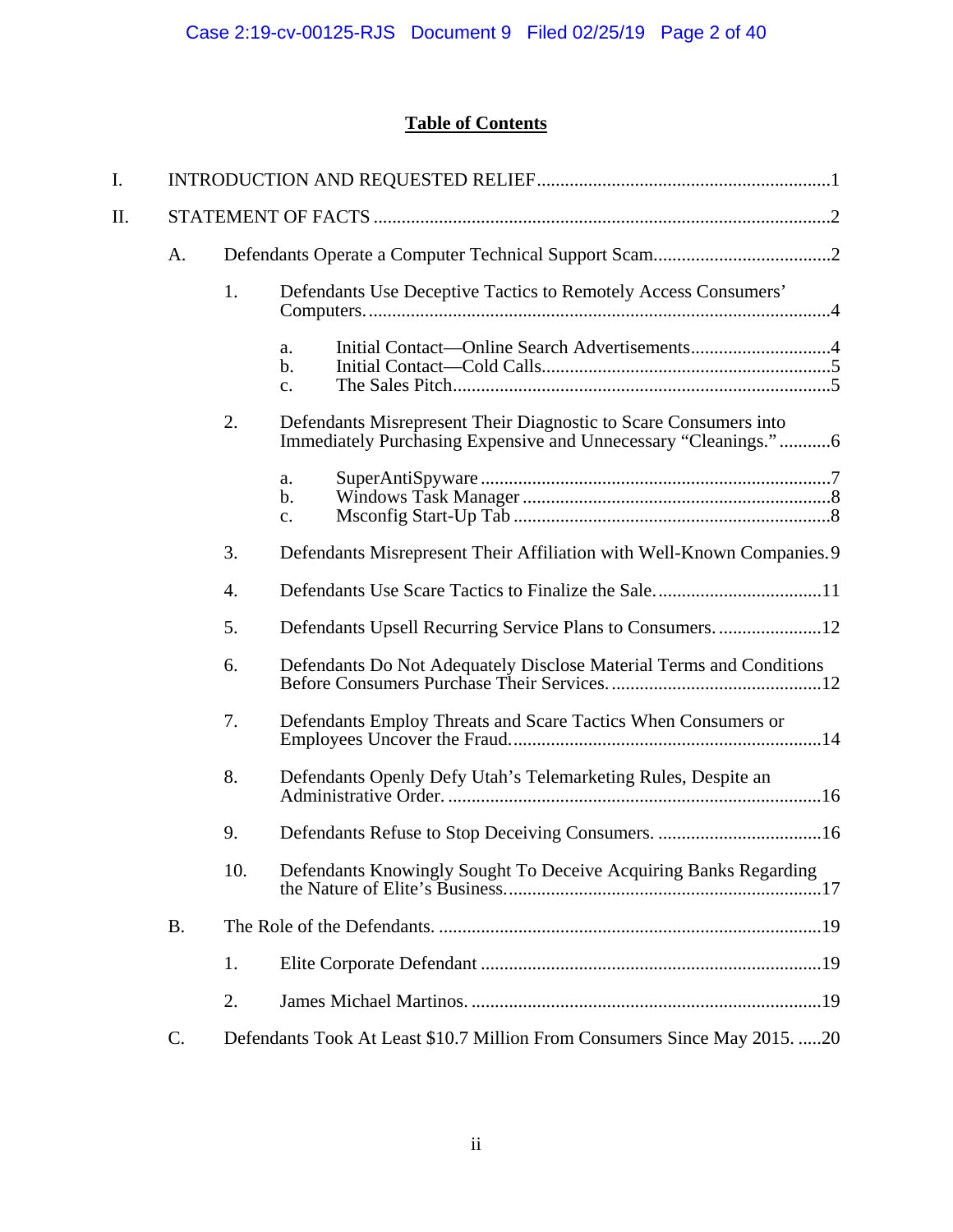# Case 2:19-cv-00125-RJS Document 9 Filed 02/25/19 Page 3 of 40

| III. |           |    |                                                                            |  |  |
|------|-----------|----|----------------------------------------------------------------------------|--|--|
|      | A.        |    |                                                                            |  |  |
|      | <b>B.</b> |    |                                                                            |  |  |
|      |           | 1. |                                                                            |  |  |
|      |           |    | a.<br>$\mathbf b$ .<br>c.                                                  |  |  |
|      |           | 2. | The Equities Weigh in Favor of Granting the FTC's Requested Relief25       |  |  |
|      |           | 3. |                                                                            |  |  |
|      | $C$ .     |    | An <i>Ex Parte</i> TRO With Additional Equitable Relief is Appropriate and |  |  |
|      |           | 1. | The Court Should Stop the Defendants' Ongoing Scam. 28                     |  |  |
|      |           | 2. | The Court Should Freeze Defendants' Assets to Preserve the Possibility of  |  |  |
|      |           | 3. | The Court Should Appoint a Temporary Receiver Over Elite. 31               |  |  |
|      |           | 4. | The Court Should Grant Expedited Discovery and Immediate Access to         |  |  |
|      |           | 5. |                                                                            |  |  |
| IV.  |           |    |                                                                            |  |  |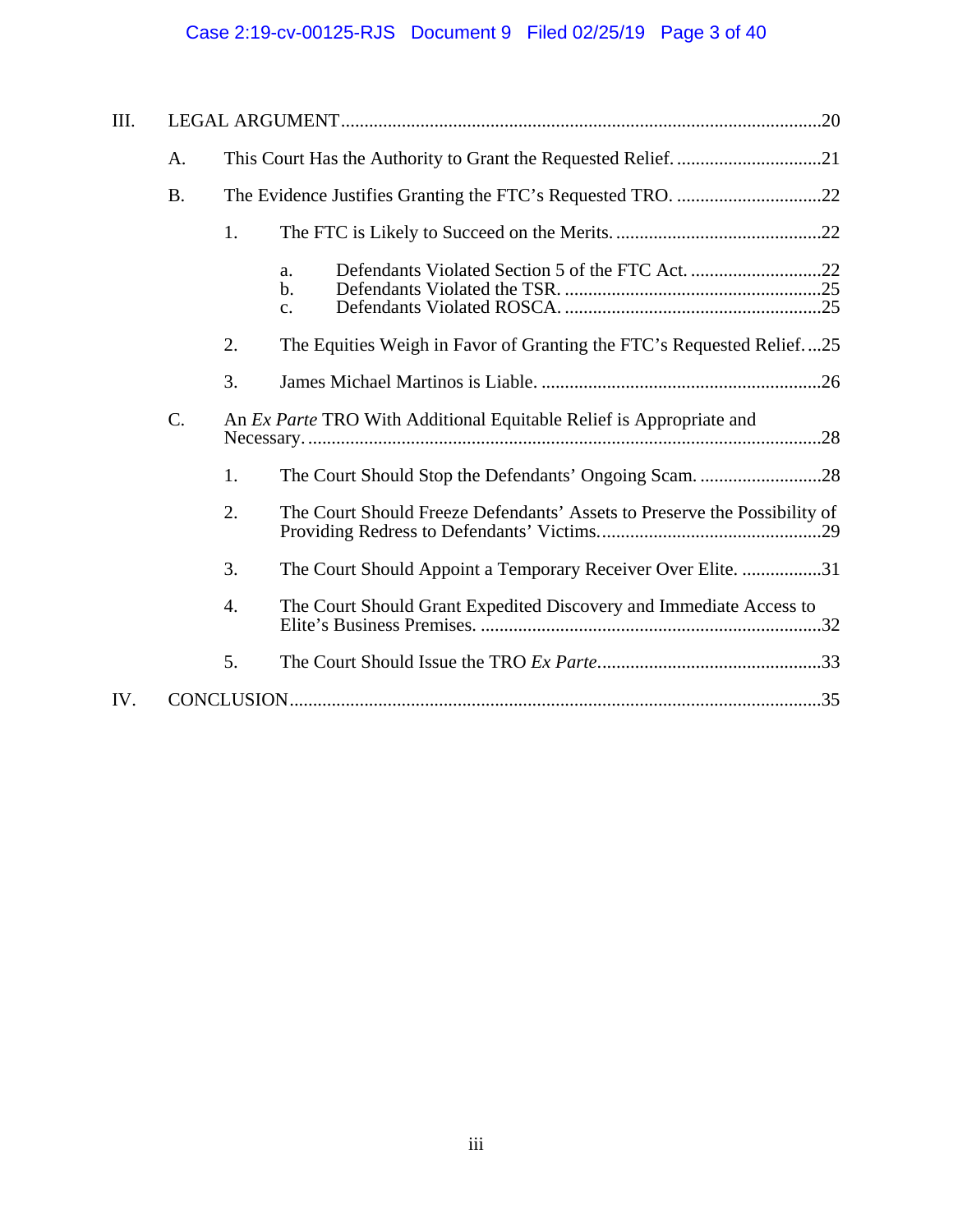# **Table of Authorities**

# **Cases**

| FTC v. Apply Knowledge, LLC, No. 2:14-cv-00088-DB (Doc. 16) (D. Utah Feb. 11, 2014)21         |
|-----------------------------------------------------------------------------------------------|
|                                                                                               |
|                                                                                               |
|                                                                                               |
|                                                                                               |
| FTC v. Freecom Connc'ns, Inc., 401 F.3d 1192 (10th Cir. 2005)  21, 23, 26, 27                 |
|                                                                                               |
| FTC v. LoanPointe, LLC, 525 F. App'x 696, 699 (10th Cir. 2013)  21, 22, 23, 26, 27            |
|                                                                                               |
|                                                                                               |
|                                                                                               |
| FTC v. Skybiz.com, Inc., No. 01-CV-396-K(E), 2001 U.S. Dist. LEXIS 26175, at *23 (N.D. Okla.  |
|                                                                                               |
|                                                                                               |
|                                                                                               |
| FTC v. Triangle Media Corp., 2018 U.S. Dist. LEXIS 144599 (S.D. Cal. 2018)                    |
| FTC v. World Travel Vacation Brokers, Inc., 861 F.2d 1020, 1029 (7th Cir. 1988) 22            |
| FTC v. Vision Solution Mktg. LLC, No. 2:18-cv-00356-TC (D. Utah May 4, 2018) 21               |
| FTC v. World Patent Mktg., Inc., No. 17-CV-20848, 2017 WL 3508639 (S.D. Fla. Aug. 16,         |
|                                                                                               |
| FTC v. World Wide Factors, Ltd., 882 F.2d 344, 347 (9th Cir. 1989)  22, 26                    |
| FTC v. Your Yellow Book, Inc., No. 5:14-cv-00786-D (Doc. 10) (W.D. Okla. July 25, 2014)21, 22 |
| Levi Strauss & Co. v. Sunrise Int'l Trading, Inc., 51 F.3d 982, 985 (11th Cir. 1995)  1       |
| SEC v. Lottonet Operating Corp., No. 17-21033, 2017 U.S. Dist. LEXIS 51390, *55 (S.D. Fla.    |
|                                                                                               |
|                                                                                               |
|                                                                                               |
|                                                                                               |
|                                                                                               |
| <b>Statutes</b>                                                                               |
|                                                                                               |
|                                                                                               |
|                                                                                               |

# **Rules**

|--|--|--|

# **Regulations**

|--|--|--|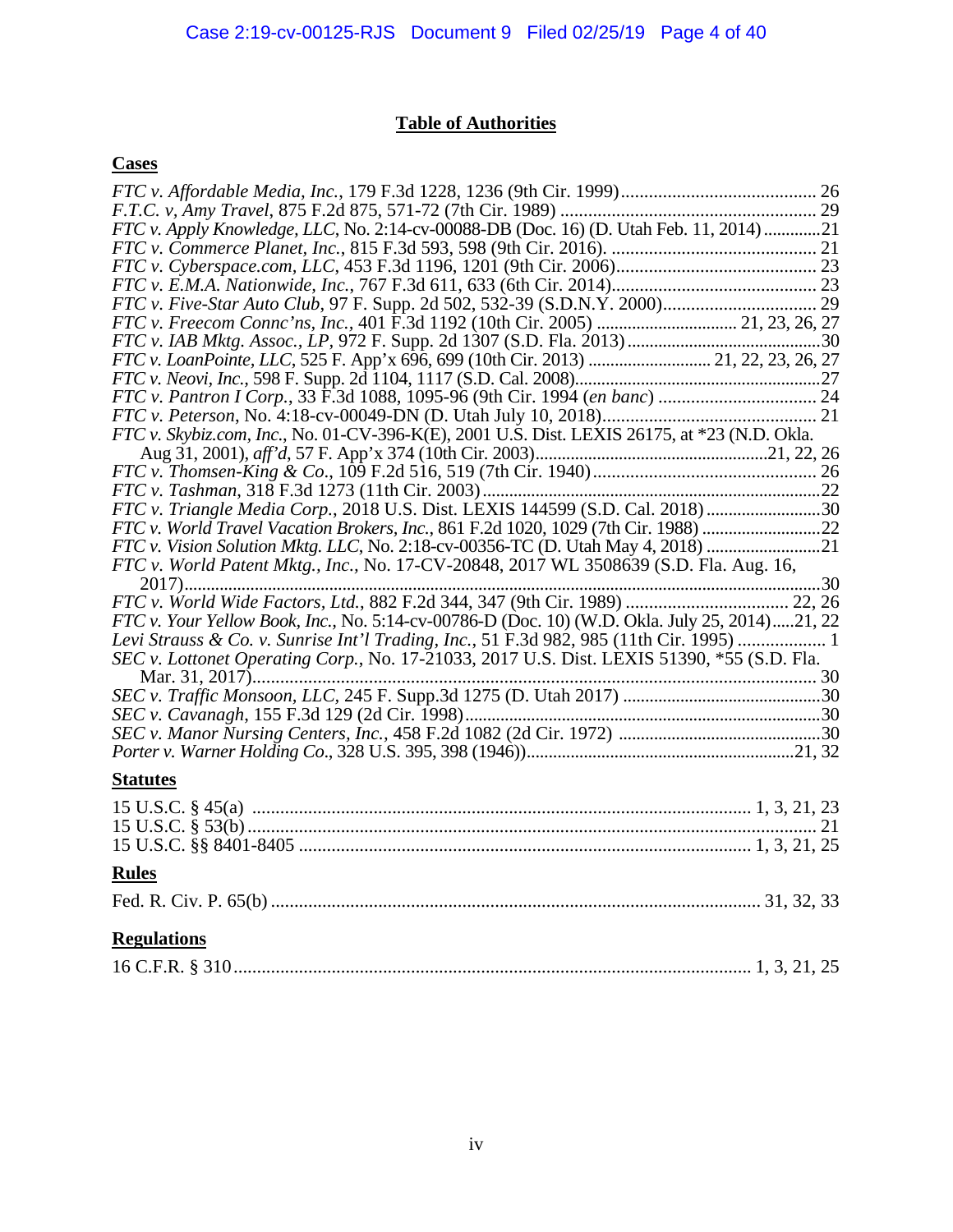# **Table of Exhibits**

| <b>PX</b><br><b>Number</b> | <b>Description</b>                    | <b>First Page</b> | <b>Last Page</b> |
|----------------------------|---------------------------------------|-------------------|------------------|
| $\mathbf{1}$               | <b>Declaration of Janie Bennett</b>   | $\mathbf{1}$      | $\overline{2}$   |
| $\overline{2}$             | Declaration of Idella Coley           | $\mathfrak{Z}$    | $\overline{4}$   |
| 3                          | Declaration of Betty Dillon           | 5                 | 15               |
| $\overline{4}$             | Declaration of Sherri Greer           | 16                | 17               |
| 5                          | Declaration of Donald Hale            | 18                | 18               |
| 6                          | Declaration of Wanda Hale             | 19                | 42               |
| 7                          | Declaration of Belinda Harvey         | 43                | 45               |
| 8                          | Declaration of George Ray             | 46                | 47               |
| 9                          | Declaration of Barbara Smith          | 48                | 49               |
| 10                         | Declaration of Jean Smith             | 50                | 51               |
| 11                         | Declaration of Alex Wood              | 52                | 53               |
| 12                         | Declaration of John Wood              | 54                | 55               |
| 13                         | Declaration of Megan Valenzuela       | 56                | 62               |
| 14                         | Declaration of Harold Pomeranz        | 63                | 115              |
| 15                         | Declaration of Sean Zadig             | 116               | 136              |
| 16                         | Declaration of Joshua Bargar (MS)     | 137               | 160              |
| 17                         | Declaration of Diana Shiller          | 161               | 250              |
| 18                         | Declaration of Carol Jones            | 251               | 580              |
| 19                         | Declaration of Leigh Veillette        | 581               | 970              |
| 20                         | <b>Declaration of Colleen Robbins</b> | 971               | 977              |
| 21                         | Declaration of Roberto C. Menjivar    | 978               | 981              |
| 22                         | Declaration of Calvin Brown           | 982               | 987              |
| 23                         | <b>Yvonne Shultz</b>                  | 988               | 1022             |
| 24                         | Declaration of Roshni Agarwal         | 1023              | 1029             |
| 25                         | Declaration of Jonathan Aid           | 1030              | 1033             |
| 26                         | Declaration of Jeff Lilleskare        | 1034              | 1035             |
| 27                         | Declaration of Christine Barker       | 1036              | 1039             |
| 28                         | Declaration of Reeve Tyndall          | 1040              | 1255             |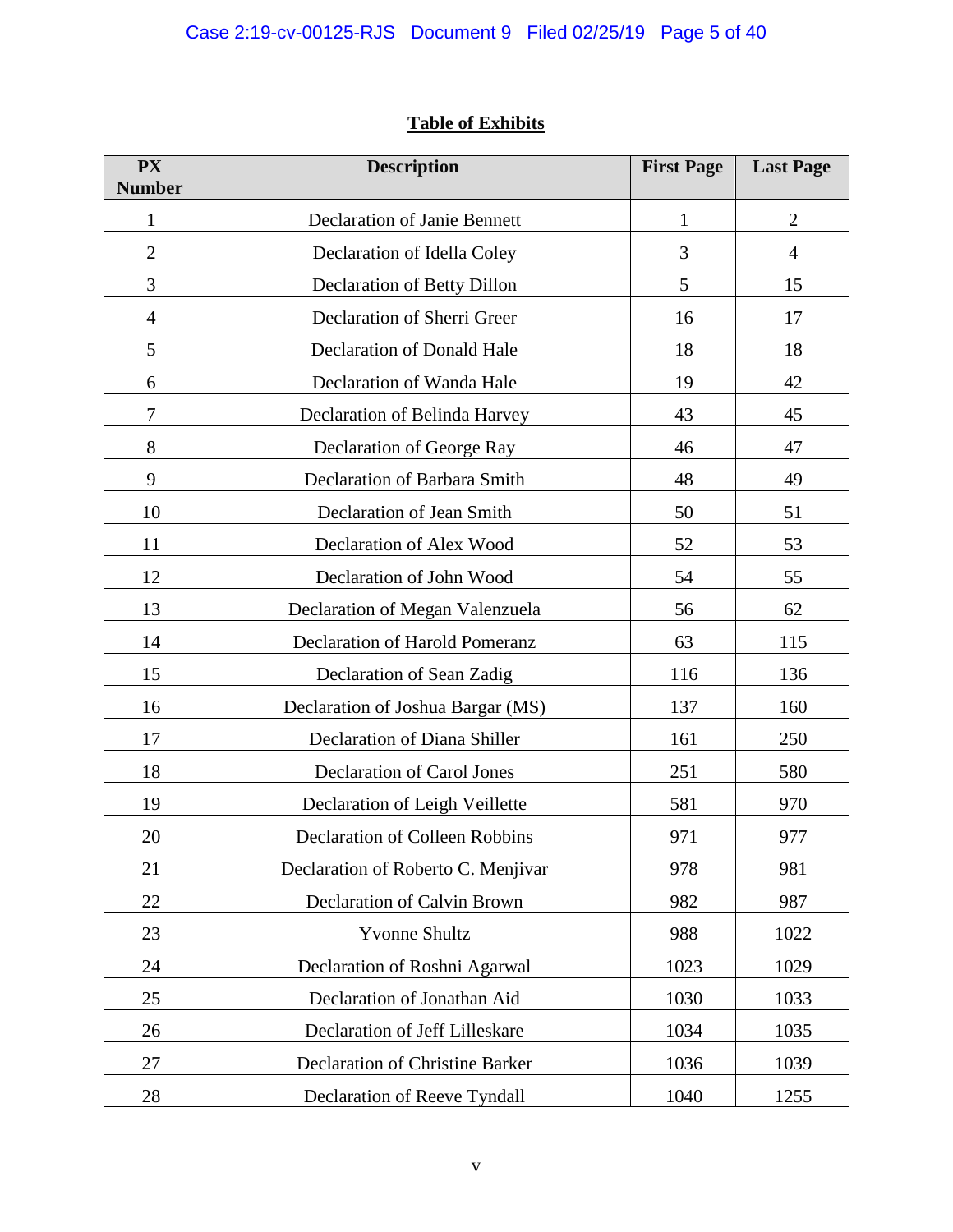# <span id="page-5-0"></span>**I. INTRODUCTION AND REQUESTED RELIEF**

Plaintiff Federal Trade Commission ("FTC") asks the Court to halt a long-running computer technical support scam and order Defendants to provide redress to the thousands of consumers—primarily older adults—who have been harmed. The scam, operated by Defendants Elite IT Partners, Inc. ("Elite") and James Martinos, utilizes fake computer diagnostics and misleading, false, and unsubstantiated statements that scare consumers into believing that computer viruses have hijacked their computers, exposing their personal and financial information to hackers.<sup>1</sup> Relying on these false statements, thousands of consumers have purchased costly "cleanings" from Elite, and enrolled in long-term maintenance plans. Elite fails to disclose key terms to consumers prior to obtaining payment, including annual automatic renewals and a steep \$150 early cancellation fee. When consumers or Elite's employees become wise to the scam, Defendants often intimidate them with persistent threats of litigation and collection actions. Defendants actively conceal the true nature of their scam, deceiving not just consumers, but also Elite's employees, credit card payment processors, banks, and credit card companies. Since 2015, Defendants have taken at least \$10.7 million from consumers through their deceptive practices.

Defendants' conduct violates (1) Section 5(a) of the Federal Trade Commission Act ("FTC Act"), 15 U.S.C. § 45(a), (2) the FTC's Telemarketing Sales Rule ("TSR"), 16 C.F.R. Part 310, as amended, and (3) Section 4 of the Restore Online Shoppers' Confidence Act ("ROSCA"), 15 U.S.C. § 8403.

<sup>&</sup>lt;sup>1</sup> The FTC submits four volumes of exhibits in support of its motion. All exhibits cited in this Memorandum are referenced as "PX [exhibit number]." References to declarations include a relevant paragraph number, and attachments are designated with a relevant page number. In considering an application for a TRO or preliminary injunction, the Court "may rely on affidavits and hearsay materials" if appropriate. *Levi Strauss & Co. v. Sunrise Int'l Trading, Inc.*, 51 F.3d 982, 985 (11th Cir. 1995).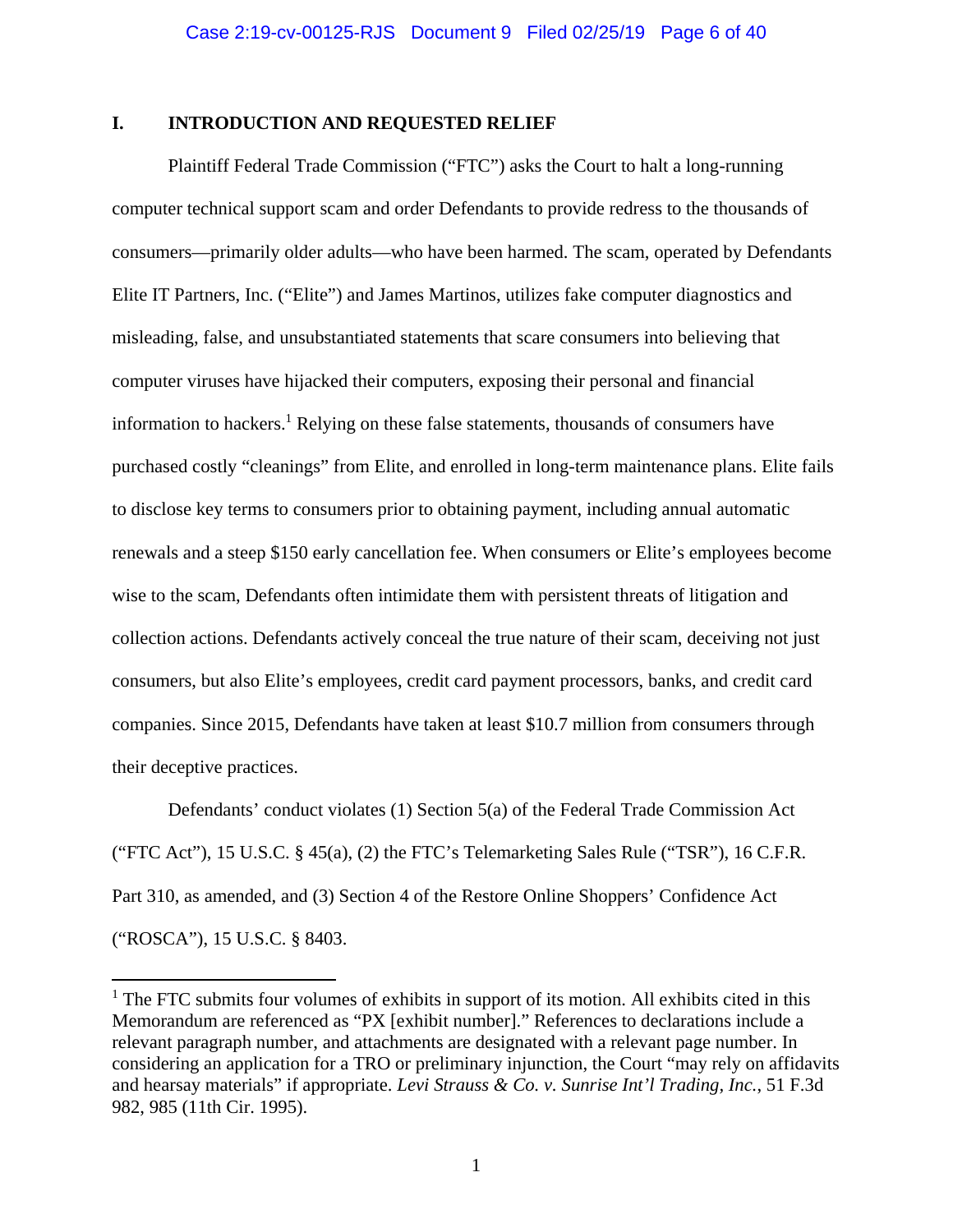**REQUESTED RELIEF:** Plaintiff FTC respectfully moves the Court *ex parte* for a

Temporary Restraining Order ("TRO") that will protect consumers, prevent further harm, and preserve the Court's ability to provide complete and permanent relief to the injured. The FTC has proposed a TRO that will immediately halt Defendants' scam, freeze Defendants' assets, appoint a temporary receiver, and provide immediate access to Defendants' business premises in order to preserve assets and documents for consumer redress. The FTC also requests that the Court order Defendants to show cause why a preliminary injunction should not issue against them. The Proposed TRO is attached.

# **II. STATEMENT OF FACTS**

 $\overline{a}$ 

# **A. Defendants Operate a Computer Technical Support Scam.**

Since at least 2013, Defendants have employed a bait-and-switch deception, which primarily affects older adults.<sup>2</sup> They lure consumers to provide their contact information with the promise of recovering a forgotten email password, account login, or other one-time technical support problem, but actually deliver fake diagnostics and false statements designed to deceive consumers into purchasing unnecessary technical support services.

<sup>2</sup> Elite's former employees report that its customers were primarily older adults. *See, e.g.,* PX 15 at 120 (former Elite employee stating that customers were "mostly elderly individuals"); *Id.* at 122 (another former employee stating that "customers were primarily elderly and could not understand what was being said"); *Id.* at 130 (a third former employee recalling: "the customers were entirely elderly who 'didn't know anything'"); *Id.* at 130 (a fourth former employee stating: "most of the customers he spoke to as a [customer service representative] were elderly, maybe 60-70 years old or older. Many of them were confused about the charges they had on their credit card, or were people calling in about charges on their elderly parents' cards and were trying to cancel. These were the majority of the calls that [he] received as a [customer service representative]"); PX 13 ¶18 ("Almost all of the customers I spoke with were elderly. I knew these customers were elderly by the sound of their voices, and the fact that many referred to grown children and grandchildren. In addition, in my conversations with other employees, including salespeople, we frequently discussed the fact that vast majority of Elite IT's customers were elderly."); PX 20, p. 975 ("The majority of the customers I dealt with were elderly."). Consumers also complain that Elite is targeting older consumers. *See, e.g.,* PX 27 ¶ 4-5 ("30 consumers identified Elite as profiling elderly individuals.").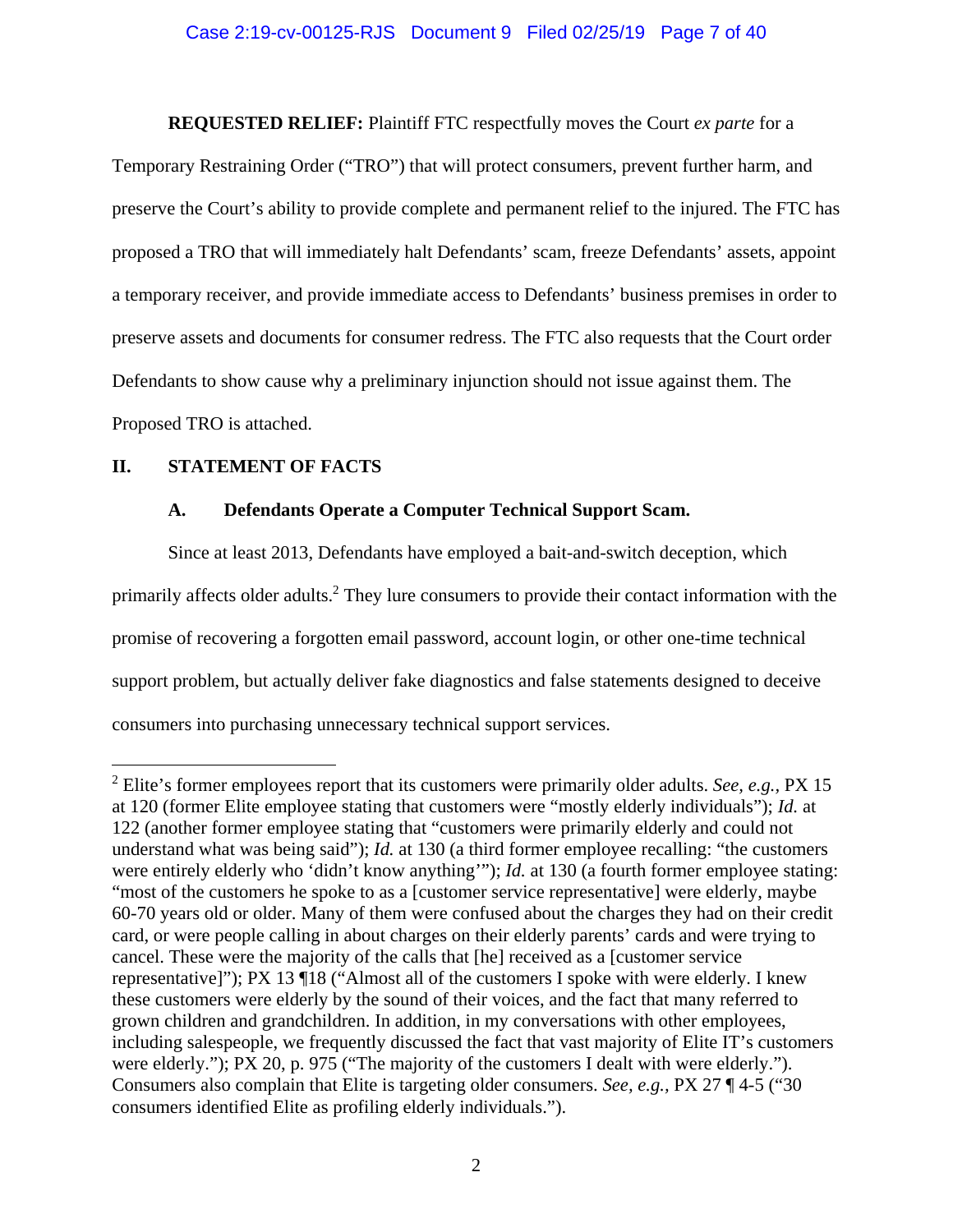#### Case 2:19-cv-00125-RJS Document 9 Filed 02/25/19 Page 8 of 40

for Yahoo and AOL,<sup>5</sup> and (3) use scare tactics to make sales.<sup>6</sup> The Commission has confirmed Defendants' deceptive actions through various means. FTC staff spoke with numerous consumers who filed complaints with the FTC, Better Business Bureau ("BBB") and Utah's Division of Consumer Protection ("DCP").<sup>3</sup> Commission staff also interviewed former Elite employees who stated that the telemarketers are trained, among other things, to (1) make false statements to consumers about the presence of viruses on consumers' computers through a three-part diagnostic test,  $4(2)$  falsely tell consumers Elite provides support

FTC staff also conducted several undercover calls confirming both consumers' testimony and the former employees' accounts.<sup>7</sup> A computer expert analyzed these calls and detailed Elite's deception in his report.<sup>8</sup> Microsoft's Digital Crimes Unit, independent of the FTC's investigation, also conducted an undercover purchase.<sup>9</sup> Through the undercover calls, staff confirmed that Defendants only provide their sale terms and conditions *after* consumers make their payment, including a \$150 early cancellation fee and a negative option for a long-term maintenance package.<sup>10</sup> The long-term maintenance plan option is in fact a 12-month plan with automatic renewal.11 Accordingly, as discussed more fully below, Defendants' practices are deceptive and violate the FTC Act, 15 U.S.C. § 45(a), the TSR, 16 C.F.R. § 310.3(a)(4) and (a)(1), and ROSCA, 15 U.S.C. § 8401.

<sup>3</sup>*See, e.g.*, PX 1; PX 2; PX 3; PX 4; PX 5; PX 6; PX 7; PX 8; PX 9; PX 10; PX 11; PX 12. 4

PX 15, pp. 120, 122, 129, 131.

<sup>5</sup> PX 13 ¶ 20; PX 15, pp. 120-124, 127-128, 131.

 $6$  PX 20 ¶ 21.

<sup>7</sup> PX 18 ¶¶ 4-65; PX 17 ¶¶ 4-50; PX 28 ¶¶ 10-45.

 $8$  PX 14 (expert report).

 $9$  PX 16 ¶ 3.

<sup>10</sup> PX 14, pp. 220-23; PX 15, p. 120, PX 17, pp. 218-223; PX 18 ¶ 38-39; PX 28 ¶¶ 22, 41.

<sup>11</sup> PX 17, pp. 218-223; PX 28 ¶¶ 22, 41.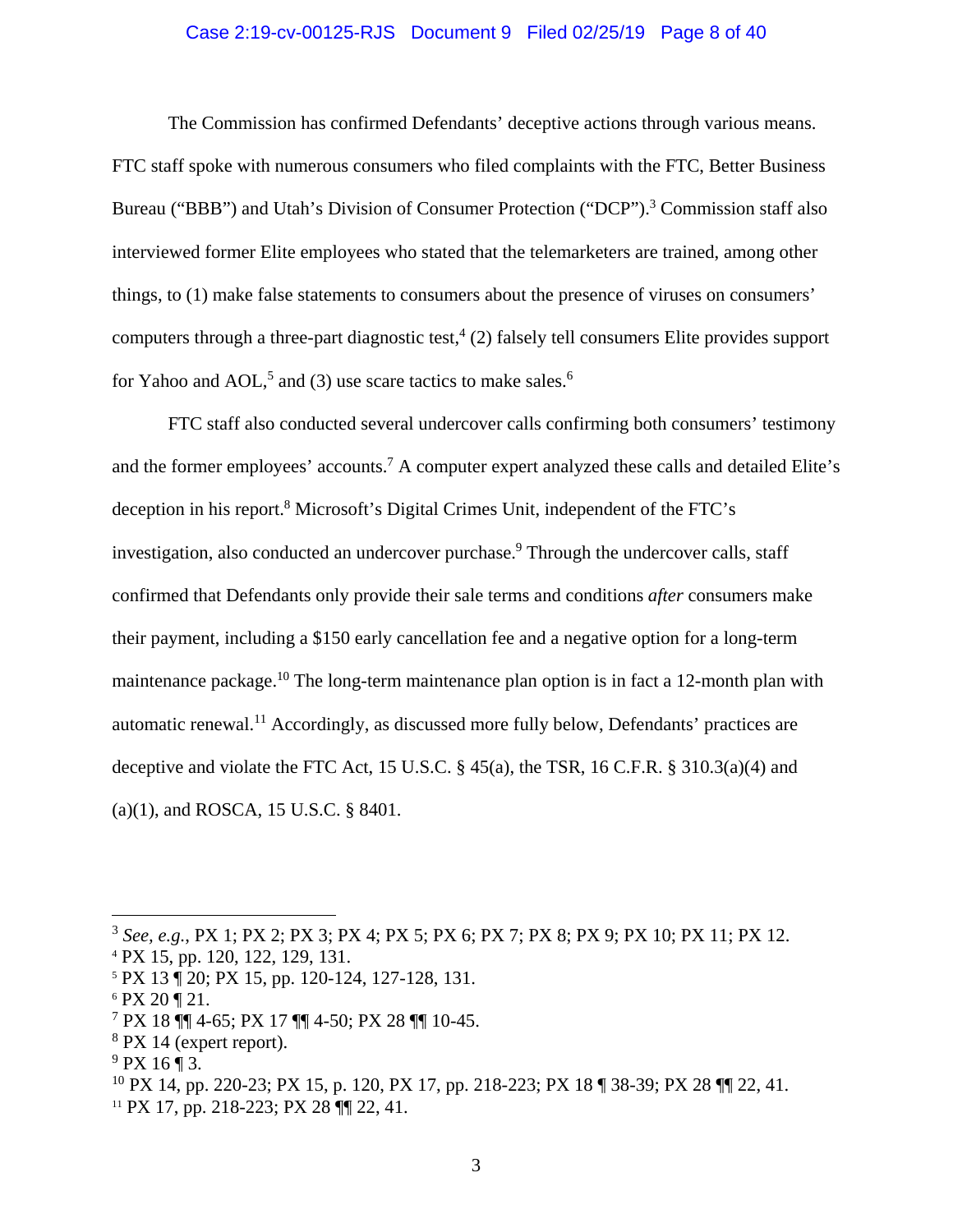# **1. Defendants Use Deceptive Tactics to Remotely Access Consumers' Computers.**

### **a. Initial Contact—Online Search Advertisements**

<span id="page-8-0"></span>Verizon support," targeting consumers seeking technical support from a specific company.<sup>15</sup> Often, the deception begins with Elite's advertising. Elite purchases keyword advertisements from search engine platforms, such as Google Adwords.12 To advertise with keywords, an advertiser pays to have an advertisement appear in the results listing when a person uses a particular phrase to search the Web. When a person uses the purchased keywords in a Google search, Elite's ads display prominently as a paid search result.<sup>13</sup> For example, Elite specifically targets persons who have forgotten their email passwords with the search terms "forgot my email password."14 Elite also purchased search terms related to "Yahoo, AOL, and

When a user enters "forgot my email password," as FTC investigators did, Elite's ads display prominently as a search result.<sup>16</sup> After clicking on the advertised search result, consumers are automatically re-directed to one of Elite's webpages offering a "Free, No Obligation PC diagnostic" that states "EMAIL PROBLEMS? SPEAK TO LIVE AGENT for free!"17 The webpages request the consumer's name, email, and telephone number to "help diagnose your problem with one of our Elite IT<sup>TM</sup> Techs."<sup>18</sup> An Elite sales representative then calls the number provided by the consumer.<sup>19</sup>

<sup>12</sup> PX 19, pp. 848-49; PX 15, p. 121; PX 17 ¶¶ 18-25; PX 18 ¶¶ 11-14; PX 28 ¶¶ 11-13.

<sup>13</sup>*Id*. 14 PX 17 ¶¶ 18-26; PX 18 ¶¶ 11-15; PX 28 ¶¶ 11-14.

 $15$  PX 15, p. 151.

<sup>&</sup>lt;sup>16</sup> PX 17 ¶¶ 18-26; PX 18 ¶¶ 11-15; PX 28 ¶¶ 11-14.<br><sup>17</sup> Id.

<sup>17</sup> *Id*. 18 *Id*. 19 *Id*.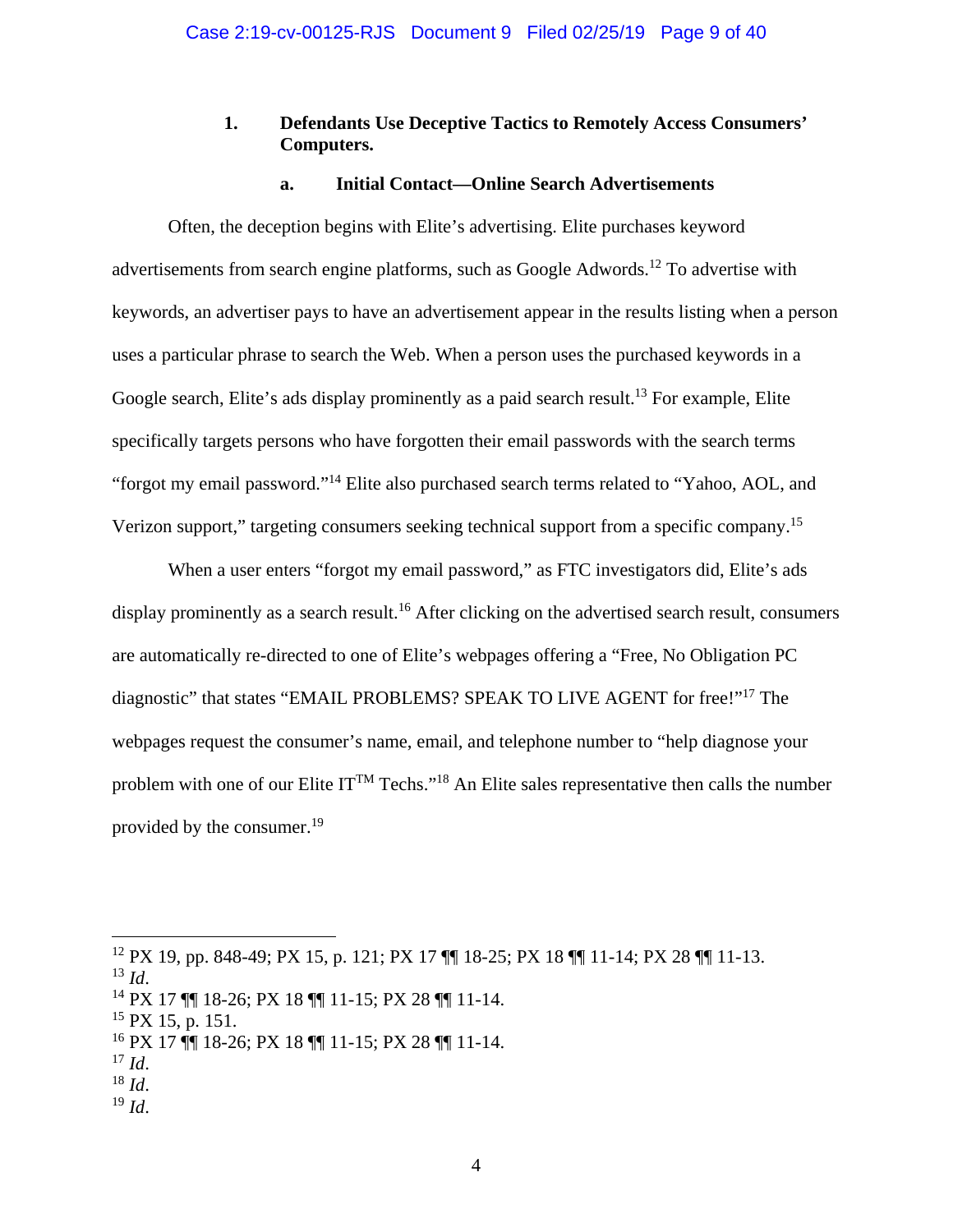### **b. Initial Contact—Cold Calls**

<span id="page-9-0"></span>Elite also cold calls consumers. Many consumers are surprised to receive a phone call regarding their computer, and do not know how Elite obtained their contact information.<sup>20</sup> Consumers that have received these calls have no memory of filling out the online form described above.<sup>21</sup> Former employees confirmed that Elite made outbound calls to consumers, and noted that many consumers were surprised by the call.<sup>22</sup> Many consumers believed that Elite's telemarketers worked for their email provider or some other well-known company.<sup>23</sup> According to former employees, Elite instructed its employees to explicitly tell or implicitly suggest to consumers that Elite provides support for, or partners with, Yahoo and AOL, or Verizon.24

# **c. The Sales Pitch**

Whether the initial contact is through an online search advertisement or a cold call, once Elite has a consumer on the phone, Elite directs its employees to gain remote access to the consumer's computer and pitch their technical support "cleanings" and maintenance.<sup>25</sup> Remote access gives Elite's telemarketers control over the computer—the telemarketer can move cursers, enter commands, run applications, and access stored information. Elite trains its employees to obtain remote access to the consumer's computer to run diagnostics—regardless of the stated problem.<sup>26</sup> Even when consumers report that they have simply forgotten their email password, Elite instructs its employees to explain that a virus is likely blocking the consumers' email

1

<sup>20</sup>*See, e.g.,* PX 3 ¶ 5; PX 5 ¶ 3; PX 6 ¶ 2.

<sup>&</sup>lt;sup>22</sup> PX 13, ¶ 15; PX 15, p. 128.

<sup>23</sup> PX 3 ¶ 5; PX 12 ¶ 3; PX 13 ¶ 20; PX 15, pp. 120, 131.

<sup>24</sup> PX 13 ¶ 20; PX 15, pp. 120-124, 127-128, 131.

<sup>&</sup>lt;sup>25</sup> PX 15, p. 124; PX 20 ¶ 8.

 $26$  PX 20 ¶ 8.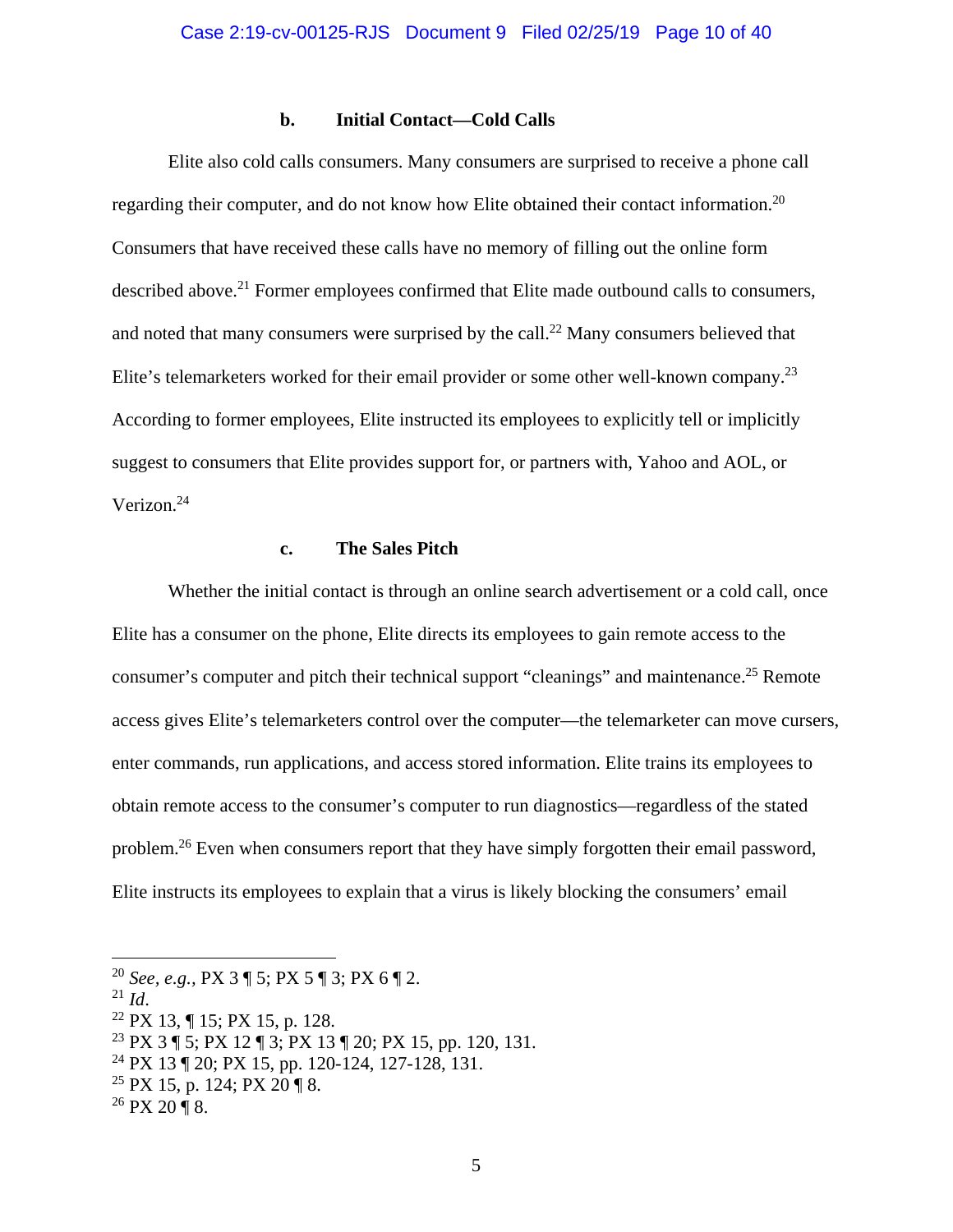# Case 2:19-cv-00125-RJS Document 9 Filed 02/25/19 Page 11 of 40

<span id="page-10-0"></span>access, and Elite must remotely access their computers to diagnose and fix the problem.<sup>27</sup> According to a former employee, "[s]ometimes customers were not locked out of their email; they just did not know how to enter their user name and password to log in."<sup>28</sup> Elite's telemarketers promise that Elite's technicians will be able to recover email passwords, even though Elite's terms of service stated that email recovery is not guaranteed.29 A customer service representative fielding complaints stated that "[a]pproximately 80% were upset that Elite IT had not yet helped them access their email as promised."30

During four undercover calls, FTC investigators found Elite's advertisements by searching "forgot email password" and told Elite's staff that they had forgotten their email password. Each time, Elite's staff insisted that they must remotely connect to the computer and run a diagnostic first despite the fact that email providers often offer free and simple recovery services for forgotten passwords.<sup>31</sup>

# **2. Defendants Misrepresent Their Diagnostic to Scare Consumers into Immediately Purchasing Expensive and Unnecessary "Cleanings."**

While in control of a consumer's computer, Elite sales representatives run a diagnostic that it falsely claims will make sure there are no infections or other issues causing problems on the consumer's computer.<sup>32</sup> This diagnostic includes: (1) running a free version of a program named SuperAntiSpyware and misstating the results, (2) opening Windows Task Manager and

1

 $27$  See, e.g., PX 15, p. 120 (a former employee recalling that Elite managers instructed employees to tell consumers who called for support accessing their Yahoo accounts that "you probably put in your password right, but the viruses are preventing you from signing in."); *Id*. at 124 (former employee did not believe that viruses were the reason for being locked out of their emails but believed that most of these users simply forgot their passwords); PX 17 ¶ 35; PX 18, pp, 292- 293; PX 28, pp. 1062-1063, 1067, 1113-1114, 1117.

<sup>28</sup> PX 13 ¶ 19.

 $^{29}$  PX 15, p. 131.

<sup>30</sup> PX 13 ¶ 24.

<sup>31</sup> PX 15 ¶ 12; PX 17, pp. 184-186; PX 18, pp. 277-278; PX 28, pp. 1055-1056, 1106-1107.

<sup>32</sup> PX 17 ¶¶ 29-32; PX 18 ¶¶ 16-24, pp. 474-475, 493; PX 28 ¶ 32, and pp. 502, 538.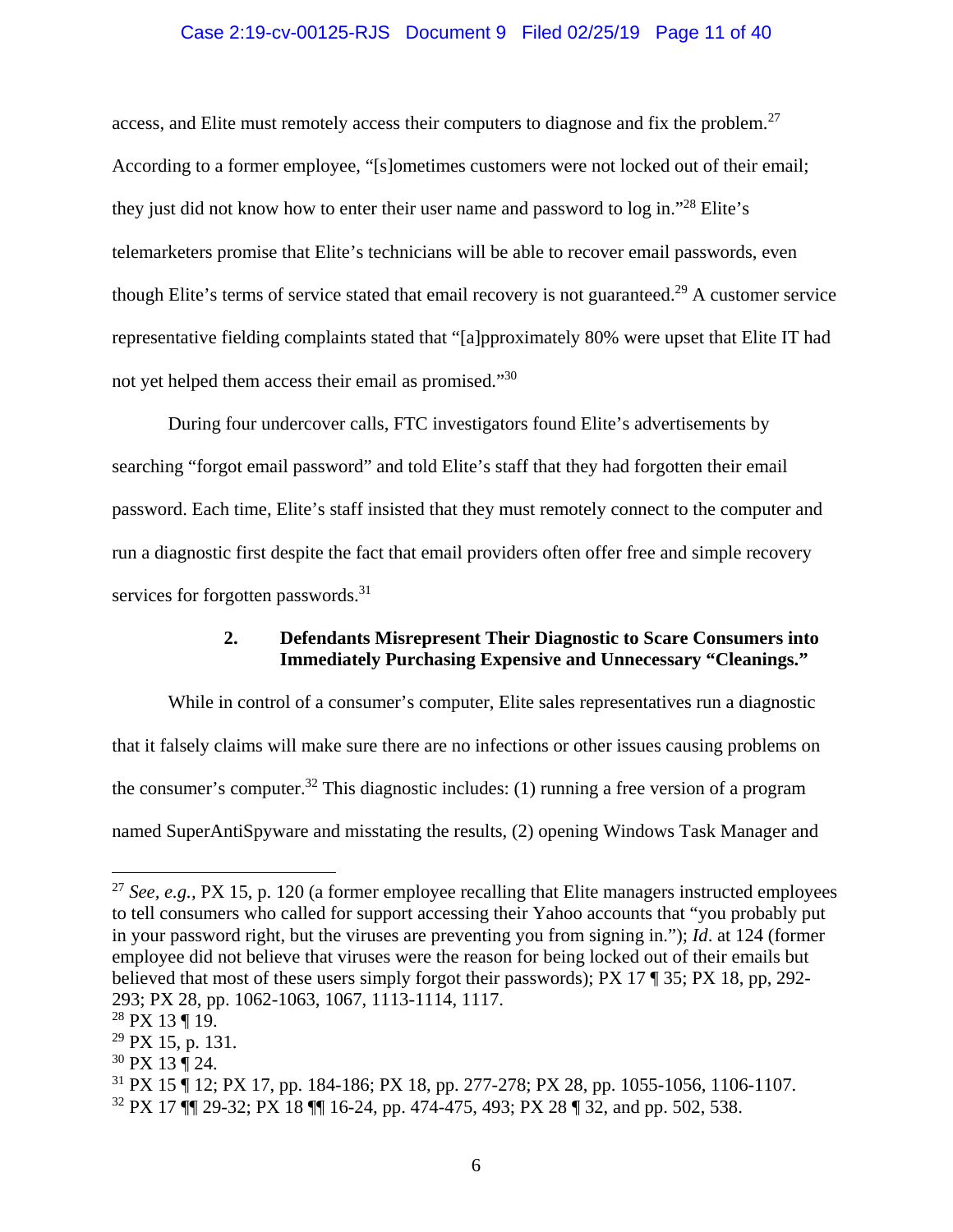# Case 2:19-cv-00125-RJS Document 9 Filed 02/25/19 Page 12 of 40

<span id="page-11-0"></span>severely compromised and in need of immediate repair by Elite's technicians.<sup>34</sup> misstating its function and content, and (3) checking for pre-existing antivirus software in the wrong place (and ignoring obvious signs of a functioning antivirus software).<sup>33</sup> This process is not a diagnostic test designed to identify the source of computer problems. Rather, it is part of a scripted sales pitch that inevitably leads to the conclusion that consumers' computers are

# **a. SuperAntiSpyware**

Often, Elite telemarketers begin their purported diagnostic by installing and running a free version of the software program, "SuperAntiSpyware," on the consumer's computer.35 The program inevitably identifies tracking cookies as "Detected Threats" highlighted in red with a red siren symbol.<sup>36</sup> As one former employee put it: SuperAntiSpyware would "find a speck of dust on the computer and deem it a virus."<sup>37</sup>

Elite tells the consumer that these "threats" and tracking cookies are infections on the computer and must be removed immediately to prevent a security breach.<sup>38</sup> In one undercover call, the Elite telemarketer said that SuperAntiSpyware found infections indicative of keystroke

<sup>33</sup> PX 17 ¶¶ 33-36; PX 18 ¶¶ 25-33; PX 20, ¶¶ 8-9; PX 28 ¶¶ 17-20, 34-38.

 $34$  PX 13 ¶ 9 (former employee stated, "sales representatives were supposed to explain to consumers that the performed diagnostics revealed that their computers were likely infected with viruses, and that their personal information was at risk if they did not take immediate action"); PX 20 ¶¶ 8-10 (Elite's former employees recalled that "I could always find one or two things to point out to the consumer").

<sup>35</sup> PX 15, p. 127; PX 17 ¶¶ 33-34; PX 18 ¶ 27; PX 20 ¶ PX 28 ¶¶ 17, 34.

<sup>36</sup> PX 14, p. 90; PX 17 ¶ 34; PX 18, pp. 337-38; PX 28 ¶¶ 18, 35; *See also,* PX 15, p. 122 (a former customer service manager recalled that "sales staff conducted scans of customer computers and claimed that cookies were viruses which 'could wipe out the computer'").  $37$  PX 15, p. 131. Some Elite telemarketers noticed that the same free version was available online, and ran the program on their own computers (sometimes with the know-how of a more tech savvy person). Invariably, the program also found "threats" and "tracking cookies" on their computers, which they noted was removed with the click of a button. PX 15, p. 128. 38 PX 17 ¶¶ 34-38; PX 18, pp. 288-294; PX 28, pp. 1062-1063, 1066-1067, 1113-1119.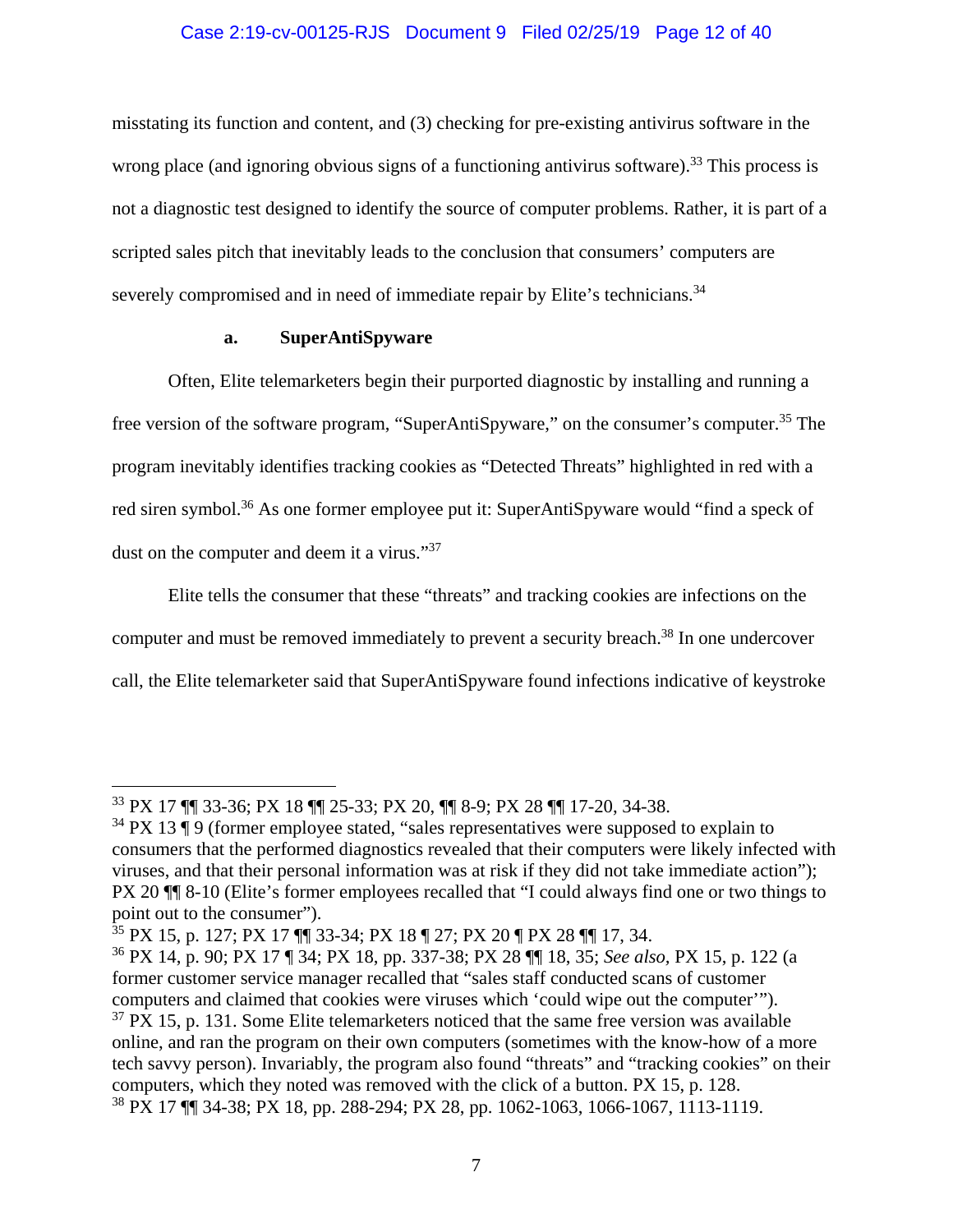### Case 2:19-cv-00125-RJS Document 9 Filed 02/25/19 Page 13 of 40

<span id="page-12-0"></span>loggers that steal data on a computer.<sup>39</sup> These statements are false. According to the FTC's expert, Harold Pomeranz, $40$  the program did not find a keystroke logger; rather, it found innocuous tracking cookies.41 Tracking cookies are not keystroke loggers, "infections," or malicious programs, cannot steal data from a computer system, and are no threat to the security of the system.<sup>42</sup>

# **b. Windows Task Manager**

In another step of the deceptive "diagnostic" test, Elite telemarketers open the Windows "Task Manager" on the computer and falsely state that the CPU percentage and number of processes running are too high, claiming these are "red flags" and indicators that the computer has been working too hard.<sup>43</sup> This is false. Not only are computers designed to run at maximum power for long periods of time, but CPU percentage and the number of processes on the system are not "red flags" or indicative of the presence of infections, as suggested by the representatives.44 According to the FTC's expert, "this claim is nonsense."45

# **c. Msconfig Start-Up Tab**

To further convince consumers that their computers are infected, Elite employees open the "msconfig" start-up tab, and claim that it shows that no antivirus program is running on the

1

<sup>39</sup> PX 17 ¶¶ 33-35.

<sup>&</sup>lt;sup>40</sup> Harold Pomeranz is the founder and technical lead of Deer Run Associates, a consulting company focusing on computer forensic investigations and information security. Mr. Pomeranz has more than twenty-five years of experience working with computer and information security issues for global commercial, government, and academic organizations. He is also an Instructor and Faculty Fellow of the SANS Institute, the global leader in technical information security training.

<sup>41</sup> PX 14, pp. 73-74.

<sup>42</sup>*Id*. 43 PX 14, pp. 74, 79; PX 28, pp. 1118-1119.

<sup>44</sup> PX 14, pp. 74, 79.

<sup>45</sup>*Id*.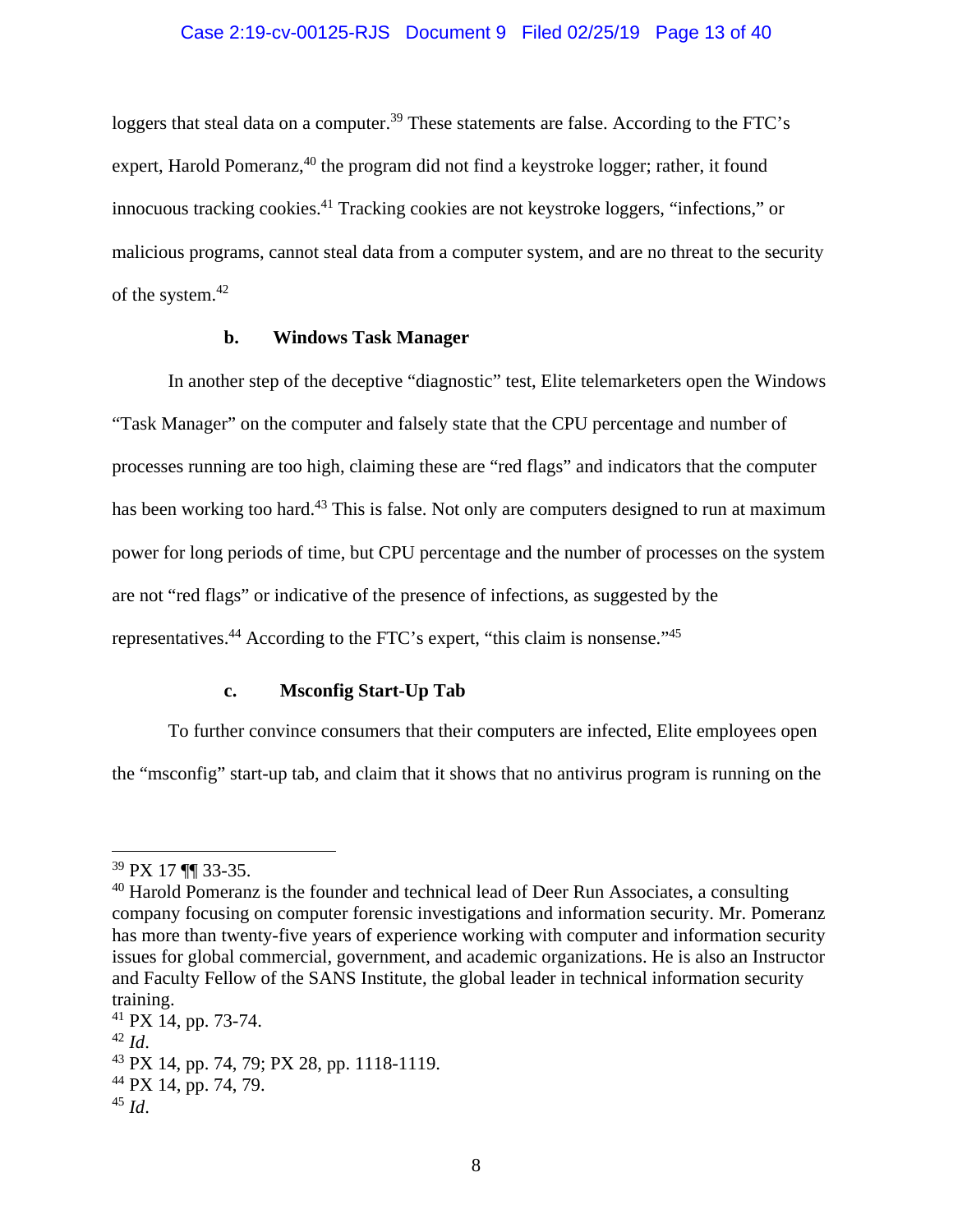### Case 2:19-cv-00125-RJS Document 9 Filed 02/25/19 Page 14 of 40

computer.46 The employee falsely states that a functioning antivirus program should appear in the msconfig start-up tab, because, as the telemarketer explains, an antivirus program should be the first program to run before anything else.<sup>47</sup> According to an Elite telemarketer, the absence of an antivirus program name in this tab proves that an antivirus program is non-existent or not functioning properly.48 In truth, the msconfig start-up tab does not determine the existence of an antivirus program, as antivirus programs often start after the Windows operating system has begun.49 Moreover, Elite employees ignore the presence of existing antivirus programs identified in the msconfig start-up tab. During the FTC's undercover calls to Elite, employees ignored the fact that the computer's antivirus program, "Microsoft Security Client," was explicitly named in the tab. Contrary to the false statements made by Elite, Microsoft's antivirus and security software was installed and running on the systems at the time of the calls.<sup>50</sup>

# **3. Defendants Misrepresent Their Affiliation with Well-Known Companies.**

Elite telemarketers lead consumers to believe they are affiliated with well-known tech companies like Yahoo, AOL, Microsoft, and Verizon, and have even explicitly and falsely claimed that certain companies do not provide technical support or no longer exist.<sup>51</sup> Like the email password deception, Elite purchased online search terms related to "Yahoo, AOL, and

<u>.</u>

 $46$  PX 14, pp. 75, 84; PX 28, p. 1066.

 $47$  PX 14, pp. 75, 84.

 $48$  PX 28, p. 1066.

<sup>49</sup> PX 14, pp. 75, 84.

 $50$  PX 14, pp. 75, 84; PX 22 ¶ 6.

<sup>51</sup> PX 13 ¶ 20; PX 15, pp. 120-124, 127-128, 131; *see also* PX 15 ¶ 11 (Elite IT is not affiliated with Yahoo or AOL, and Yahoo and AOL continue to exist and provide support for its tech services, including free email recovery services); PX 26  $\P$  4 (Elite IT is not authorized to perform customer support services on behalf of Microsoft).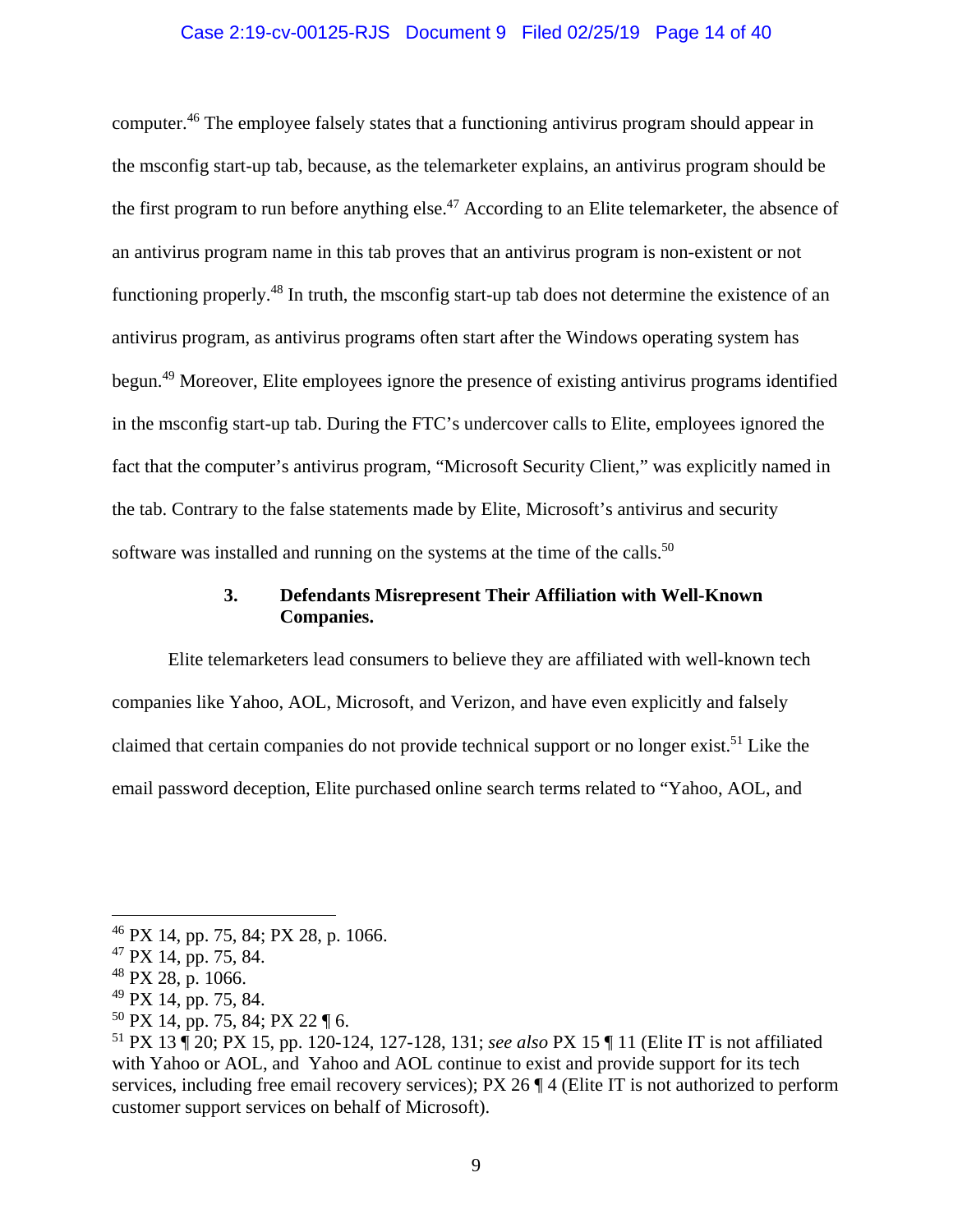#### Case 2:19-cv-00125-RJS Document 9 Filed 02/25/19 Page 15 of 40

Verizon support," thereby targeting consumers searching for tech support from a specific named company.<sup>52</sup>

According to a former Elite Customer Service Manager, Elite's sales scripts instruct staff to "be vague" when asked if they worked for companies like AOL or Verizon.<sup>53</sup> If pressed about the telemarketer's relationship with well-known companies, Elite instructs its telemarketers to say that they "work alongside them" or that they "partnered with them."<sup>54</sup> The same manager recalled listening to calls in which Elite telemarketers told customers that they worked for companies like AOL, Yahoo, or Verizon. When she confronted Elite management about these misrepresentations, Elite management did nothing and the practice continued.55 In fact, multiple former Elite staff report that Elite "reps outright lied in saying they worked for companies" such as Yahoo, and Elite did nothing to stop it,<sup>56</sup> and that Elite trains its telemarketers to say "[d]id you know that Yahoo and AOL don't exist anymore? They no longer offer technical support so we provide their support" or that "Yahoo had gone under."<sup>57</sup>

Another employee recalled that, during training, an Elite employee instructed him to tell consumers that companies such as Yahoo and AOL do not offer technical support, or charge for such support. When the employee asked the trainer what he should say when a consumer asked for help with a service, like Netflix—which has support—the trainer told him to "make the sale" and lie.58 A customer service representative (who took calls after a telemarketer had closed the

 $52$  PX 15, p. 121.

<sup>53</sup> PX 15, pp. 121-23.

<sup>54</sup> PX 15, pp. 121-22.

 $55$  PX 15, p. 122.

<sup>56</sup> PX 15, p. 123; *see also* PX 15, p. 131 (a former employee recalled that "the Sales staff sometimes lied to customers and told them that they worked for those companies, or didn't make it clear that they did not").

<sup>57</sup> PX 15, p. 120.

<sup>58</sup> PX 15, p. 127.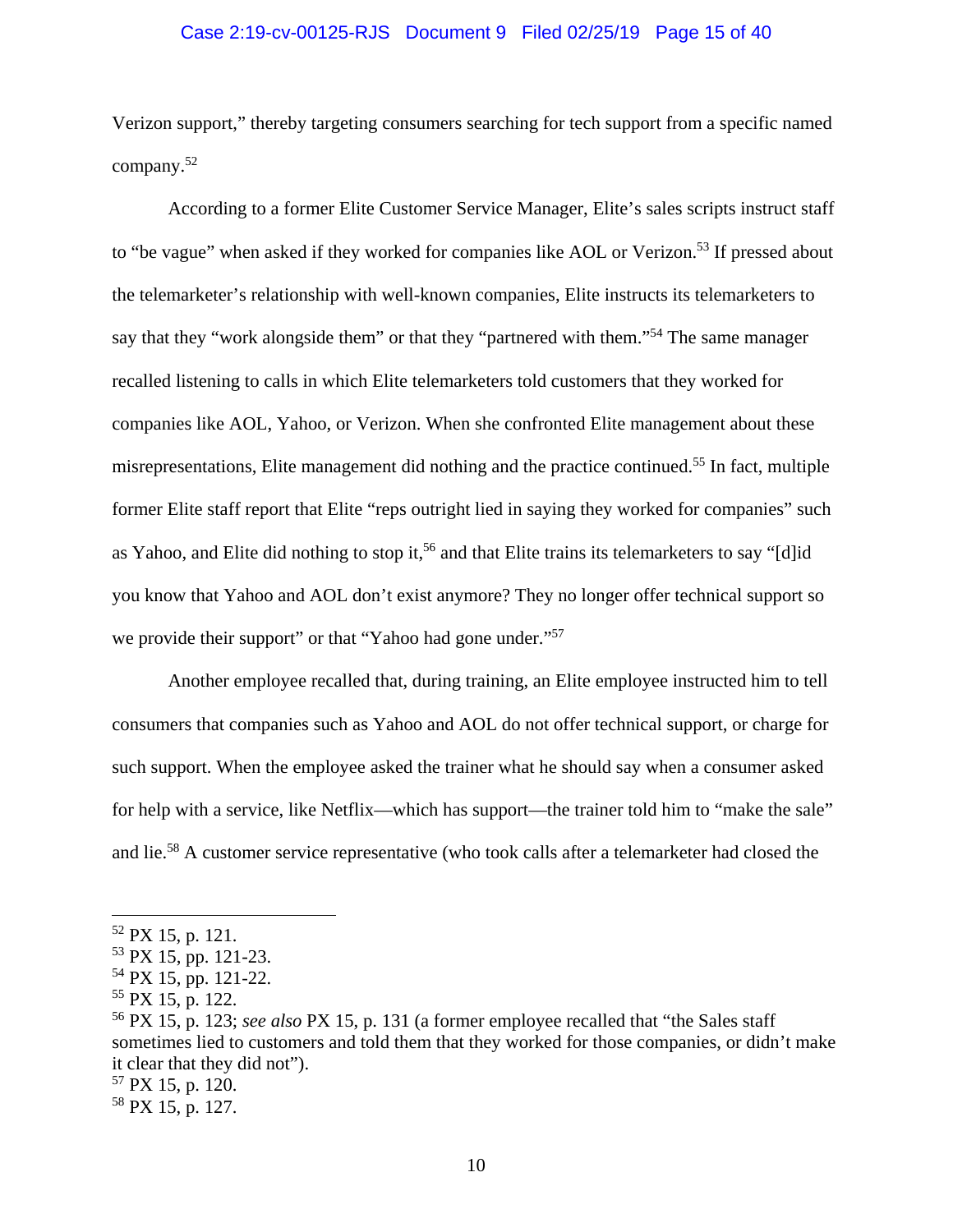#### Case 2:19-cv-00125-RJS Document 9 Filed 02/25/19 Page 16 of 40

<span id="page-15-0"></span>sale) recalled: "Many of the customers who were transferred to me by sales staff appeared to be under the impression that they were communicating with Yahoo, AOL, or another well-known company.59 We were never instructed to correct customers' mistaken impression."60 Consumer complaints corroborate this fact and show consumers believed they were speaking with wellknown technology companies. $61$ 

#### **4. Defendants Use Scare Tactics to Finalize the Sale.**

Having convinced consumers that their computers have infections, red flags, or problems, Elite's telemarketers are trained to use scare tactics to convince consumers to immediately purchase a costly "cleaning" from Elite that will remove the purported viruses.<sup>62</sup> Elite's telemarketers ask questions like "do you bank online?" When consumers respond affirmatively, the telemarketer explains that their financial information is at risk.<sup>63</sup> While ignoring the presence of existing functioning antivirus programs, Elite telemarketers tell consumers that their personal and financial information is exposed to hackers and identity thieves whose "goal is to get to email so that they can piece together a lot of information that creates an identity."<sup>64</sup> For example, an Elite telemarketer falsely told an FTC investigator that her passwords were being recorded by keystroke loggers.65 Employees are trained to tell consumers that "your computer can become susceptible to viruses that can cause you to lose passwords and receive more spam."<sup>66</sup> To consumers who needed help recovering forgotten email passwords, Elite's telemarketers falsely

- $61$  PX 27 ¶ 5.
- 62 PX 13 ¶¶ 9, 33.
- 63 PX 17, p. 200; PX 20 ¶ 21.
- 64 PX 17, p. 202.
- 65 PX 17 ¶ 35.
- 66 PX 20 ¶ 21.

<sup>59</sup> PX 13 ¶ 20; *see also* PX 27 ¶ 5.

<sup>60</sup> PX 13 ¶ 20.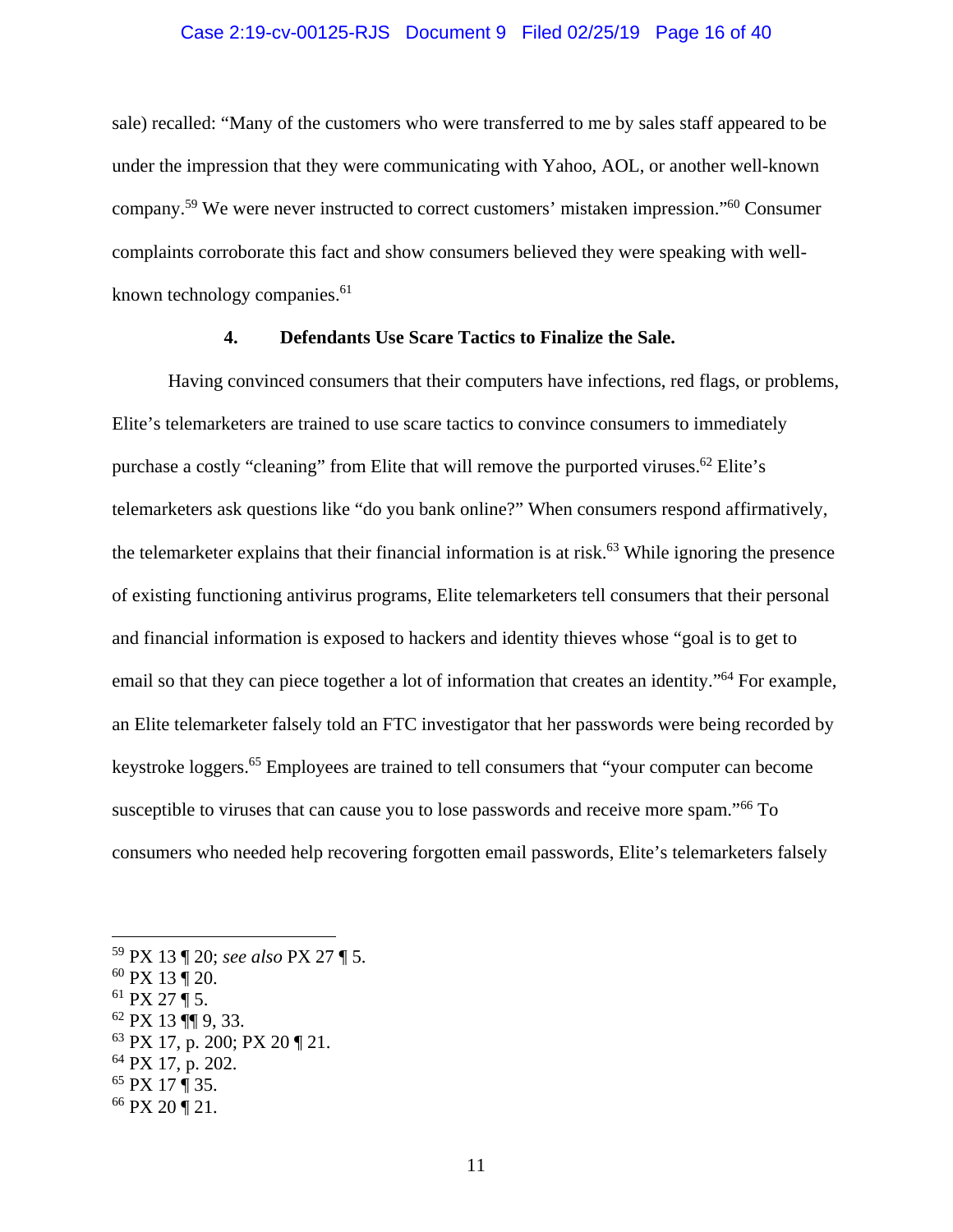#### Case 2:19-cv-00125-RJS Document 9 Filed 02/25/19 Page 17 of 40

<span id="page-16-0"></span>state that the "cleaning" will give them email access and solve their problem.<sup>67</sup> The one-time cleaning typically costs \$99.99 or more.<sup>68</sup>

#### **5. Defendants Upsell Recurring Service Plans to Consumers.**

Using the same misrepresentations and scare tactics, Defendants upsell consumers additional technical support service plans that typically cost \$19.99 (Gold Care), \$29.99 (Platinum Care), and \$39.99 (Unlimited Care) per month.<sup>69</sup> Distinct from the one-time services provided by Elite, these plans also include what Defendants describe as "preventative care" services at increasing levels of frequency (Gold—every 90 days; Platinum—every 45 days; and Unlimited—unlimited technical support during business hours).<sup>70</sup> The service packages automatically renew after twelve months, unless the consumer cancels.<sup>71</sup> Elite charges a \$150 cancellation fee if consumers cancel before the end of the twelve-month period.72 After Defendants enrolled consumers in technical support service plans, they further upsell their upgraded service plans.73

# **6. Defendants Do Not Adequately Disclose Material Terms and Conditions Before Consumers Purchase Their Services.**

Once a consumer agrees to pay Elite for its tech support services, the telemarketer requests payment. Elite typically collects payment in one of two ways: (a) by providing an online form for the consumer to directly type payment information, or (b) by verbally requesting

<sup>67</sup> PX 17, pp. 202, 206; PX 18, p. 293; PX 28, pp. 1064, 1067, 1074, 1124.

<sup>68</sup> PX 17 ¶ 40; PX 18 ¶¶ 35-37, and pp. 484, 515-516; PX 28 ¶ 39.

 $69$  PX 15, p. 130.

<sup>70</sup>*Id*. 71 *See, e.g.,* PX 18, p. 389.

<sup>72</sup> PX 1 ¶ 5, PX 6 ¶ 10, PX 7 ¶ 12, PX 9 ¶ 3, PX 10 ¶ 4, PX 11 ¶ 5, PX 15, p. 122.

 $^{73}$  PX 13 ¶ 21.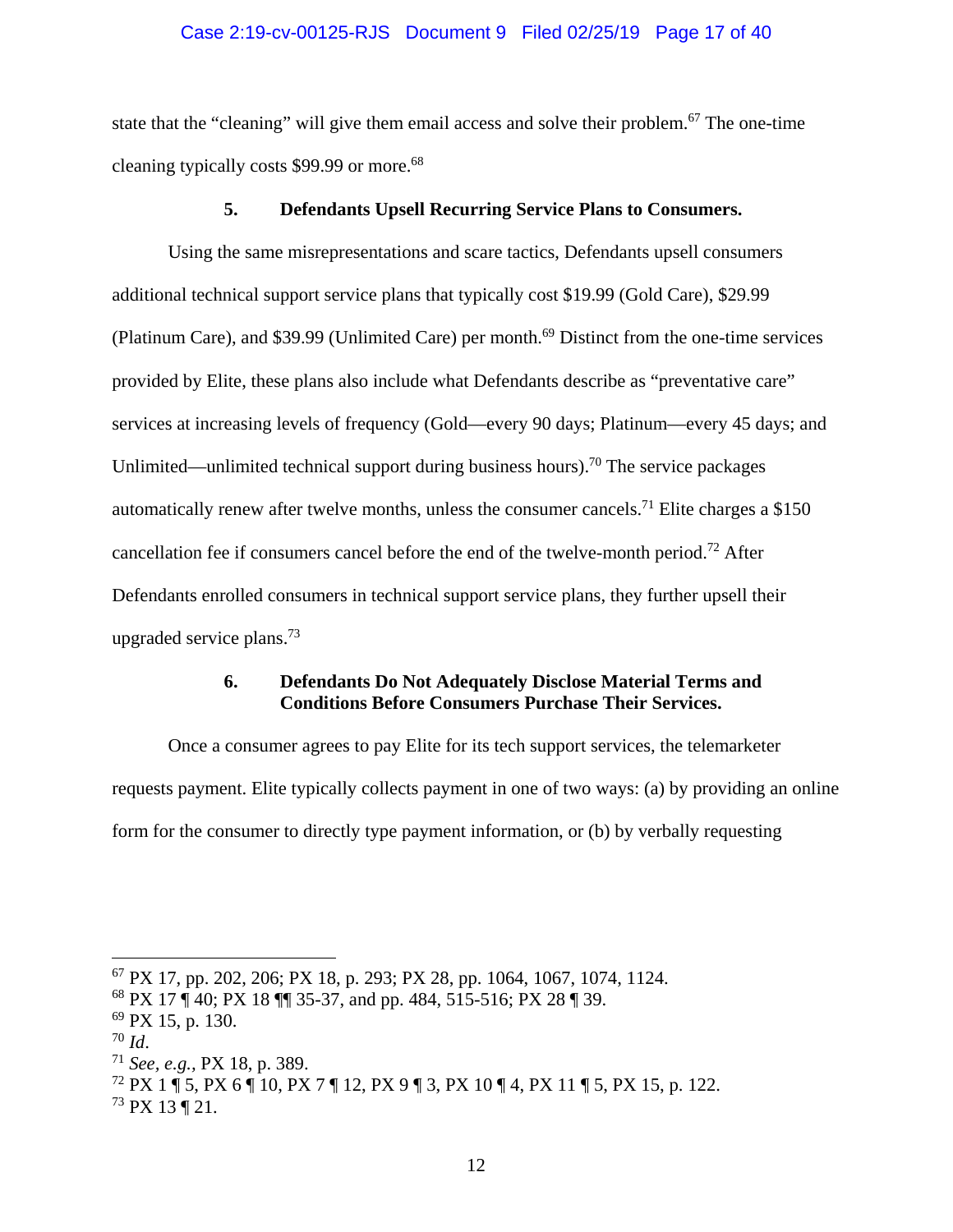# Case 2:19-cv-00125-RJS Document 9 Filed 02/25/19 Page 18 of 40

payment information from the consumer and entering the payment information for the consumer.<sup>74</sup>

Elite does not provide its terms and conditions to consumers prior to payment. If the terms and conditions are given to a consumer at all, it is only *after* consumers provide their payment information and the payment is processed.<sup>75</sup> Even then, Elite staff provide it verbally and often fail to read all material terms to the consumer.<sup>76</sup> The terms and conditions are not provided to the consumer on the computer screen, even though the payment form appears to contain a hyperlink to "Terms and Conditions."77 The consumer is not directed to view the terms and conditions before proceeding with the transaction, and Elite's employee retains control of the computer and its curser by virtue of the remote computer connection.78 Undercover FTC investigators were told verbally, after payment, that (1) the investigator had authorized the transaction, (2) this is a 12-month plan with automatic renewal, (3) there are no refunds, and (4) the plan can be cancelled at one year.79 Conspicuously absent from the recital of terms and conditions is the cancellation process and the \$150 early cancellation fee.<sup>80</sup>

<sup>74</sup> PX 17 ¶ 40; PX 18, p. 351; PX 28, pp. 1077-78, 1126.

<sup>75</sup> PX 15, p. 120, PX 17, pp. 218-223; PX 28 ¶¶ 22, 41.

<sup>76</sup>*See e.g.,* PX 28, pp. 1077-78, 1126.

<sup>&</sup>lt;sup>77</sup> PX 17 ¶ 40; PX 18, p. 351. According to former employees, they were trained only to read the terms and conditions after they received the payment. *See, e.g.,* PX 20, p. 973 ("I was trained to only read the terms and conditions after I got the payment.").

<sup>&</sup>lt;sup>78</sup> PX 17, pp. 215-220; PX 18, pp. 296-300. Despite this reality, Defendants routinely falsely claimed to their payment processor in the chargeback process that consumers were told of the terms and conditions prior to payment. PX 28, pp. 1182, 1188, 1194, 1200, 1205, 1211, 1218. 79 PX 15, p. 120, PX 17, pp. 218-223; PX 28 ¶¶ 22, 41.

<sup>80</sup>*Id*. An email is sometimes sent **post-sale** to the consumer outlining Elite's terms and conditions, including its cancellation process. At the bottom of the email, Elite details some of its terms and conditions, including that (1) there is a \$150 cancellation fee if a consumer cancels before the end of the one-year contract, (2) in order to cancel, a consumer must do so in a written letter, 30 days prior to the end of the term, and (3) the support plan will automatically renew for another year at the end of the 12 month period. *See, e.g.*, PX 17, p. 249. However, consumers who have forgotten their password for their email account, the reason for many of the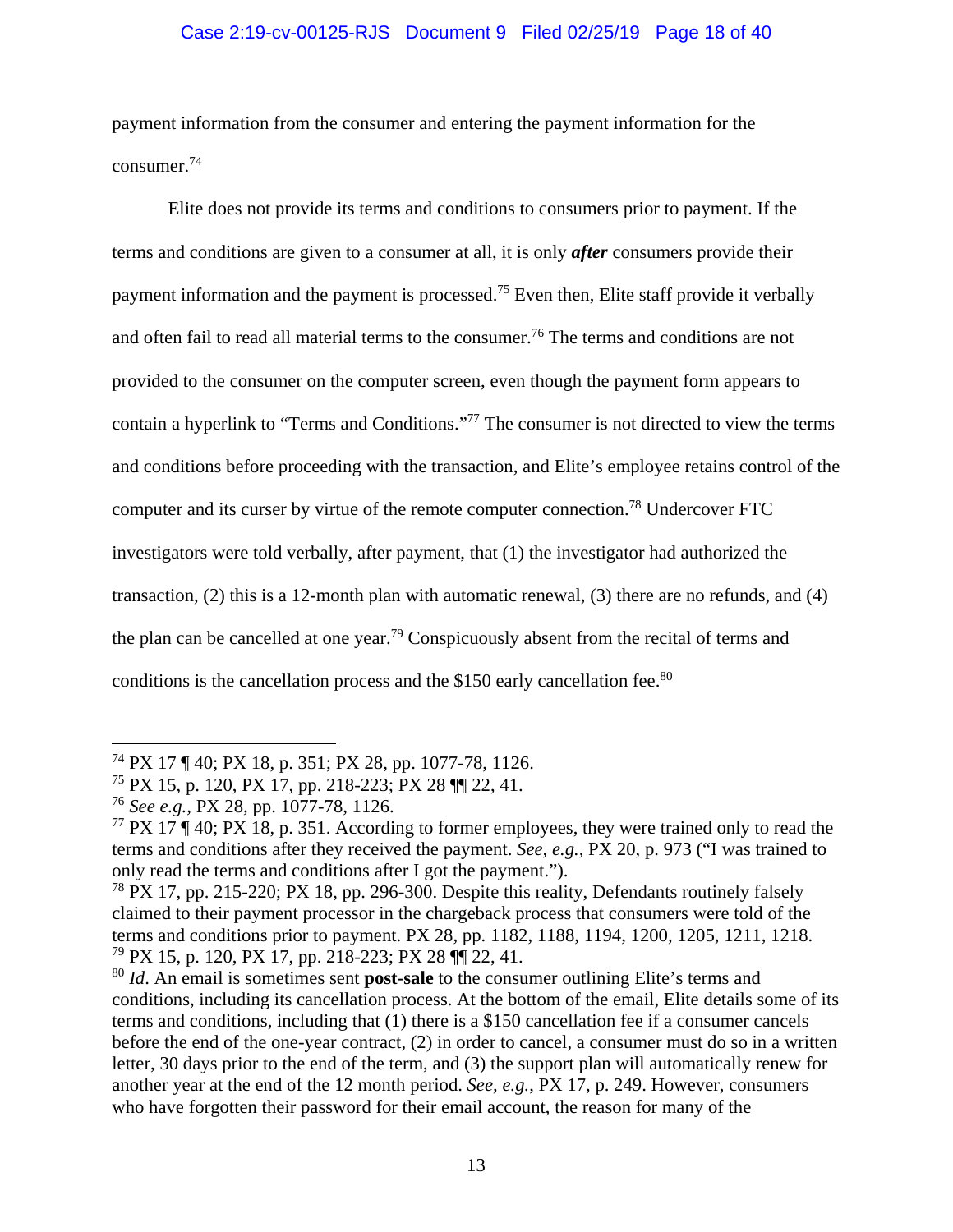# **7. Defendants Employ Threats and Scare Tactics When Consumers or Employees Uncover the Fraud.**

<span id="page-18-0"></span>Many consumers who complain to Elite find themselves facing collection actions, threats, and intimidation.<sup>81</sup> One former employee explained that the managers expected customer service representatives to threaten legal action when customers disputed their bills.<sup>82</sup> In one such instance, a consumer stated that after she disputed the charges with her credit card company, she received harassing phone calls from Elite for several weeks demanding full payment of nearly \$500 and threats to sue her to "make things difficult."<sup>83</sup> Another consumer reported that Elite threatened to refer the matter to collections after she tried to cancel within twelve hours of signing up for the service.<sup>84</sup>

Elite also aggressively and dishonestly disputes consumers' claims that its credit card charges were unauthorized—frustrating consumers' ability to obtain redress while simultaneously legitimizing Elite's threats of litigation and collection actions.<sup>85</sup> When disputing credit card chargebacks from consumers, Elite typically claims that it shows consumers its terms and conditions on the computer and reads them aloud prior to payment.<sup>86</sup> As discussed above, former employees, consumers, and purchases made by FTC undercover investigators confirm that consumers are not informed of the terms and conditions before the payment is processed, and Elite's telemarketers are explicitly told to state the terms and conditions only after payment

consumers' calls in the first place, cannot access their email account to receive the email and view the terms and conditions.

 $81$  PX 3 ¶ 14; PX 6 ¶ ¶ 12, 17; PX 9 ¶ 5; PX 10 ¶ 4.

<sup>82</sup> PX 13 ¶¶ 26-27.

<sup>83</sup> PX 3 ¶ 14-20.

 $84$  PX 10 | 3.

<sup>85</sup> PX 3 ¶¶ 14, 18-19; PX 28, pp. 1182, 1188, 1194, 1200, 1205, 1211, 1218.

<sup>86</sup> PX 28, pp. 1182, 1188, 1194, 1200, 1205, 1211, 1218.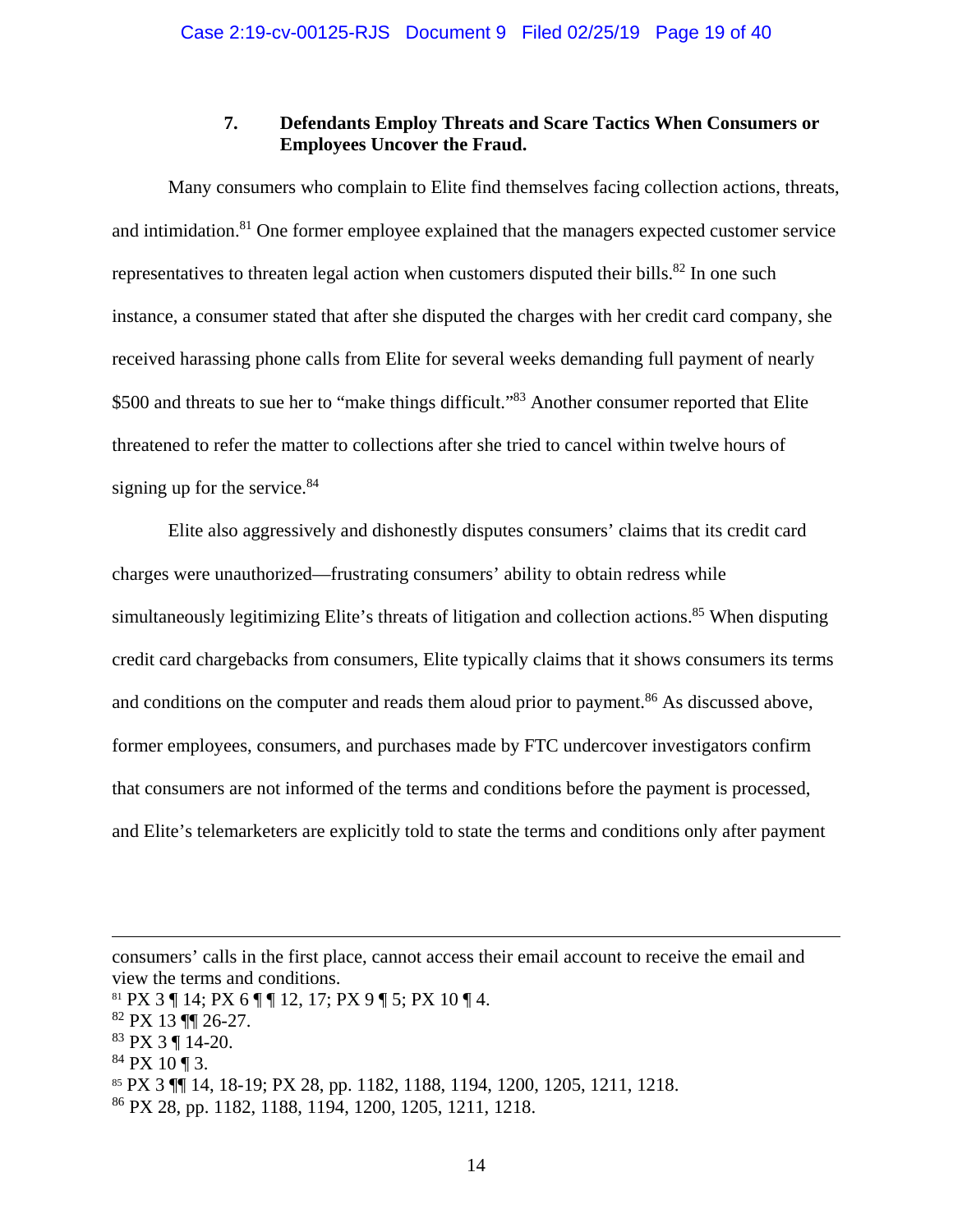#### Case 2:19-cv-00125-RJS Document 9 Filed 02/25/19 Page 20 of 40

is received.87 In some cases, Elite provides no information about the terms and conditions to consumers, either on the screen or verbally.<sup>88</sup>

For example, Elite, while responding to a consumer's credit card chargeback requests, falsely told its payment processor: "On that day, she agreed to Elite IT's Terms of Service and Conditions ("Terms"). Her acceptance of the Terms was required before the agent could proceed with processing her payment."<sup>89</sup> Similarly, in applying to a new payment processor, Elite stated in its merchant application to the acquiring bank that the "[c]ancellation policy is shown to the customer via the Terms section of the billing page and is read to the customer before the sale is complete." James Martinos signed this application, dated August 3,  $2018<sup>90</sup>$  However, the week prior, an FTC investigator posed as a consumer and Elite's telemarketer did not show the undercover investigator the terms section of the billing page, or read aloud the entire terms and conditions prior to completing payment.<sup>91</sup> The Elite telemarketer also failed to disclose the cancellation fee.<sup>92</sup> Elite failed to show, or otherwise disclose, the material terms prior to purchase every time an undercover investigator made a purchase, including during the most recent purchase on February 5, 2019.<sup>93</sup>

Finally, Elite sued a former employee who posted an online complaint exposing Elite's scam.<sup>94</sup> During settlement discussions, the former employee offered to remove the online

<sup>87</sup>*See supra* notes 77, 79.

<sup>88</sup> PX 13 ¶ 22.

 $89$  PX 28, p. 1188.

<sup>90</sup> PX 28, p. 1226.

 $91$  PX 28, pp. 1126-1130.

<sup>92</sup>*Id*. 93 PX 15, p. 120, PX 17, pp. 218-223; PX 28 ¶¶ 22, 41.

<sup>&</sup>lt;sup>94</sup> PX 15, pp. 123, 131.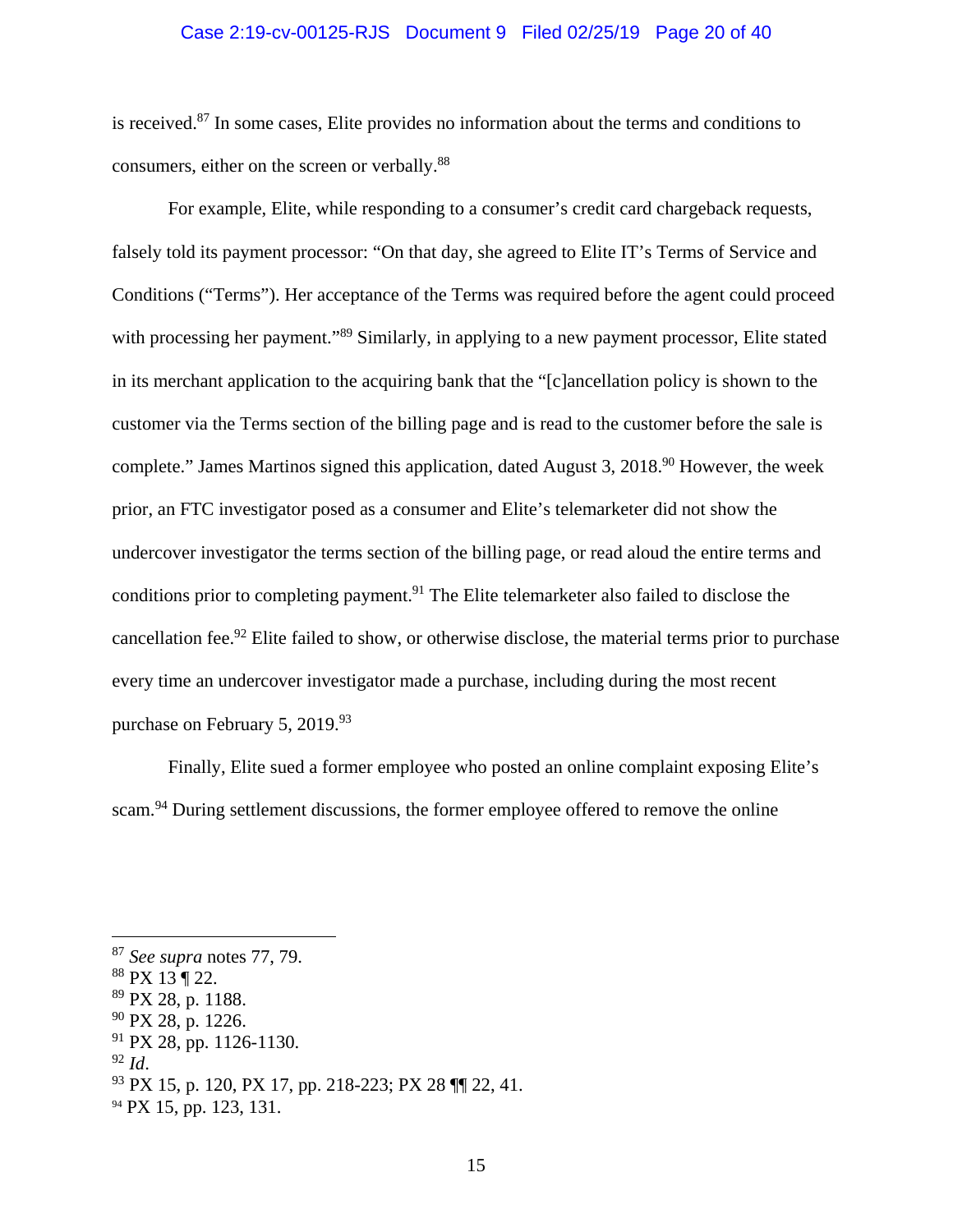#### Case 2:19-cv-00125-RJS Document 9 Filed 02/25/19 Page 21 of 40

<span id="page-20-0"></span>reviews, but Elite demanded more—conditioning settlement on a signed affidavit denying the truth of the review.<sup>95</sup> The former employee declined, refusing to sign a false affidavit.

### **8. Defendants Openly Defy Utah's Telemarketing Rules, Despite an Administrative Order.**

In February 2015, the Utah Division of Consumer Protection ("DCP") sent a formal demand letter to Defendants to file a telemarketer registration with the DCP. Defendants disputed that they are telemarketers and refused to register.<sup>96</sup> In July 2017, the DCP filed a formal Administrative Citation against Defendants for violating the registration requirement.<sup>97</sup> In November 2017, after a two-day hearing and testimony from Martinos, the DCP filed a formal Order of Adjudication against Defendants for violating the registration requirement. This Order required Defendants to cease and desist conducting its business practices without registering as a telemarketer, and imposed a \$5,000 fine.<sup>98</sup> Defendants exhausted the administrative process on September 28, 2018, and were denied a stay of the registration requirement throughout this process.<sup>99</sup> Under the terms of the Final Order, Defendants are required to register as a telemarketer and pay fines. They have not, however, registered, paid the fines, or ceased telemarketing.<sup>100</sup> The Utah Attorney General's office filed a Complaint against Defendants on December 3, 2018 for civil enforcement of DCP's Final Order.<sup>101</sup>

# **9. Defendants Refuse to Stop Deceiving Consumers.**

In October 2017, Yahoo's parent company, Oath, sent a letter to Elite demanding that it cease and desist: (1) unfairly charging Yahoo customers significant sums of money for services

<sup>95</sup>*Id*. 96 PX 19 ¶¶ 3, 21-22, p. 586.

 $97 \text{ PX } 19 \text{ µ } 9, \text{ p. } 630.$ 

 $98$  PX 19 ¶ 12, p. 940.

<sup>99</sup> PX 19 ¶ 14, p. 943.

 $100$  PX 19 ¶¶ 21-22.

 $101$  PX 19 ¶ 22.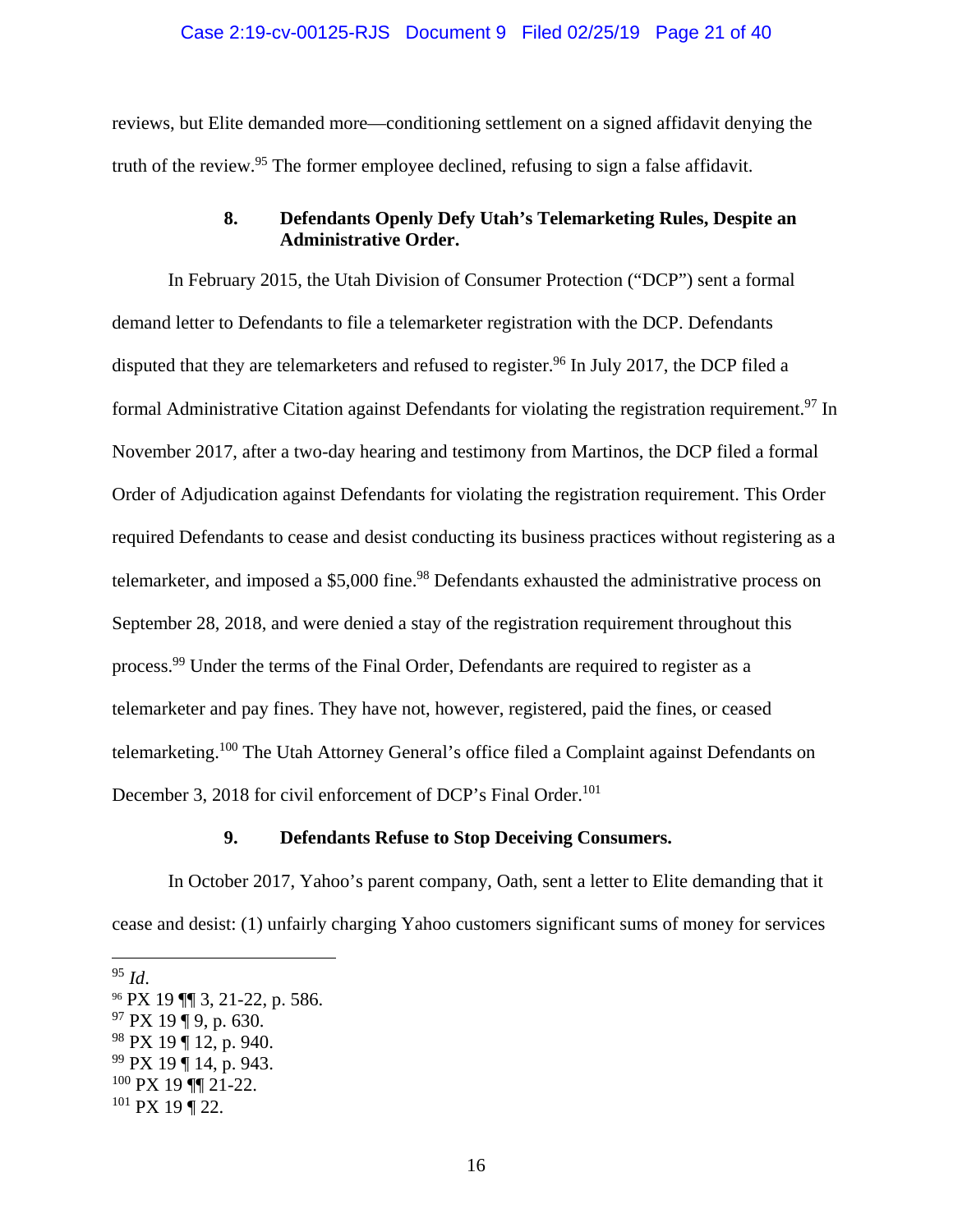#### Case 2:19-cv-00125-RJS Document 9 Filed 02/25/19 Page 22 of 40

<span id="page-21-0"></span>Yahoo provides for free; (2) fraudulently misrepresenting themselves as Yahoo employees or authorized representatives of Yahoo; and (3) falsely holding itself out to consumers as Yahoocertified or sanctioned. Defendants refused to change their business practices. 102

Recently, in November 2018, Microsoft notified Elite that Elite had been terminated from Microsoft's Partner Network for "fraudulent activity" after an investigation by Microsoft's Digital Crimes Unit.<sup>103</sup> Microsoft found that Elite made false and unsubstantiated statements to Microsoft's undercover investigator when the investigator made a tech support purchase from Elite.104 Nevertheless, Elite continued to engage in the same deceptive practices, as evidenced by an undercover purchase by an FTC investigator on February 5, 2019.<sup>105</sup>

# **10. Defendants Knowingly Sought To Deceive Acquiring Banks Regarding the Nature of Elite's Business.**

Defendants attempted to conceal and misrepresent the true nature of their business in order to avoid the scrutiny that acquiring banks give to tech support companies. To receive consumer payments via credit cards, Elite (like all merchants) must establish a merchant account at an acquiring bank. Merchants typically create these accounts through payment processors. In so doing, a merchant must properly categorize the nature of its business using a Merchant Category Code ("MCC"). Acquiring banks for credit cards use MCCs to classify a business by the types of goods or services it provides, allowing banks to scrutinize or impose certain restrictions on merchants in higher risk industries, like tech support. Miscoding the MCC is one way that merchants engaging in high risk or illegal activity try to subvert the compliance

<u>.</u>

<sup>102</sup> PX 15 ¶10, pp. 133-36.

<sup>103</sup> PX 23 ¶¶ 6-7.

 $104$  PX 16; PX 23  $\P$  6-7.

<sup>105</sup> PX 28 ¶¶ 27-43.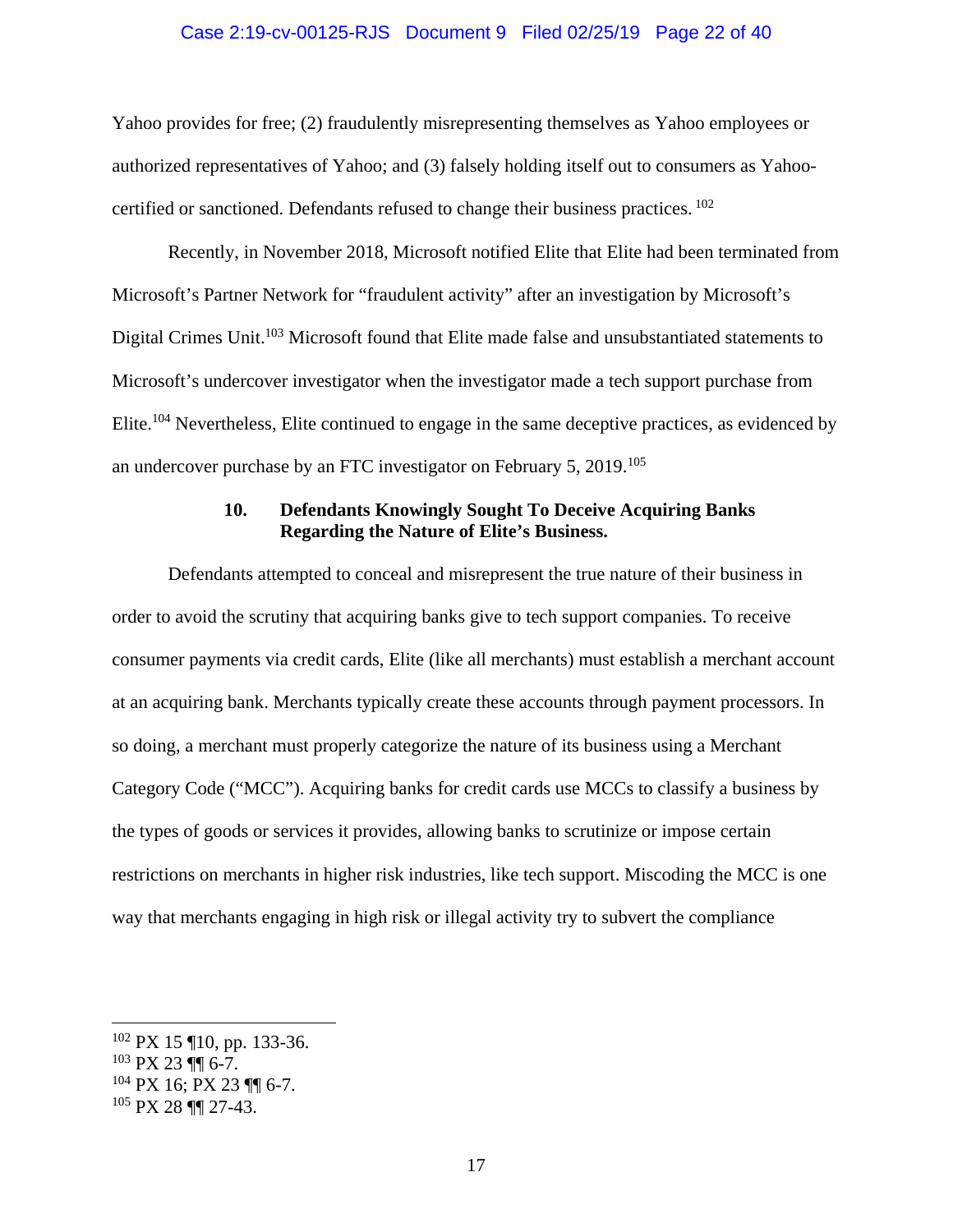#### Case 2:19-cv-00125-RJS Document 9 Filed 02/25/19 Page 23 of 40

mechanisms of acquiring banks—mechanisms designed to detect and prevent illegal or untenably high-risk transactions.

process its payments, Defendants searched for, and found, a new payment processor.<sup>110</sup> In July 2018, Defendants' then-payment processor, ProPay, notified Defendants that it would no longer process Elite's payments due to excessive credit card chargebacks from consumers.106 In response, Defendants wrote to ProPay asking that it re-categorize Elite's MCC and create a new merchant account for Elite "to avoid this potential issue with another card processor."107 In an email, Martinos wrote: "you mentioned Wells Fargo has identified a specific industry that it does not want to service. Can you provide us with the MCC code(s) so we don't repeat this situation…could we just change our category and prevent the closing of our account with ProPay? Or could we open a new account under ProPay with a different category code that would satisfy Wells Fargo's industry concern?"108 ProPay declined Elite's request and refused to continue processing payments for Elite.<sup>109</sup> After ProPay refused to change Elite' MCC and

In Elite's application to a new acquiring bank, Defendants changed Elite's MCC category to "Computers and Computer Peripheral Equipment and Software" and revised Elite's description of its business model as "business to business or wholesale distributors of computer hardware, software and related equipment."<sup>111</sup> In fact, approximately 93% of Elite's business comes from computer repair services to consumers, properly coded as Elite's original MCC with ProPay: "Computer Maintenance, Repair and Services."112

<sup>106</sup> PX 28, p. 1161.

 $107$  PX 28, p. 1176.

<sup>&</sup>lt;sup>108</sup> *Id.* <sup>109</sup> PX 28, p. 1175.

<sup>&</sup>lt;sup>110</sup> *Id.* 111 PX 28, p. 1224 (see MCC code description at PX 28, p. 1177).

 $112$  PX 24 ¶ 12, 14, PX 25 ¶ 5-10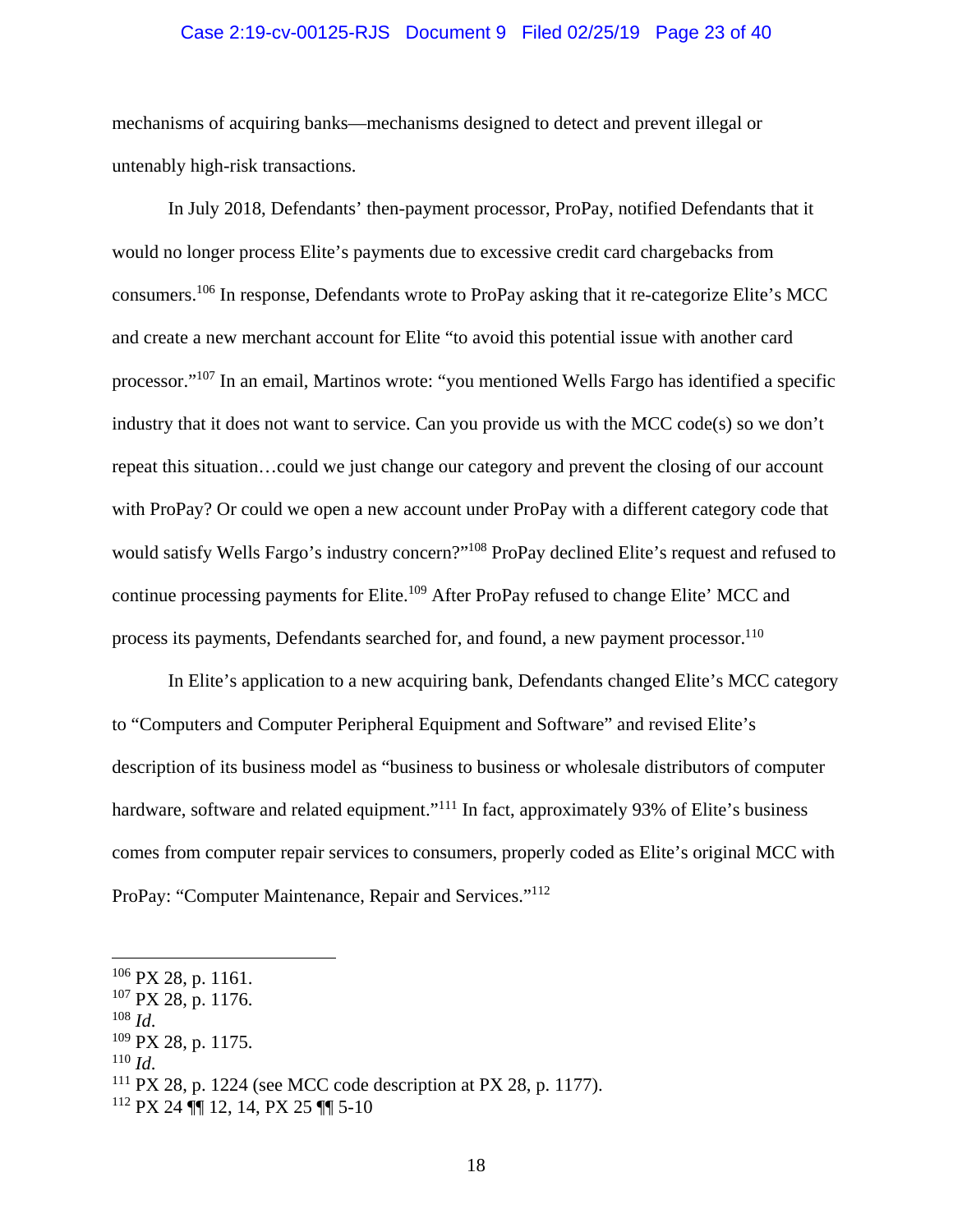#### <span id="page-23-0"></span>**B. The Role of the Defendants.**

### **1. Elite Corporate Defendant**

Elite is a Utah limited liability company with its principal place of business in Orem, Utah.<sup>113</sup> The company was formed in 2011, and employs sales agents, customer service agents, and computer technicians to sell remote technical support services to consumers throughout the United States and Canada.<sup>114</sup> Elite also claims to have a marketing and business-to-business presence, but, according to bank records, their sales to consumers make up approximately 92% of its revenues.<sup>115</sup> As discussed later, the proposed temporary relief is designed so as not to impact Elite's limited business-to-business component.

#### **2. James Michael Martinos.**

James Michael Martinos ("Martinos") is the co-founder of Elite and its CEO.<sup>116</sup> He is actively involved in the operation of this business. For example, Martinos is the signatory on Elite's Wells Fargo corporate account and he lists himself as CEO.<sup>117</sup> He also lists himself as President and CEO of Elite on the merchant services application for ProPay—a payment processor used by Elite until ProPay shut down the account for excessive chargebacks.<sup>118</sup> Martinos opened a merchant account with Complete Merchant Services in September 2018 and migrated Elite's business to this payment processor.<sup>119</sup> Martinos used his credit card to pay for domains, including www.eliteithome.com, and a domain privacy protection service to shield the

1

<sup>113</sup> PX 18, p. 451.

<sup>114</sup> PX 13, ¶ 12; PX 15, p. 120; PX 18, p. 451.

 $115$  PX 24 ¶ 12, 14; PX 25 ¶¶ 5-10.

<sup>116</sup> PX 18, p. 451; PX 28, p. 1153.

 $117$  PX 18  $\P$  68.

<sup>118</sup> PX 28, pp. 1153, 1161.

 $119$  PX 28, p. 1125.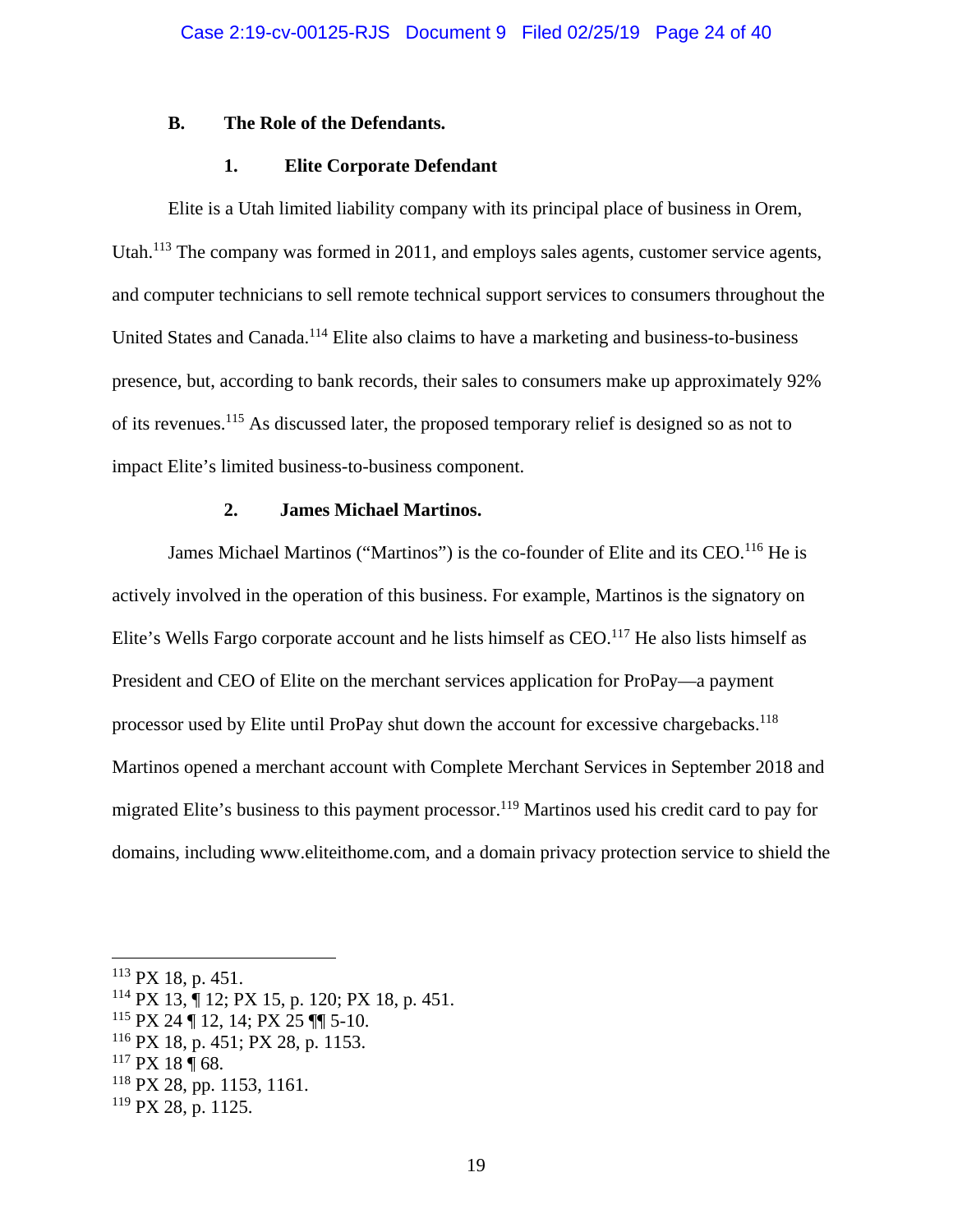#### Case 2:19-cv-00125-RJS Document 9 Filed 02/25/19 Page 25 of 40

<span id="page-24-0"></span>Administrative Citation against Elite for not registering as a telemarketer.<sup>122</sup> registration and contact information from the public.<sup>120</sup> Over the course of several years, Martinos reviewed and responded to consumer complaints forwarded to him by Utah's Division of Consumer Protection, and received chargeback notifications from Propay.121 In September 2017, Martinos testified at a hearing on behalf of Elite after the DCP filed a formal

### **C. Defendants Took At Least \$10.7 Million From Consumers Since May 2015.**

From May 2015 through August 2018, Elite received over \$10.7 million from consumers (minus chargebacks and refunds).<sup>123</sup> The total consumer injury is likely much greater since Defendants opened their merchant processing account in August  $2011$ .<sup>124</sup> According to a former customer service manager, Elite took approximately 250-300 calls per day, and had approximately 4,200 to 4,500 active customers near the end of  $2016$ <sup>125</sup>

#### **III. LEGAL ARGUMENT**

The FTC seeks an *ex parte* TRO halting Defendants' ongoing violations of the FTC Act, the TSR and ROSCA. The FTC requests that the Court enjoin Defendants from these ongoing violations, freeze Defendants' assets to preserve them for restitution to victims, appoint a temporary receiver over Elite, allow the FTC immediate access to Elite's business premises and permit limited expedited discovery. As set forth below, and supported by the FTC's exhibits, the evidence overwhelmingly supports entry of the proposed TRO.

 $\overline{a}$ 

<sup>123</sup> PX 24  $\P$  14. One former Elite manager stated that Elite brought in \$4.3 million in sales in 2015. PX 15, pp. 121-23.

 $120$  PX 18 ¶¶ 83-86.

<sup>121</sup> PX 19, pp. 613-16; PX 28, pp. 1165-70 (chargebacks).

 $122$  PX 19, pp. 843-79.

<sup>124</sup> PX 28, p. 1148.

<sup>125</sup> PX 15, pp. 122-123.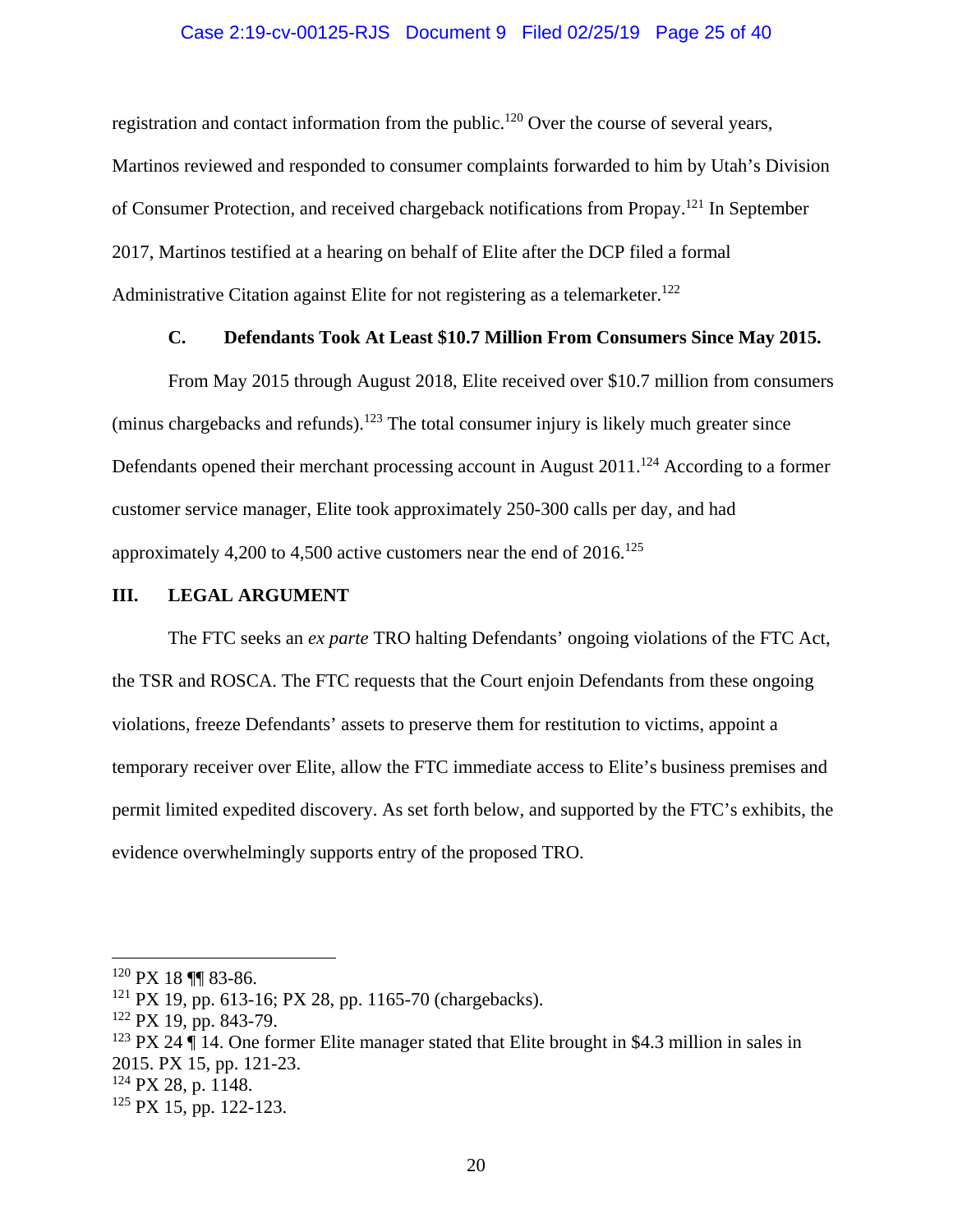# **A. This Court Has the Authority to Grant the Requested Relief.**

<span id="page-25-0"></span>The FTC enforces Section 5(a) of the FTC Act, 15 U.S.C. § 45(a), which prohibits unfair and deceptive acts or practices in or affecting commerce. The FTC also enforces the Telemarketing Sales Rule, 16 C.F.R. Part 310, which prohibits deceptive and abusive telemarketing acts or practices, and Section 4 of the Restore Online Shoppers' Confidence Act ("ROSCA"), 15 U.S.C. § 8403. Section 13(b) of the FTC Act, 15 U.S.C. § 53(b), gives the Court authority to issue permanent injunctive relief to enjoin practices that violate any law enforced by the FTC and to grant "any ancillary relief necessary to accomplish complete justice."126 This ancillary relief may encompass "the full range of equitable remedies," including a TRO, a preliminary injunction, an asset freeze, and any other measures that the Court deems necessary to protect consumers and preserve the possibility for complete and permanent relief.<sup>127</sup> Indeed, when the public interest is involved, the court's equitable powers "assume an even broader and more flexible character."128 The District of Utah and other district courts in the Tenth Circuit have granted the type of preliminary relief the FTC seeks here,<sup>129</sup> including issuing TROs  $ex$ *parte*. 130

<sup>126</sup>*FTC v. Commerce Planet, Inc.*, 815 F.3d 593, 598 (9th Cir. 2016).

<sup>127</sup>*FTC v. LoanPointe, LLC*, 525 F. App'x 696, 699 (10th Cir. 2013); *FTC v. Freecom Commc'ns, Inc.*, 401 F.3d 1192, 1202 n.6 (10th Cir. 2005); *see also FTC v. Skybiz.com, Inc.*, No. 01-CV-396- K(E), 2001 U.S. Dist. LEXIS 26175, at \*23 (N.D. Okla. Aug 31, 2001), *aff'd*, 57 F. App'x 374 (10th Cir. 2003) ("Section 13(b) also empowers this Court to grant…*any measures* that may be needed to make permanent relief possible.") (emphasis added).

<sup>128</sup>*Porter v. Warner Holding Co*., 328 U.S. 395, 398 (1946)); *accord Skybiz.com*, 2001 U.S. Dist. LEXIS 26175, at \*23-24.

<sup>129</sup>*See, e.g*., *FTC v. Peterson*, No. 4:18-cv-00049-DN (D. Utah July 10, 2018) (unpublished); *FTC v. Your Yellow Book, Inc.,* No. 5:14-cv-00786-D (Doc. 10) (W.D. Okla. July 25, 2014) (unpublished) (*ex parte* TRO with conduct prohibitions, asset freeze, and financial disclosure requirement); *FTC v. Apply Knowledge, LLC*, No. 2:14-cv-00088-DB (Doc. 16) (D. Utah Feb. 11, 2014) (unpublished) (same); *Skybiz.com,* No. 01-CV-396-K(E) (Doc. 12) (N.D. Okla. June 6, 2001) (unpublished) (*ex parte* TRO with conduct prohibitions and asset freeze); *cf. FTC v. Vision Solution Mktg. LLC*, No. 2:18-cv-00356-TC (Doc. 41) (D. Utah May 4, 2018) (unpublished) (stipulated TRO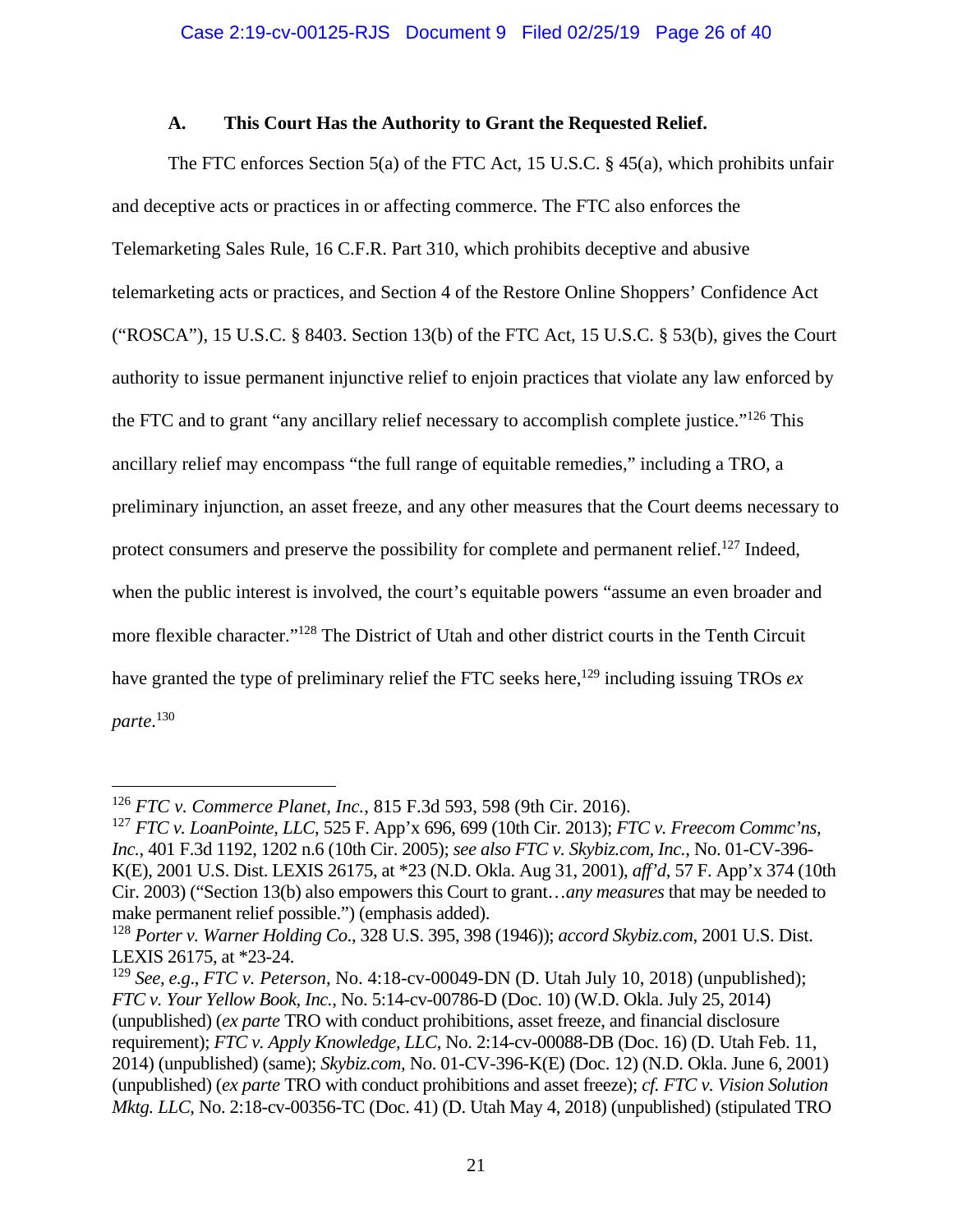### **B. The Evidence Justifies Granting the FTC's Requested TRO.**

<span id="page-26-0"></span>To obtain a TRO, the FTC must show "(1) a likelihood of success on the merits; and (2) that a balance of the equities weighs in favor of granting the requested relief."131 Unlike private litigants, "it is not necessary for the FTC to demonstrate irreparable injury."<sup>132</sup> Here, the FTC meets the requirements to obtain a TRO because the evidence demonstrates that Defendants knowingly operate a tech support scam that continues to harm people.

# **1. The FTC is Likely to Succeed on the Merits.**

# **a. Defendants Violated Section 5 of the FTC Act.**

Defendants' false, misleading, and unsubstantiated representations about the security of consumers' computers violate Section 5 of the FTC Act. In order to establish liability under Section 5 of the FTC Act, "the FTC must establish that: (1) there was a representation; (2) the representation was likely to mislead customers acting reasonably under the circumstances; and (3) the representation was material."133 A representation is material if it involves information that is important to consumers and is "likely to affect a consumer's choice of or conduct regarding

<u>.</u>

with conduct prohibitions, asset freeze, and financial disclosure requirement); *FTC v. LoanPointe*, *LLC*, No. 2:10-cv-00225-DAK (Doc. 14) (D. Utah Apr. 2, 2010) (unpublished) (stipulated preliminary injunction with conduct prohibitions and financial disclosure requirement).

<sup>&</sup>lt;sup>130</sup> When it amended the FTC Act in 1994, Congress reemphasized the FTC's authority to seek preliminary injunctive relief *ex parte*: "Section 13 of the FTC Act authorizes the FTC to file suit to enjoin any violation of the FTC [Act]. The FTC can go into court *ex parte* to obtain an order freezing assets, and is also able to obtain consumer redress." S. Rep. No. 130, 103rd Cong., 2d Sess. 15-16, *reprinted in* 1994 U.S.C.C.A.N. 1776, 1790-91.

<sup>131</sup>*FTC v. Your Yellow Book, Inc.*, No. 5:14-cv-00786-D, 2014 U.S. Dist. LEXIS 116524, at \*11 (W.D. Okla. Aug. 21, 2014); *see also Skybiz.com*, 2001 U.S. Dist. LEXIS 26175 at \*21-22 (citing *FTC v. World Travel Vacation Brokers, Inc.*, 861 F.2d 1020, 1029 (7th Cir. 1988)).

<sup>132</sup>*Skybiz.com*, 2001 U.S. Dist. LEXIS 26175 at \*21-22 ("As irreparable harm is presumed in a statutory enforcement action, the district court need only find some chance of probable success on the merits.") (citing *FTC v. World Wide Factors, Ltd.*, 882 F.2d 344, 347 (9th Cir. 1989)). <sup>133</sup>*FTC v. Tashman*, 318 F.3d 1273, 1277 (11th Cir. 2003)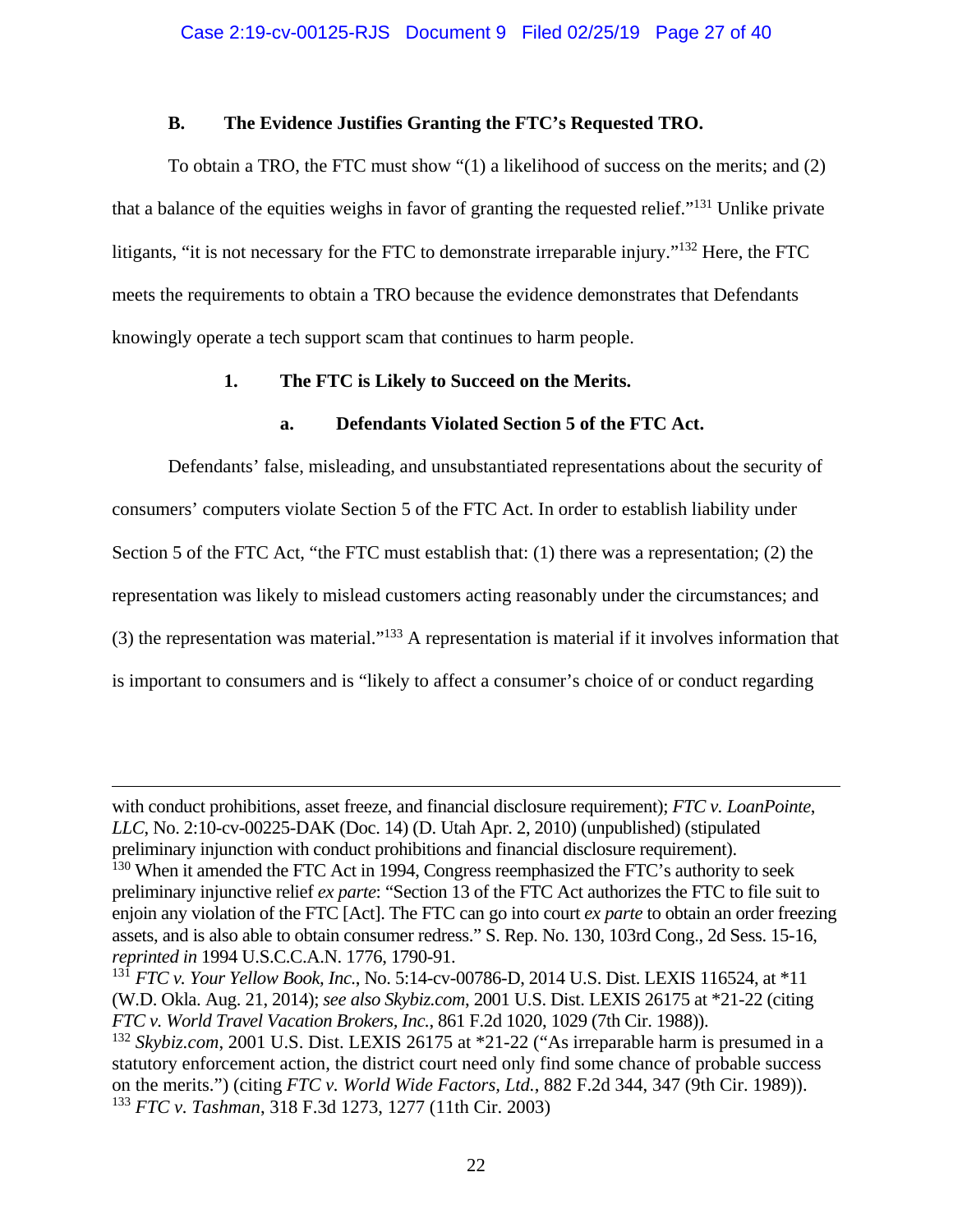#### Case 2:19-cv-00125-RJS Document 9 Filed 02/25/19 Page 28 of 40

<span id="page-27-0"></span>[the subject of the representation]."134 Express and deliberate claims are presumed to be material.<sup>135</sup> In demonstrating that a representation is likely to mislead, the FTC does not need to show that a defendant had the intent to deceive; "[i]nstead, the 'cardinal factor' in determining whether an act or practice is deceptive under  $\S 5$  is the likely effect the promoter's handiwork will have on the mind of the ordinary consumer."<sup>136</sup> Further, "[w]hile proof of actual deception is unnecessary to establish a violation of Section 5, such proof is highly probative to show that a practice is likely to mislead consumers acting reasonably under the circumstances."<sup>137</sup>

which they were used, make it very unlikely that they could diagnose any actual security issue.<sup>140</sup> As described above, the Defendants misrepresent to consumers that their computers are in need of repair based on a scripted diagnosis designed to come to the same conclusion every time, regardless of the condition of the consumer's computer, thus inducing consumers to purchase costly and unnecessary technical support and security software. In reality, however, many of the purported issues Defendants identify—including every tracking cookie SuperAntispyware flags and CPU usage—have no impact on the security of a computer or the ability to access consumers' emails.<sup>138</sup> In many instances, including during undercover calls, Defendants falsely identified problems on a pristine computer. As discussed above, these representations are false.<sup>139</sup> In fact, the tools used by Elite telemarketers, and the manner in

These express misrepresentations are likely to mislead consumers acting reasonably

<u>.</u>

<sup>134</sup>*LoanPointe*, 2011 U.S. Dist. LEXIS 104982 at \*13 (citation omitted); *see also FTC v.* 

*Cyberspace.com, LLC*, 453 F.3d 1196, 1201 (9th Cir. 2006) ("A misleading impression created by a solicitation is material if it involves information that is important to consumers and, hence, likely to affect their choice of, or conduct regarding, a product.") (internal quotation omitted).

<sup>135</sup>*LoanPointe*, 2011 U.S. Dist. LEXIS 104982 at \*10 (citation omitted).

<sup>136</sup>*Freecom*, 401 F.3d at 1202.

<sup>137</sup>*FTC v. E.M.A. Nationwide, Inc.*, 767 F.3d 611, 633 (6th Cir. 2014) (citation omitted).

<sup>138</sup> PX 14, pp. 68-69, 73-74, 76.

<sup>139</sup> PX 14, pp. 73-75, 80-81, 83-84.

 $140$  PX 14, p. 68.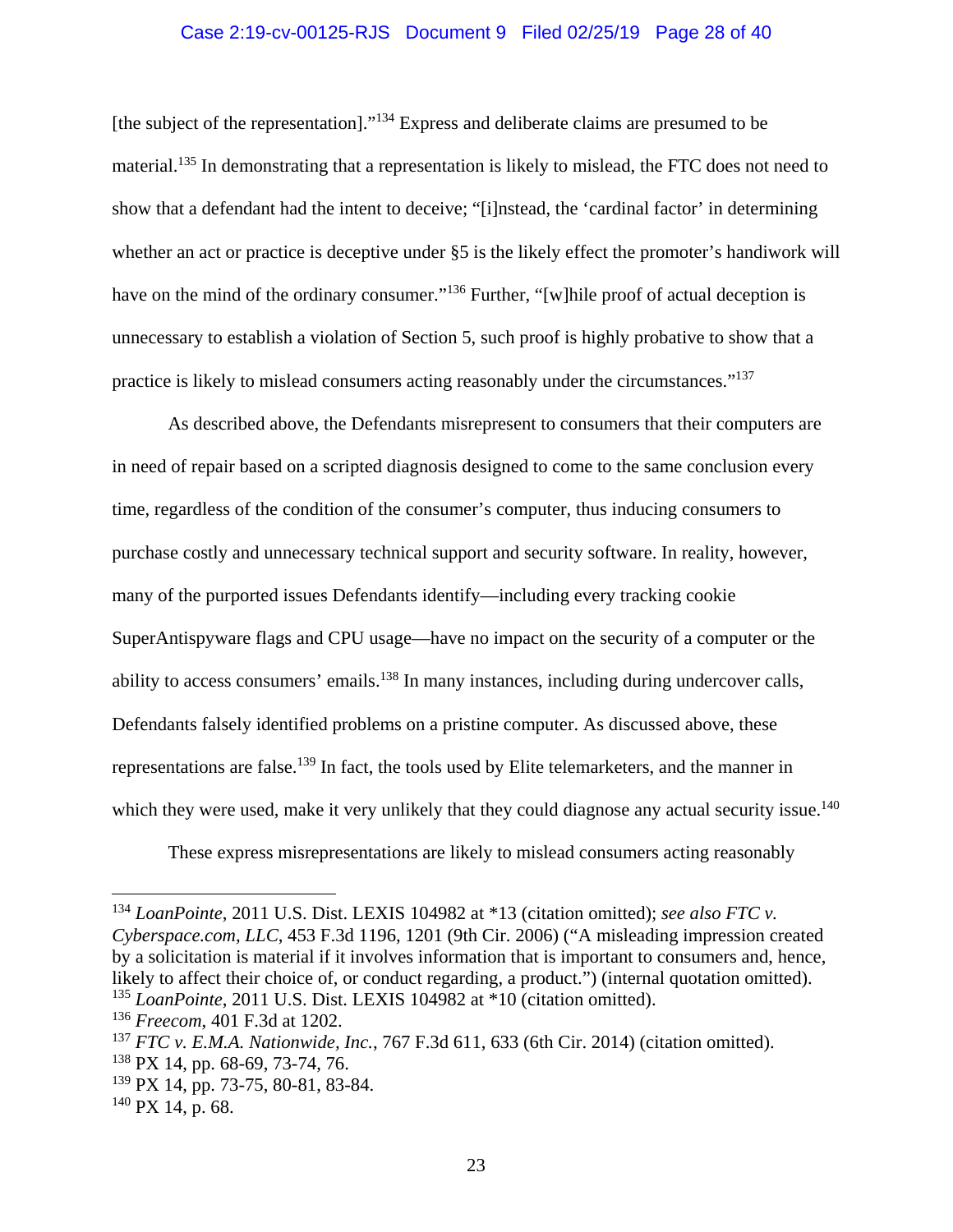#### Case 2:19-cv-00125-RJS Document 9 Filed 02/25/19 Page 29 of 40

<span id="page-28-0"></span>under the circumstances. Defendants prey upon consumers' lack of technical sophistication and obvious concern about the operation of their computers and security of their personal and financial information. Not only do Defendants falsely claim their computers are in need of repair, but they use a convincing scan that displays non-existent problems to induce consumers to purchase their services. Given this level of trickery and the number of consumers who have purchased their services, the Defendants' claims are likely to mislead reasonable consumers.

presumed to be material because they are express claims.<sup>141</sup> Finally, the representations are material. Defendants' claims go the core of consumers' concerns about their computers' security, and are designed to scare them into purchasing unneeded software and repairs. It is difficult to imagine any consumer who would purchase Defendants' products had Defendants been candid about the fact that their telemarketers had no idea whether there was anything wrong with consumers' computers. Defendants' claims are

Defendants also violated Section 5 of the FTC Act by making false and misleading representations about their affiliation with well-known internet service and email providers when no such affiliation exists. Specifically, Elite telemarketers have told consumers that they are IT support for Yahoo, AOL and Microsoft or that these companies no longer exist or do not provide support.<sup>142</sup> These representations are false.<sup>143</sup> They are also likely to mislead consumers acting reasonably under the circumstances, and are material to consumers' decisions to purchase Defendants' security repairs and software programs.<sup>144</sup>

<sup>141</sup>*FTC v. Pantron I Corp.*, 33 F.3d 1088, 1095-96 (9th Cir. 1994 (*en banc*).

<sup>142</sup> PX 13 ¶ 20; PX 15, p. 120-124, 127-128, 131.

 $143$  PX 15 ¶ 11; PX 26 ¶ 4.

<sup>&</sup>lt;sup>144</sup> PX 1 ¶ 3; PX 2 ¶ 3; PX 4 ¶ 4; PX 7 ¶¶ 3-4; PX 9 ¶ 2; PX 12 ¶¶ 4-5.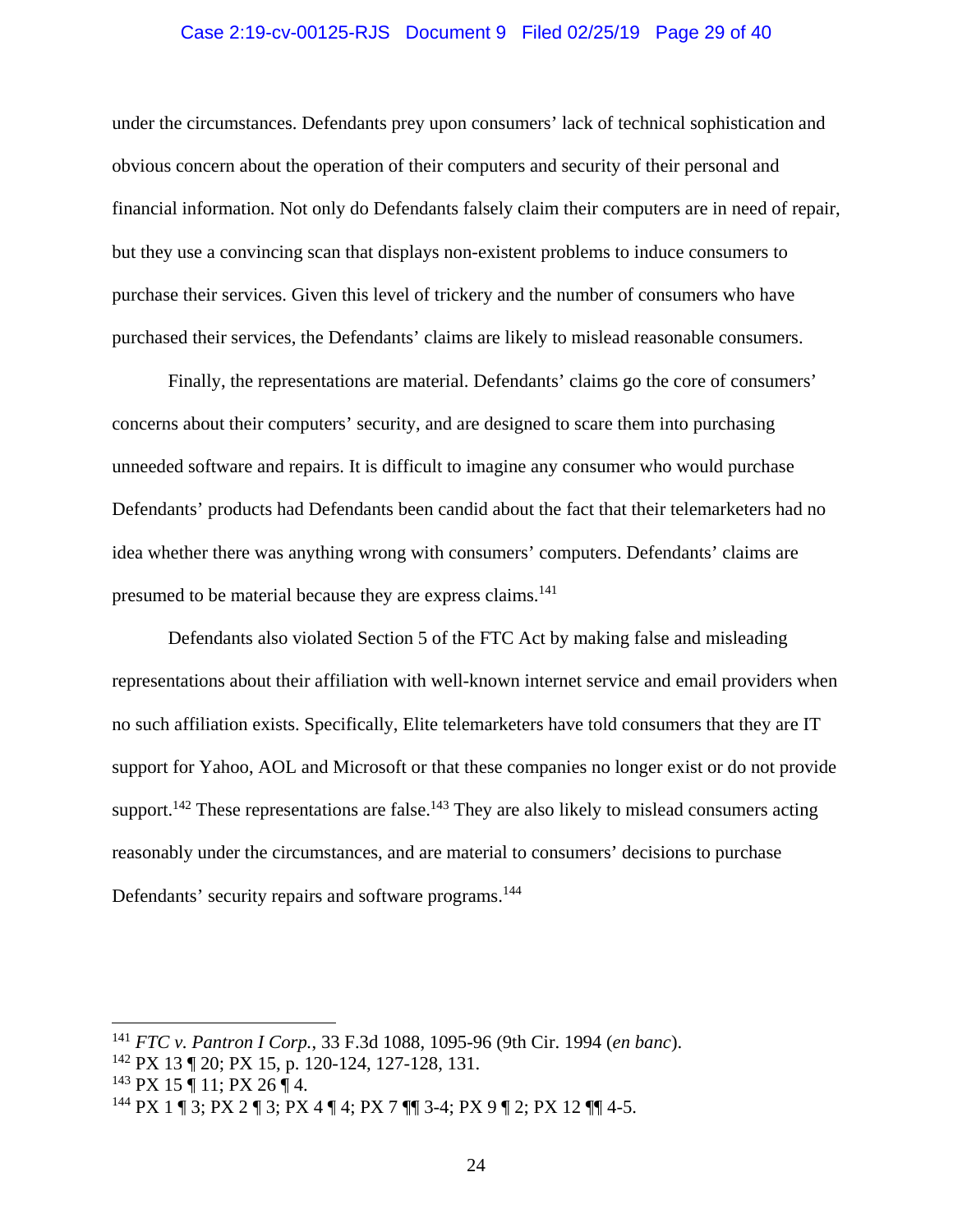#### **b. Defendants Violated the TSR.**

<span id="page-29-0"></span>The Telemarketing Sales Rule (16 C.F.R. Part 310) prohibits any seller or telemarketer from making a false or misleading statement to induce any person to pay for goods or services or to induce a charitable contribution. 16 C.F.R. § 310.3(a)(4). Defendants are engaged in "telemarketing," as defined by Section 310.2(gg) of the TSR because they arrange for the sale of goods or services. Defendants violated Section 310.3(a)(4) of the TSR by misrepresenting that numerous innocuous items on consumers' computers constitute evidence of viruses and they are affiliated with well-known technology companies, including Yahoo, AOL, and Microsoft.<sup>145</sup> Defendants also violated the express terms of Section 310.3(a)(1) of the TSR by failing to disclose, clearly and conspicuously and prior to a consumer consenting to pay for goods or services offered, (1) the total costs to purchase, (2) material restrictions, limitations or conditions to purchase, (3) that the seller will not provide a refund, and (4) the material terms of the negative option.146

#### **c. Defendants Violated ROSCA.**

to stop recurring charges. Elite fails to follow these requirements.<sup>147</sup> Section 4 of ROSCA, 15 U.S.C. § 8403, requires that online businesses engaging in negative option marketing: (1) provide text that clearly and conspicuously discloses all material terms of the transaction before obtaining consumers' billing information, (2) obtain consumers' express informed consent before charging for their services, and (3) provide a simple mechanism

#### **2. The Equities Weigh in Favor of Granting the FTC's Requested Relief.**

Not only has the FTC demonstrated a likelihood of success on the merits, but the balance

<u>.</u>

<sup>145</sup> PX 14, pp. 73-75, 80-81, 83-84; PX 13 ¶ 20; PX 15, p. 120-124, 127-128, 131.

<sup>146</sup> PX 1 ¶ 4; PX 2 ¶ 6; PX 6 ¶ 5; PX 9 ¶ 3; PX 12 ¶ 5; PX 15, p. 120, PX 17, pp. 218-223; PX 28 ¶¶ 22, 41.

<sup>147</sup> PX 15, p. 120, PX 17, pp. 218-223; PX 18, pp. 351, 389; PX 28 ¶¶ 22, 41, pp. 1077-1078.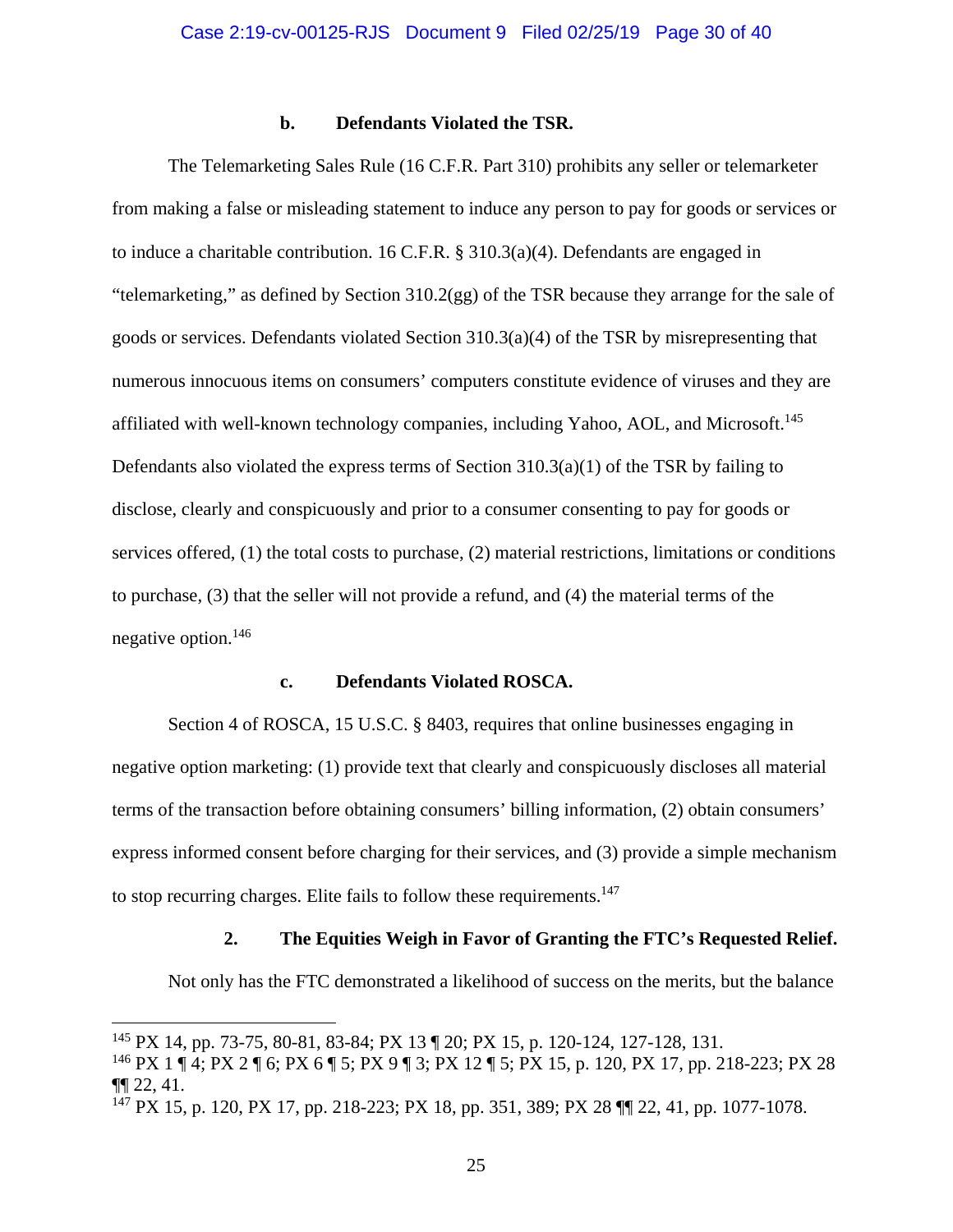### Case 2:19-cv-00125-RJS Document 9 Filed 02/25/19 Page 31 of 40

<span id="page-30-0"></span>of the equities also weighs in favor of granting the requested relief. "When a district court balances the hardships of the public interest against a private interest, the public interest should receive greater weight."148 No individual has a legitimate interest in continuing to operate an unlawful scheme; thus, "there is no oppressive hardship to defendants in requiring them to comply with the FTC Act, refrain from fraudulent representation, or preserve their assets from dissipation or concealment."149 Where the danger of asset dissipation exists, "the public interest in preserving the illicit proceeds of the  $\lceil \cdot \rceil$  scheme... is great."<sup>150</sup> Indeed, "a court of equity ... has no duty...to protect illegitimate profits or advance business which is conducted by [unlawful] business methods."151

### **3. James Michael Martinos is Liable.**

To obtain injunctive relief against an individual for a business entity's unlawful activities, the FTC must show that the individual participated directly in the unlawful activities or had the authority to control them.<sup>152</sup> An individual's controlling ownership of a closely held entity creates "a substantial inference" that the individual had the requisite authority to control.<sup>153</sup> Further, "a corporate officer is presumed to be in control of a small, closely held corporation and assuming the duties of a corporate officer is probative of an individual's participation or authority."154

<sup>148</sup>*Skybiz.com*, 2001 U.S. Dist. LEXIS 26175 at \*23 (citing *FTC v. Affordable Media, Inc.*, 179 F.3d 1228, 1236 (9th Cir. 1999)). "Balancing the equities tips in favor of the public interest in issuing such relief to federal agencies like the FTC." *Id*. at \*22 (citing *World Wide Factors*, 882 F.2d at 347.

<sup>149</sup>*World Wide Factors*, 882 F.2d at 347.

<sup>150</sup>*Affordable Media*, 179 F.3d at 1236.

<sup>151</sup>*FTC v. Thomsen-King & Co*., 109 F.2d 516, 519 (7th Cir. 1940).

<sup>152</sup>*Freecom*, 401 F.3d at 1202-03; *LoanPointe*, 2011 U.S. Dist. LEXIS 104982 at \*25-26.

<sup>153</sup>*Freecom*, 401 F.3d at 1205.

<sup>154</sup>*LoanPointe*, 2011 U.S. Dist. LEXIS 104982 at \*26 (citations omitted); *see also FTC v. Am. Standard Credit Sys., Inc.,* 874 F. Supp. 1080, 1089 (C.D. Cal. 1994) ("Authority to control the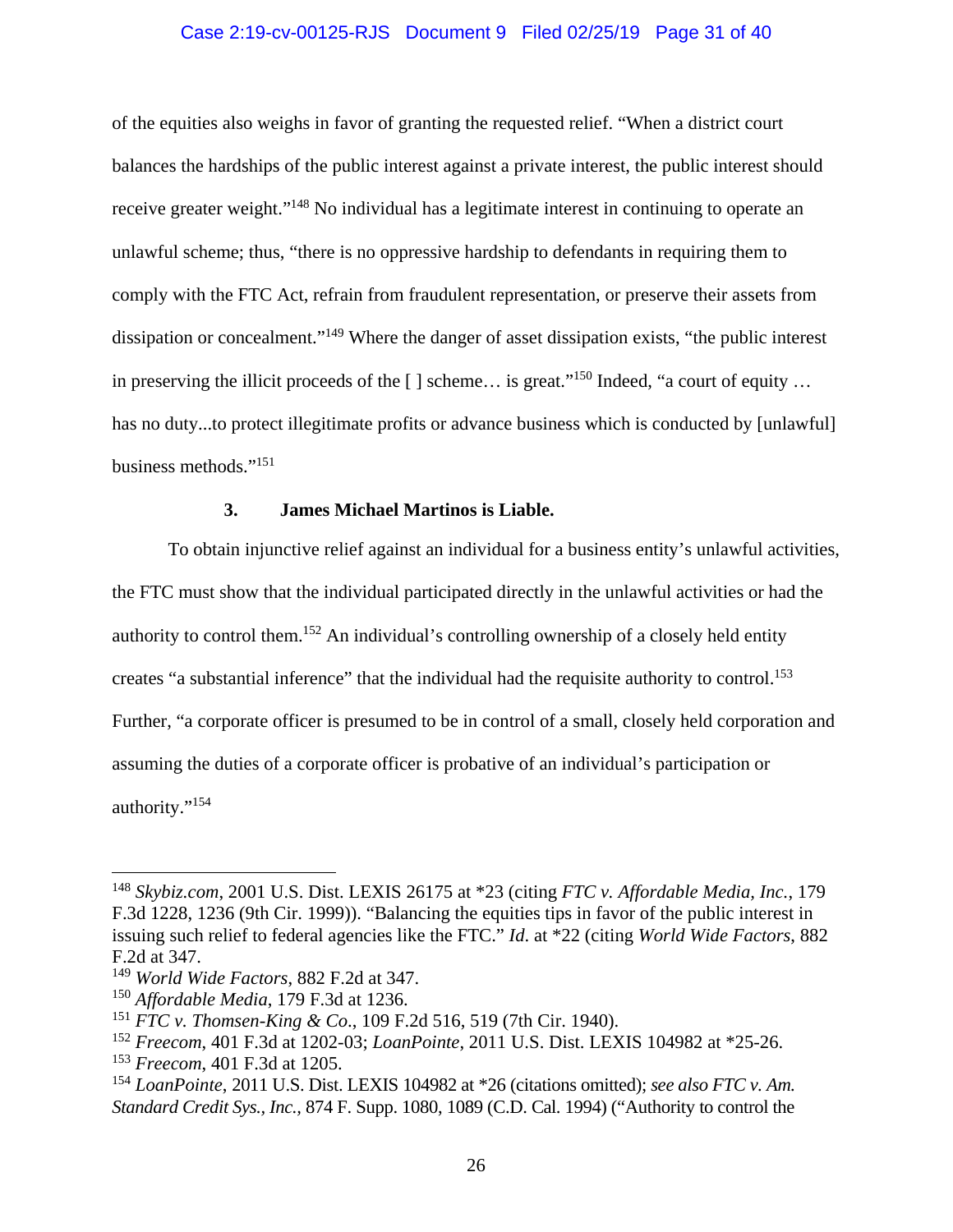#### Case 2:19-cv-00125-RJS Document 9 Filed 02/25/19 Page 32 of 40

<span id="page-31-0"></span>To obtain monetary relief against such an individual, the FTC must additionally show that the individual knew or should have known of the deceptive practices.<sup>155</sup> The knowledge element does not require proof of the individual's subjective intent to defraud consumers; the individual need only have actual knowledge of material misrepresentations, reckless indifference to the truth or falsity of such representations, or an awareness of a high probability of fraud coupled with the intentional avoidance of the truth.<sup>156</sup> "Participation in corporate affairs is probative of knowledge."157

Defendant Martinos is the President and CEO of Elite.<sup>158</sup> From the beginning, Martinos has knowingly participated in the tech support scam. His name and signature appear on numerous corporate records.<sup>159</sup> He works directly with Elite's payment processors and responds to chargeback complaints.160 Martinos testified during an administrative court hearing that he was intimately involved with and in charge of Elite's marketing practices.<sup>161</sup> According to a former employee, Martinos, among other Elite managers:

information was at risk if they did not purchase Elite IT's services."<sup>162</sup> "would repeatedly stress the importance of upselling customers cleanings and technical support services, and doing so by whatever means—typically by impressing upon customers that their computers were infected with viruses and that their personal

Although "scamming was a common topic of discussion among employees[,]" Elite managers would tell employees who raised concerns that "the company is helping people clean their

- $160$  PX 28, pp. 1151, 1165-1178.
- <sup>161</sup> PX 19, pp. 843-845, 849, 857-858.
- $162$  PX 13 ¶ 33.

 $\overline{a}$ company can be evidenced by active involvement in business affairs and the making of corporate policy"); *FTC v. Neovi, Inc.,* 598 F. Supp. 2d 1104, 1117 (S.D. Cal. 2008) (opining that the "authority to sign documents on behalf of the corporate defendant" can prove authority to control). <sup>155</sup>*Freecom*, 401 F.3d at 1202-03; *LoanPointe*, 2011 U.S. Dist. LEXIS 104982 at \*26-27.

<sup>156</sup>*Freecom*, 401 F.3d at 1207; *LoanPointe*, 2011 U.S. Dist. LEXIS 104982 at \*26-27.

<sup>157</sup>*Id*. at \*27.

<sup>158</sup> PX 19, pp. 587, 613, 843.

<sup>159</sup> PX 18, pp. 407, 420, 423, 451; PX 28, p. 1151.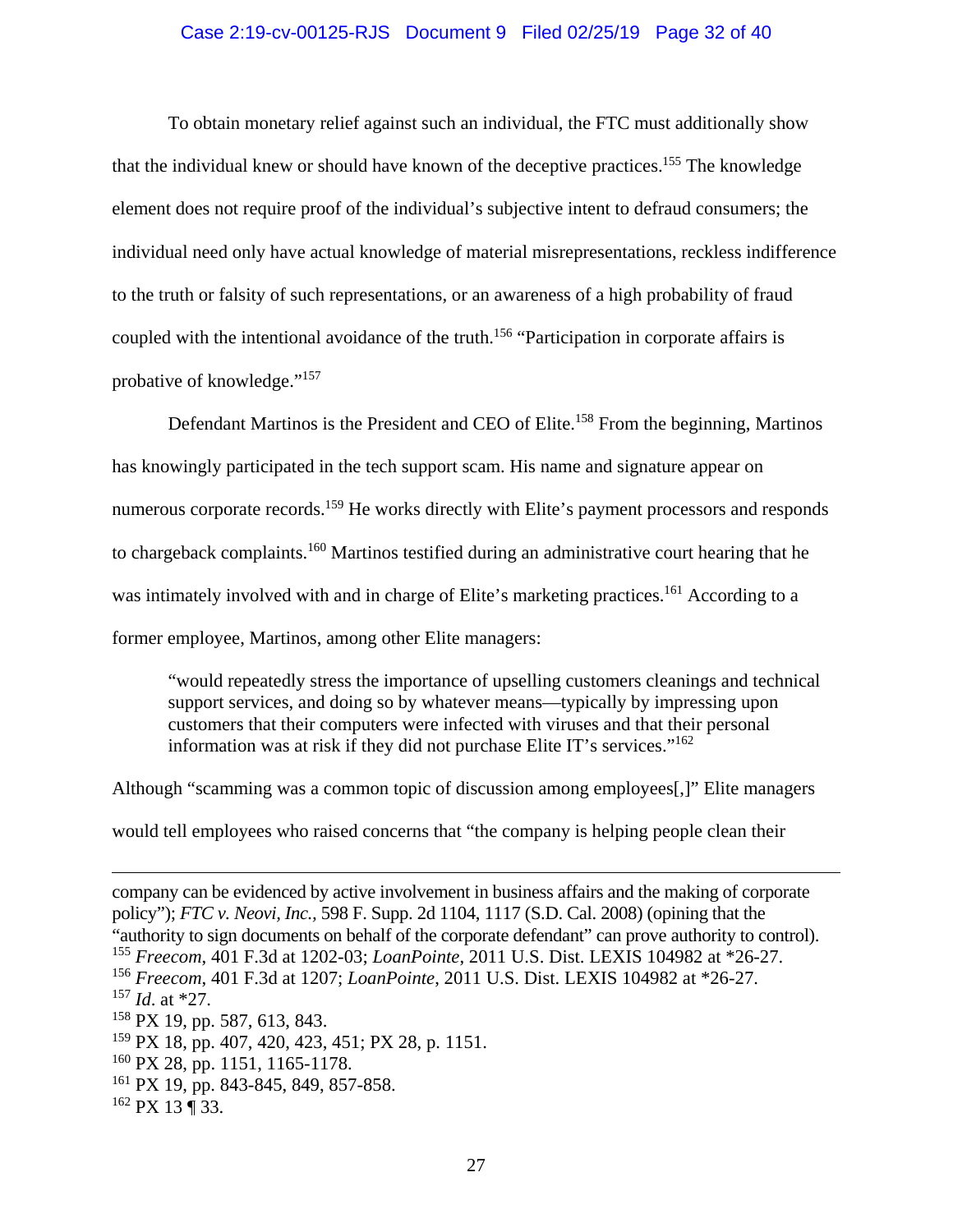### Case 2:19-cv-00125-RJS Document 9 Filed 02/25/19 Page 33 of 40

<span id="page-32-0"></span>computers and stay safe online."163 According to former employees, Elite is primarily a family operation—with Martinos at the helm and present in the office, supported by his wife, Tracey, and two children, Heather and Jacob Martinos.<sup>164</sup>

# **C. An** *Ex Parte* **TRO With Additional Equitable Relief is Appropriate and Necessary.**

The evidence demonstrates that the FTC is likely to succeed in proving Defendants are engaging in deceptive practices in violation of the FTC Act, the TSR, and ROSCA, and that the balance of equities strongly favors the public interest. Accordingly, preliminary injunctive relief is warranted. In order to stop Defendants' unlawful activities and to preserve the Court's ability to grant the final relief sought, the Court should enter an *ex parte* TRO that: (1) prohibits Defendants from engaging in conduct that violates the FTC Act, the TSR and ROSCA; (2) freezes Defendants' assets; (3) appoints a temporary receiver over Elite; and (4) grants the FTC and the temporary receiver immediate access to Elite's business premises and authorizes limited expedited discovery. As explained below, the ancillary relief requested through the Proposed TRO is necessary to protect consumers and to preserve the Court's ability to grant complete and permanent relief in this case.

### **1. The Court Should Stop the Defendants' Ongoing Scam.**

Sworn consumer declarations, undercover calls, consumer complaints, and business and bank records show that Defendants are currently operating this tech support scam. To prevent ongoing consumer injury, the Court should enter a TRO that immediately prohibits Defendants from engaging in any conduct that violates the FTC Act, the TSR, or ROSCA, including making

 $163$  PX 15, p. 124.

<sup>&</sup>lt;sup>164</sup> PX 13  $\P$  29-33 (former employee statement); PX 18, pp. 401-402 (bank records showing Tracey Martinos as signatory on Elite's account); PX 28, pp. 1176-1179 (emails showing Jacob Martinos interacting with ProPay on behalf of Elite).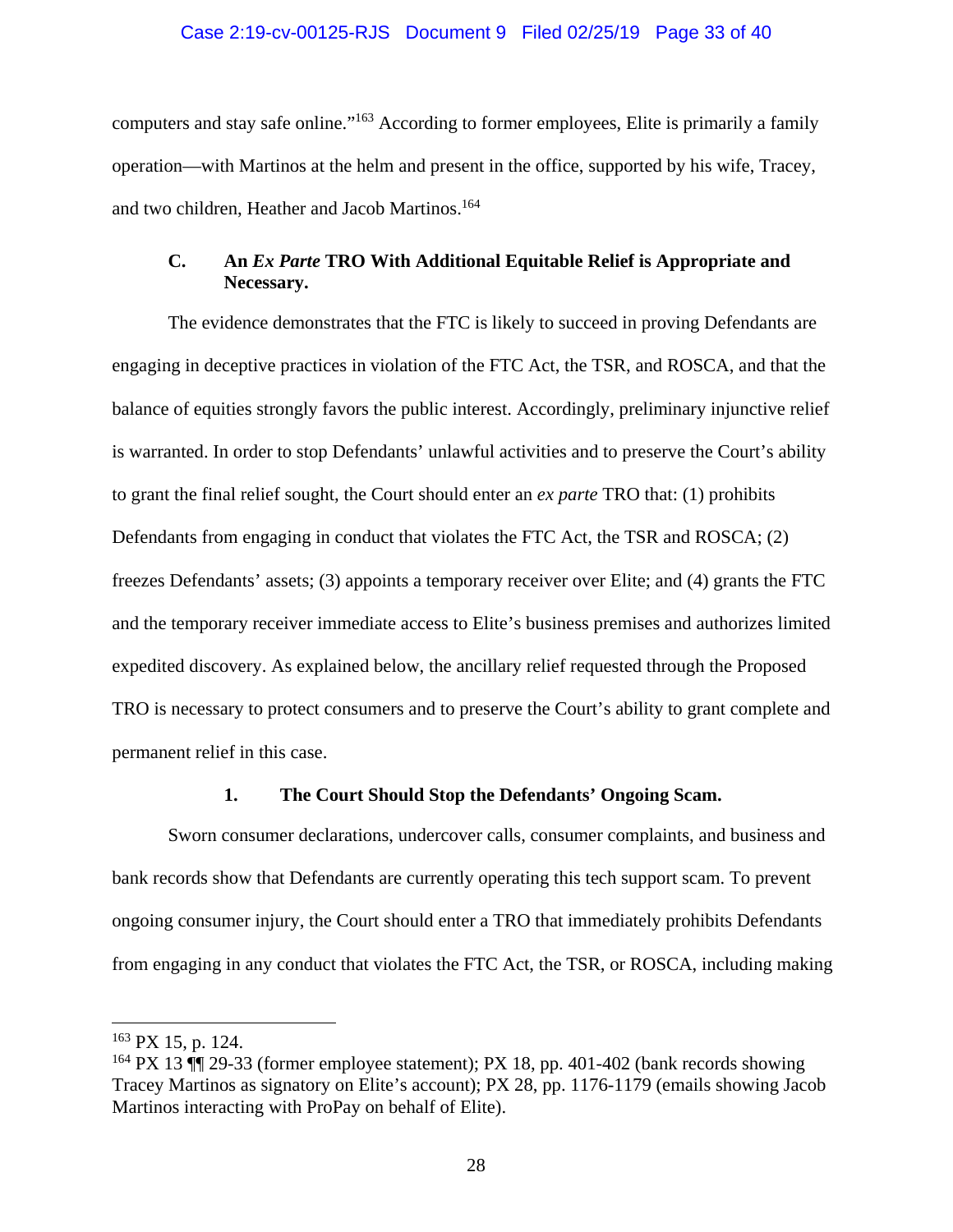### Case 2:19-cv-00125-RJS Document 9 Filed 02/25/19 Page 34 of 40

<span id="page-33-0"></span>misrepresentations concerning the identification of computer problems on consumers' computers.

Elite's dba Elite IT Home.<sup>167</sup> According to Martinos, and as reflected in Elite's bank records, Elite also services business-to-business clients with IT support.<sup>165</sup> The records indicate this is approximately 7% of Elite's total revenue.<sup>166</sup> Since the FTC does not have any evidence indicating this line of business follows the fraudulent business model described in detail above, the TRO carves out this line of business by defining Tech Support Products and Services as those services marketed under

As discussed above, this Court has broad equitable authority under Section 13(b) of the FTC Act to grant ancillary relief necessary to accomplish complete justice.<sup>168</sup> Because Defendants have continued their unlawful business practices unabated despite having notice of consumer complaints, former employee complaints, a cease and desist letter from Oath, termination from Microsoft's Network Partner program, and a payment processor shutting them down for excessive credit card chargebacks, immediate injunctive relief is necessary to protect additional consumers from being harmed by Defendants' ongoing unlawful practices.

### **2. The Court Should Freeze Defendants' Assets to Preserve the Possibility of Providing Redress to Defendants' Victims.**

Bank records show that Defendants have received at least \$10.7 million in proceeds from this tech support scheme.<sup>169</sup> These records also show that Defendants use their proceeds to

<sup>&</sup>lt;sup>165</sup> PX 19, p. 844, PX 28, p. 1227.

 $166$  PX 24  $\P$  12, 14; PX 25  $\P$  5-10.

<sup>&</sup>lt;sup>167</sup> Elite IT Home is the name Elite uses in emails consumers receive after purchase, and is the name of Elite's website that services consumers. *See, e.g.*, PX 19, pp. 628, 870.

 <sup>168</sup>*F.T.C. v, Amy Travel*, 875 F.2d 875, 571-72 (7th Cir. 1989); *FTC v. H.N. Singer*, *Inc.*, 668 F.2d 1107, 1113 (9th Cir. 1982). *See also FTC v. Five-Star Auto Club*, 97 F. Supp. 2d 502, 532- 39 (S.D.N.Y. 2000).

<sup>169</sup> PX 24 ¶ 14.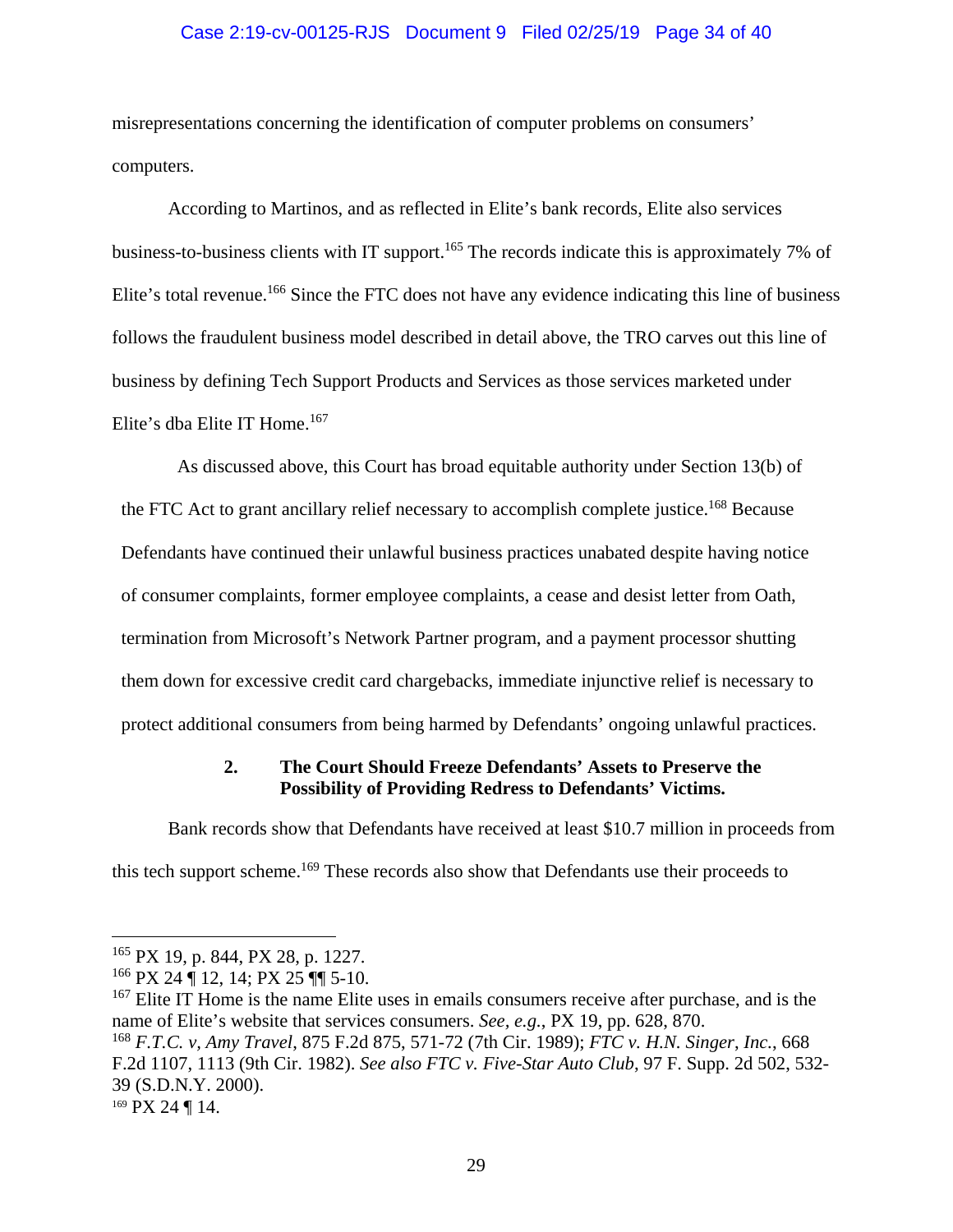### Case 2:19-cv-00125-RJS Document 9 Filed 02/25/19 Page 35 of 40

<span id="page-34-0"></span>continue to pay attorneys' fees accrued in its litigation with Utah's Division of Consumer Protection over Defendants' failure to register as a telemarketer and continued telemarketing.<sup>170</sup> The Proposed TRO includes provisions that would freeze Defendants' assets and require them to provide financial disclosures. An asset freeze is necessary to preserve the status quo, ensure that funds do not disappear during the course of this action, and preserve the remaining assets for consumer redress and disgorgement.

In order to obtain an asset freeze, the FTC must show that it is likely to prevail on the merits.<sup>171</sup> In addition, some courts consider the conduct at issue. Where a company's business operations are permeated by fraud, as they are here, courts have found a strong likelihood that assets may be dissipated during the pendency of the case.<sup>172</sup> Others consider whether the amount of frozen assets will be sufficient to compensate consumers.173 Here, an asset freeze is needed to preserve the Court's ability to provide restitution to victims. Bank records indicate that the amount of consumer injury far exceeds the amount of funds available for consumer redress.

<u>.</u>

 $170$  Legal fees and expenses constitute a dissipation of assets because these costs deplete the assets available for consumer redress. *FTC v. Triangle Media Corp.*, No. 18-cv-1388-MMA, 2018 U.S. Dist. LEXIS 144599, \*22 (S.D. Cal. Aug. 24, 2018); *see also SEC v. Lottonet Operating Corp.*, No. 17-21033, 2017 U.S. Dist. LEXIS 51390, \*55 (S.D. Fla. Mar. 31, 2017) (court found that dissipation of assets could include paying for legal fees).

 $171$  "[A]n injunction that maintains the status quo, such as an asset freeze, can be issued upon a 'showing that the probability of [the SEC] prevailing [on the merits] is better than fifty percent.'" *SEC v. Traffic Monsoon, LLC*, 245 F. Supp.3d 1275, 1296 (D. Utah 2017), *aff'd* 2019 WL 302867 (10th Cir.) (citing *SEC v. Cavanagh*, 155 F.3d 129, 132 (2d Cir. 1998)). Moreover, the court stated, "to the extent that the SEC seeks an asset freeze, proof of likelihood of future violations is not required." *Id. Id.* 172 *See, e.g., SEC v. Manor Nursing Centers, Inc.,* 458 F.2d 1082, 1106 (2d Cir. 1972) ("Because

of the fraudulent nature of appellants' violations, the court could not be assured that appellants would not waste their assets prior to refunding public investors' money").

<sup>173</sup>*See, e.g., FTC v. IAB Mktg. Assocs., LP*, 972 F. Supp. 2d 1307, 1313, n.3 (S.D. Fla. 2013) ("there does not need to be evidence that assets will likely be dissipated in order to impose an asset freeze. The asset freeze is justified as a means of preserving funds for the equitable remedy of disgorgement"); *FTC v. World Patent Mktg., Inc.,* No. 17-CV-20848, 2017 WL 3508639, at \*17 (S.D. Fla. Aug. 16, 2017) ("Dissipation does not necessarily mean that assets will be spirited away in secret; rather, it means that less money will be available for consumer redress").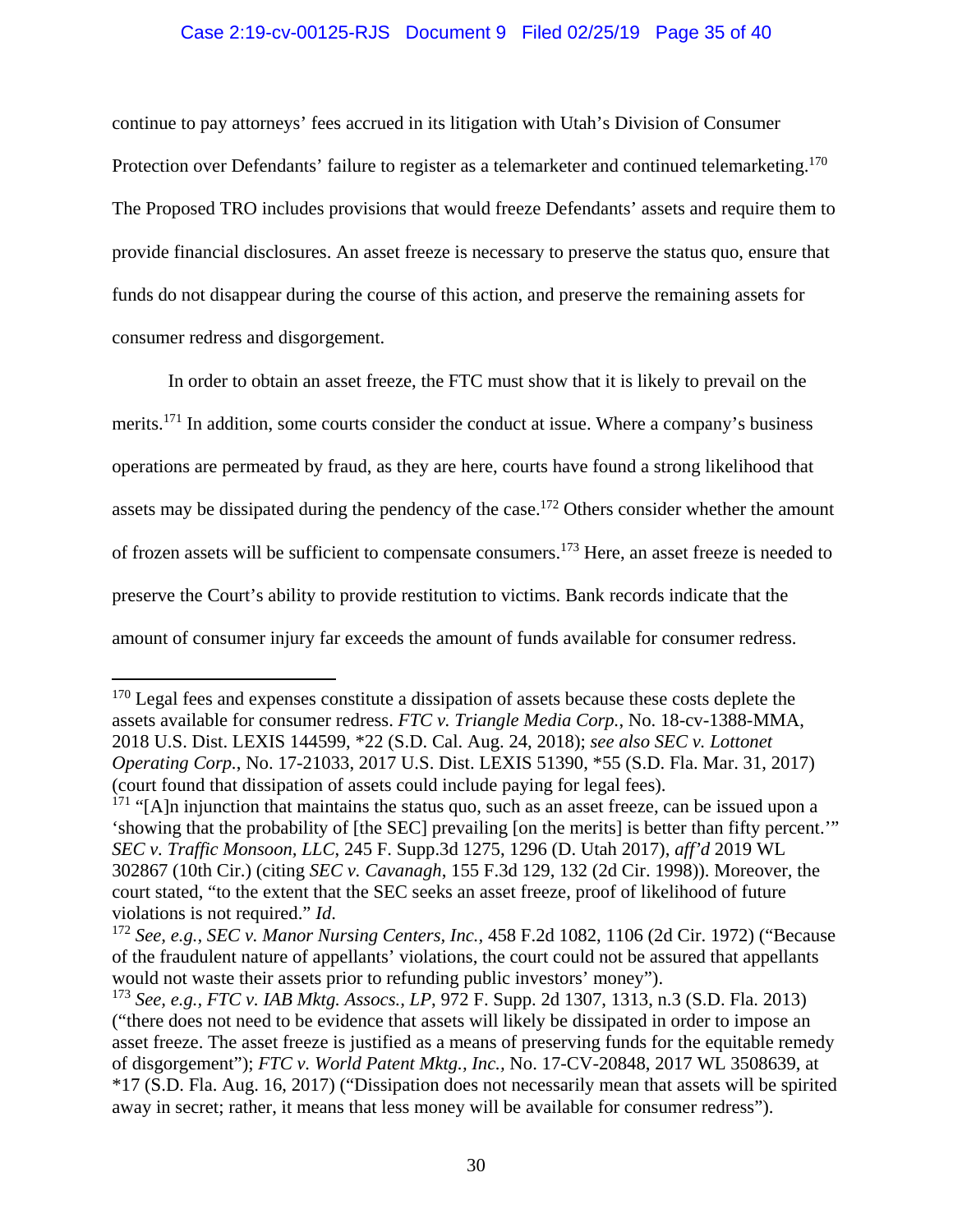#### Case 2:19-cv-00125-RJS Document 9 Filed 02/25/19 Page 36 of 40

<span id="page-35-0"></span>Moreover, the FTC's experience in prior cases reveals that numerous defendants in other cases who were engaging in similarly serious unlawful practices have dissipated assets upon learning of an impending law enforcement action.<sup>174</sup> Under these circumstances, the risk of dissipation is high, and a temporary asset freeze is therefore necessary to preserve the Court's ability to award consumer redress. Such TRO provisions have been ordered in appropriate FTC cases.

### **3. The Court Should Appoint a Temporary Receiver Over Elite.**

diversion and waste" to the detriment of victims.<sup>177</sup> The Court should also appoint a temporary receiver over Elite pursuant to the Court's equitable powers under Section 13(b) of the FTC Act.<sup>175</sup> Appointment of a temporary receiver is appropriate where, as here, there is "imminent danger of property being lost, injured, diminished in value or squandered, and where legal remedies are inadequate."176 When a corporate defendant has used deception to obtain money from consumers, "it is likely that, in the absence of the appointment of a receiver to maintain the status quo, the corporate assets will be subject to

Appointment of a temporary receiver is particularly appropriate here because Elite's deceptive acts and practices demonstrate that Elite is likely to frustrate the FTC's law enforcement efforts by destroying evidence and/or dissipating assets. A temporary receiver will help prevent Elite from disposing of ill-gotten funds by identifying, securing, and controlling the use of Elite's assets, as well as marshaling and preserving its records. A temporary receiver will also assist in determining the full extent of the fraud and identifying additional victims of Elite's

<sup>174</sup>*See* Rule 65(b)(1) Certification of Federal Trade Commission Counsel Amanda R. Grier in Support of Ex Parte Motion For A TRO and Motion To Temporarily Seal Docket and Entire File, filed herewith.

<sup>175</sup>*U.S. Oil & Gas*, 748 F.2d at 1432.

<sup>176</sup>*Leone Indus. v. Assoc. Packaging, Inc.*, 795 F. Supp. 117, 120 (D.N.J. 1992).

<sup>177</sup>*First Fin. Group of TPX*, 645 F.2d at 438; *SEC v. Keller Corp.*, 323 F.2d 397, 403 (7th Cir. 1963).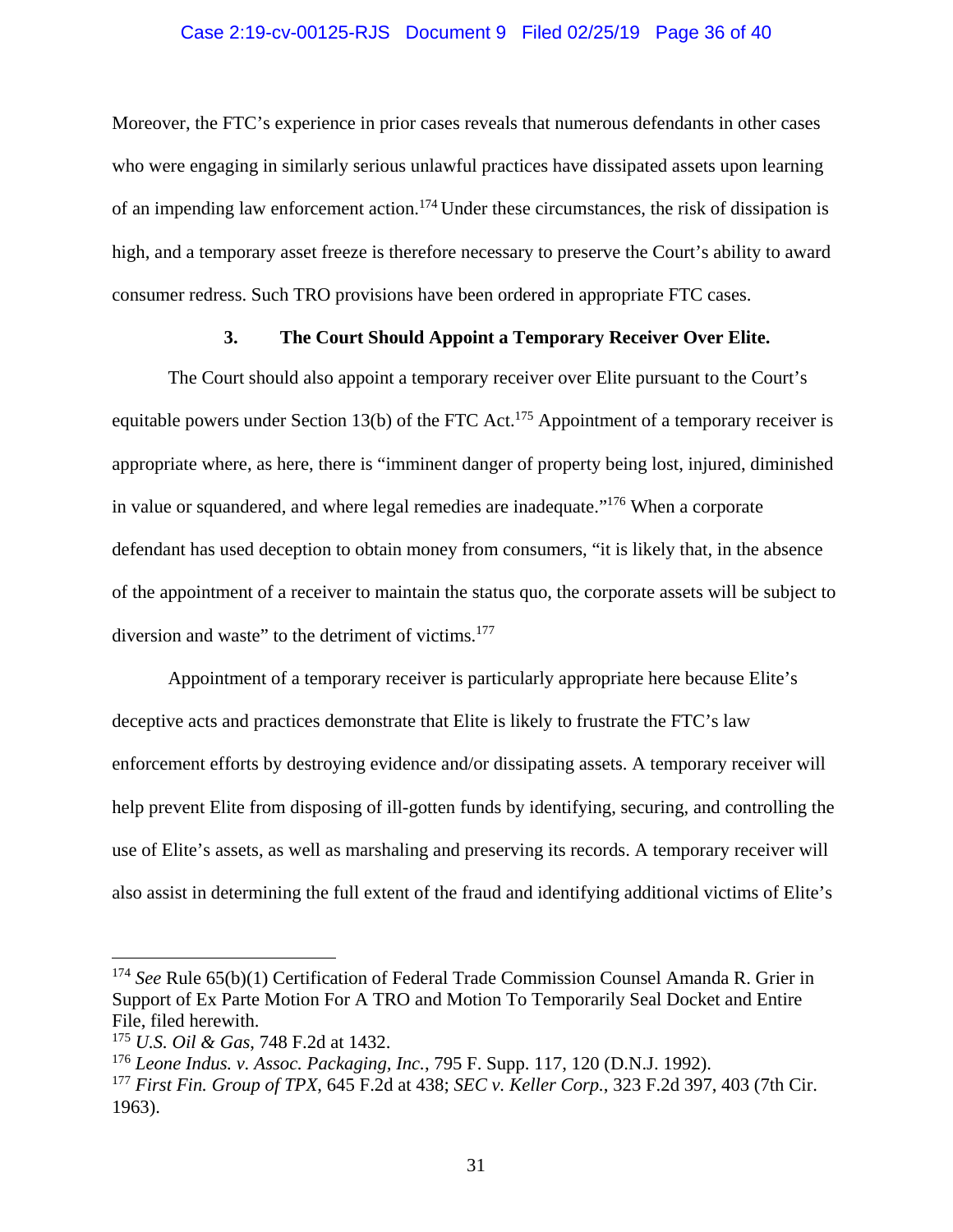### Case 2:19-cv-00125-RJS Document 9 Filed 02/25/19 Page 37 of 40

<span id="page-36-0"></span>scheme, as well as identifying any parts of the business that may be legitimate.<sup>178</sup> For these reasons, the Court should appoint a temporary receiver over Elite.

### **4. The Court Should Grant Expedited Discovery and Immediate Access to Elite's Business Premises.**

In order to locate documents and assets related to the Defendants' scam, the TRO should authorize the FTC to engage in expedited discovery and allow the FTC and the temporary receiver immediate access to the Corporate Defendant's business premises and records. This relief is critical to the FTC's, the temporary receiver's, and the Court's ability to understand fully: (a) the scope of Defendants' business operations, their financial status, the participants involved, and their roles in the scheme; (b) the full range and extent of the Defendants' law violations; (c) the identities of injured consumers; (d) the total amount of consumer injury; and (e) the nature, extent, and location of the Defendants' assets.

Moreover, this relief is also necessary to protect against evidence destruction. As explained more fully in the Rule 65(b) Certification of Counsel Amanda R. Grier ("Grier Certification"), in the FTC's experience, it is likely that Defendants will take steps to destroy documents that relate to their scams. The proposed order includes provisions designed to grant access to Defendants' documents before they can be destroyed.<sup>179</sup> Courts in this District have granted *ex parte* TROs that include these provisions.<sup>180</sup> Accordingly, the Court should enter a TRO granting the FTC and the receiver immediate access and authorizing limited expedited discovery.

1

<sup>&</sup>lt;sup>178</sup> As explained above, Defendants have a business-to-business line that makes up approximately 7% of its revenue. PX 24  $\P$  12, 14; PX 25  $\P$  $\P$  5-10.

 $179$  District courts have broad and flexible authority in equity to depart from routine discovery procedures and applicable time frames, particularly in cases involving the public interest. *See*  Fed. R. Civ. P. 26(d), 33(a), 34(b); *Porter v. Warner Holding Co.*, 328 U.S. 395, 398 (1946). <sup>180</sup>*See supra* note 129.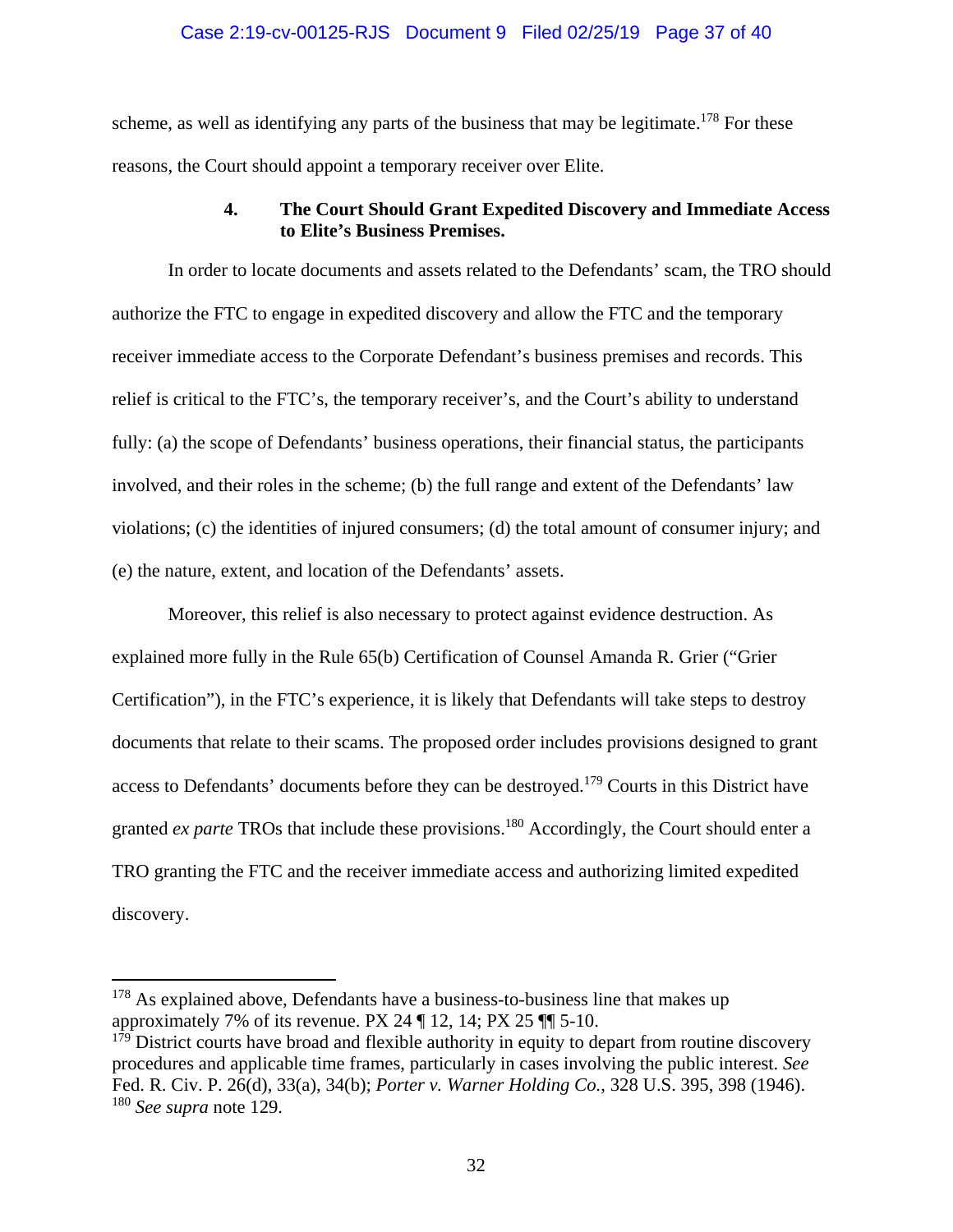# **5. The Court Should Issue the TRO** *Ex Parte***.**

<span id="page-37-0"></span>An *ex parte* TRO is necessary because, if provided with advance notice,<sup>181</sup> Defendants are likely to dissipate and conceal assets and destroy evidence. Defendants have disregarded court orders and calls from industry and consumers to cease their conduct, and they have continued their fraudulent activity despite their payment processor shutting them down for high credit card chargeback rates.<sup>182</sup> Given these facts, and the fraudulent nature of their business, there is a significant likelihood that they would also disregard the Court's TRO or evade its provisions, including those related to the preservation of assets and records. This would defeat the purpose of a TRO.<sup>183</sup>

action by the Utah Attorney General's Office, Defendants refuse to register as a telemarketer.<sup>185</sup> Records also show Defendants' apparent willingness to misrepresent or mislead in order to avoid accountability for their business practices. Throughout the administrative process with the Utah DCP, Defendants have argued that they are not telemarketers under the statute and should not have to register because it would harm their business.<sup>184</sup> Even after exhausting the process, including an administrative hearing with evidence and live testimony, and an ongoing enforcement

<u>.</u>

<sup>181</sup> Fed. R. Civ. P. 65(b) authorizes the Court to issue a TRO *ex parte* if "immediate and irreparable injury, loss, or damage will result" from advance notice to Defendants. To further prevent premature notice, the FTC has filed concurrently an *Ex Parte* Motion to Temporarily Seal Entire File and Docket. In support of the FTC's requests for an *ex parte* TRO and to temporarily seal this case, FTC counsel has filed concurrently a written Certification.

<sup>182</sup> PX 19 ¶¶ 21-23; PX 15, pp. 133-136; PX 13 ¶ 24; PX 28, p. 1161.

<sup>183</sup>*See, e.g., FTC v. Int'l Computer Concepts, Inc.,* No. 5:94-CV-1678, 1994 WL 730144, at \*16 (N.D. Ohio Oct. 24, 1994) ("Where, as in this case, business operations are permeated by fraud, there is a strong likelihood that assets may be dissipated during the pendency of the legal proceedings…. Without an immediate freeze of assets, it is unlikely that funds will be available to satisfy any final order….") (internal citation omitted).

 $184$  PX 19 ¶ 4, 6, pp. 856-857.

<sup>&</sup>lt;sup>185</sup> PX 19  $\P$  21-23. Martinos testified at the adminstrative hearing that he believes if he registers as a telemarketer, Google will blacklist his company and block his Google Adwords account for life, which will wipe out the company. *Id*. at 856-57.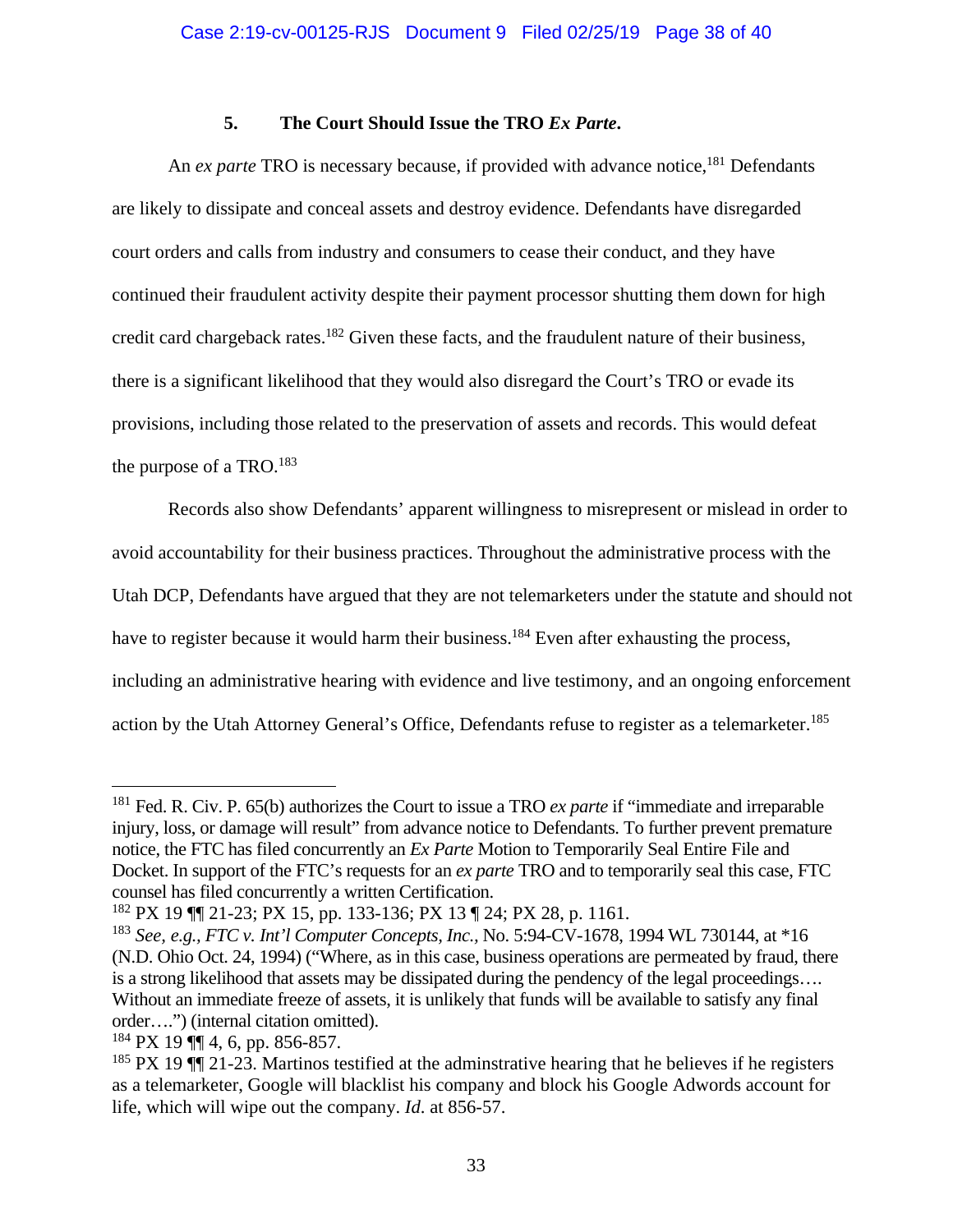#### Case 2:19-cv-00125-RJS Document 9 Filed 02/25/19 Page 39 of 40

In Defendants' response to Oath's Cease and Desist letter, Defendants denied every allegation, including the allegation that Elite misrepresented to consumers its affiliation with Yahoo.<sup>186</sup> However, consumer complaints and former employee statements show otherwise.<sup>187</sup> In response to complaints from the Utah DCP, Utah BBB, and credit card chargeback documents from Propay, Defendants routinely state that consumers authorized the charges and are fully aware of the transaction. However, Defendants fail to state that consumers are lied to about the state of their computers in order to induce them to make the purchase and they fail to tell consumers prior to purchase that there are no refunds, there is a \$150 cancellation fee, and the preventative maintenance package is a negative option plan that automatically renews.

Finally, Defendants demonstrated their willingness to knowingly conceal and misrepresent the true nature of Elite's business when Martinos misrepresented Elite's business in order to avoid the scrutiny that acquiring banks give to tech support companies like Elite.<sup>188</sup> Martinos first asked its existing payment processor to change Elite's merchant category code to one that would garner less scrutiny and keep its merchant account open. When his attempt failed, Martinos used an incorrect merchant account code in Elite's application to obtain a merchant account with a different processor.

will maintain the status quo and preserve this Court's ability to award full and effective final relief.<br><sup>186</sup> PX 15, pp. 133-36. The evidence establishes that there is a strong likelihood that Defendants would conceal or dissipate assets absent *ex parte* relief. As such, it is in the interest of justice to provide the requested *ex parte* relief to prevent the dissipation of assets or the destruction of evidence, which

1

<sup>187</sup> PX 13 ¶ 20; PX 15, pp. 120-124, 127-128, 131; PX 27, p. 1039.

<sup>188</sup>*See* Section II.A.11.